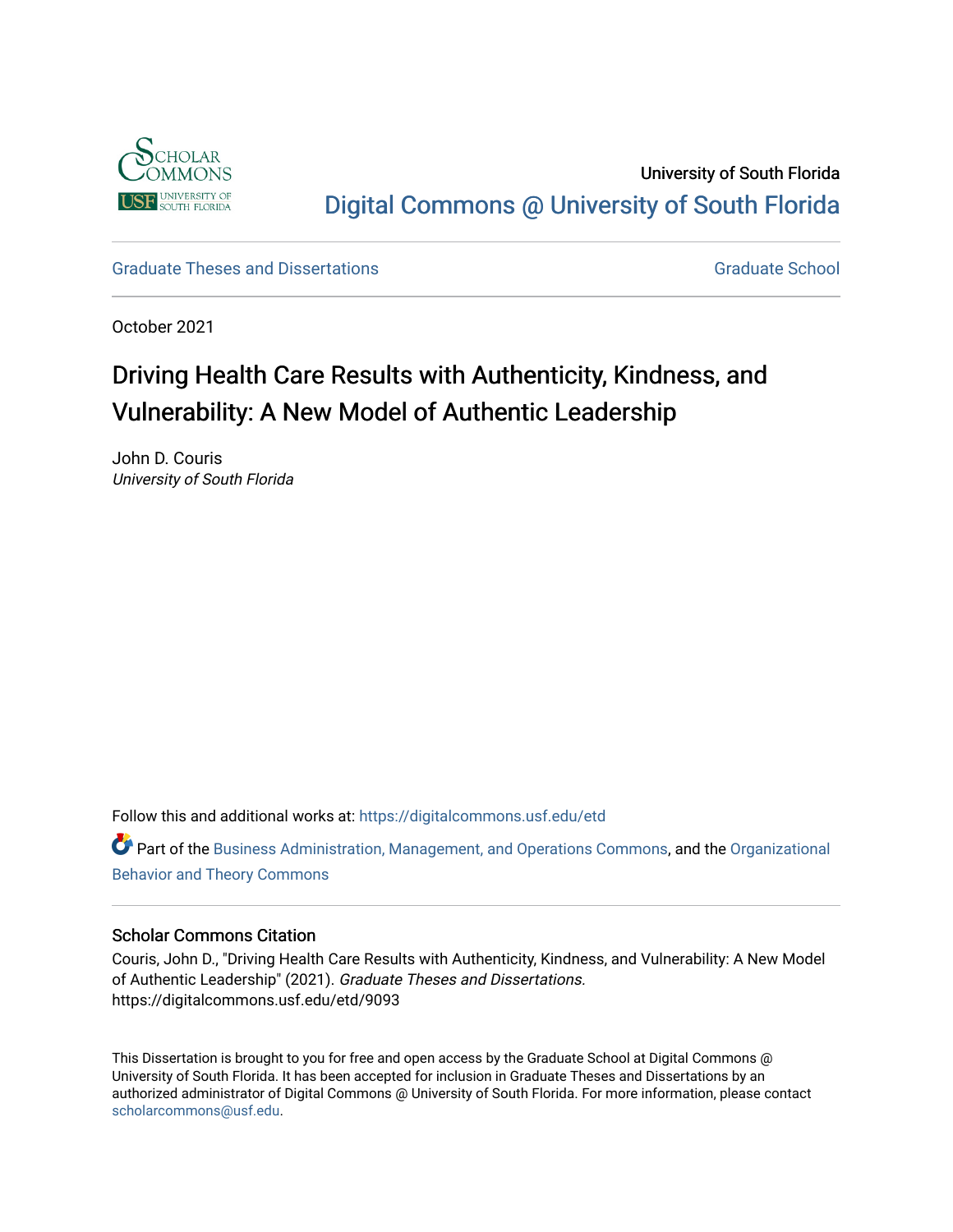# Driving Health Care Results with Authenticity, Kindness, and Vulnerability: A New Model of

Authentic Leadership

by

John D. Couris

A dissertation submitted in partial fulfillment of the requirements for the degree of Doctor of Business Administration Muma College of Business University of South Florida

Co-Major Professor: Paul Spector, Ph.D. Co-Major Professor: Eric Eisenberg, Ph.D. Joann Farrell Quinn, Ph.D. Priya Dozier, D.B.A.

> Date of Approval: October 8, 2021

Keywords: Psychological Safety, Engagement, Training, Leadership

Copyright © 2021, John D. Couris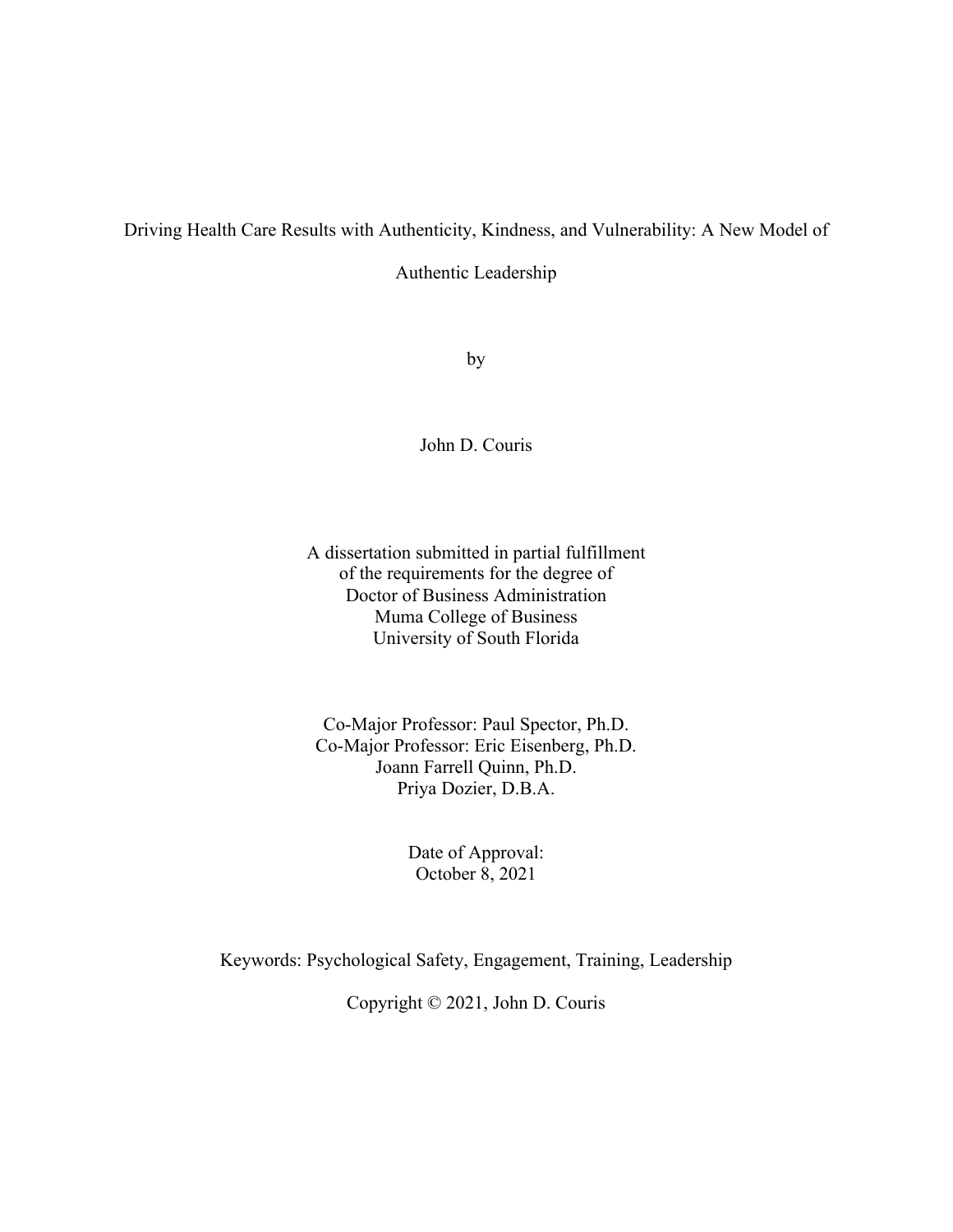# **DEDICATION**

This dissertation, as is everything in my life, is dedicated to my amazing family. My wife, Dianne, has always been in my corner and is truly my best friend. Her love is unconditional, and her support is unwavering. I am the person I am today because of her, and I was only able to complete this journey and this project because she was at my side, cheering me on every step of the way. In addition, my two incredible kids—my son Ben and my daughter Izzy—have shown me tremendous love and support and have served as my primary motivation over the last three and a half years. They are successful, kind, and tremendous human beings, and I am so lucky to be their father. Finally, I would like to recognize Doug Brown, my dear friend and mentor and one of the chief architects of Enterprise Rental Car (a.k.a., employee 13). For over a decade, Doug has challenged me and supported me, and because of him, I have become a better leader for my organization and community.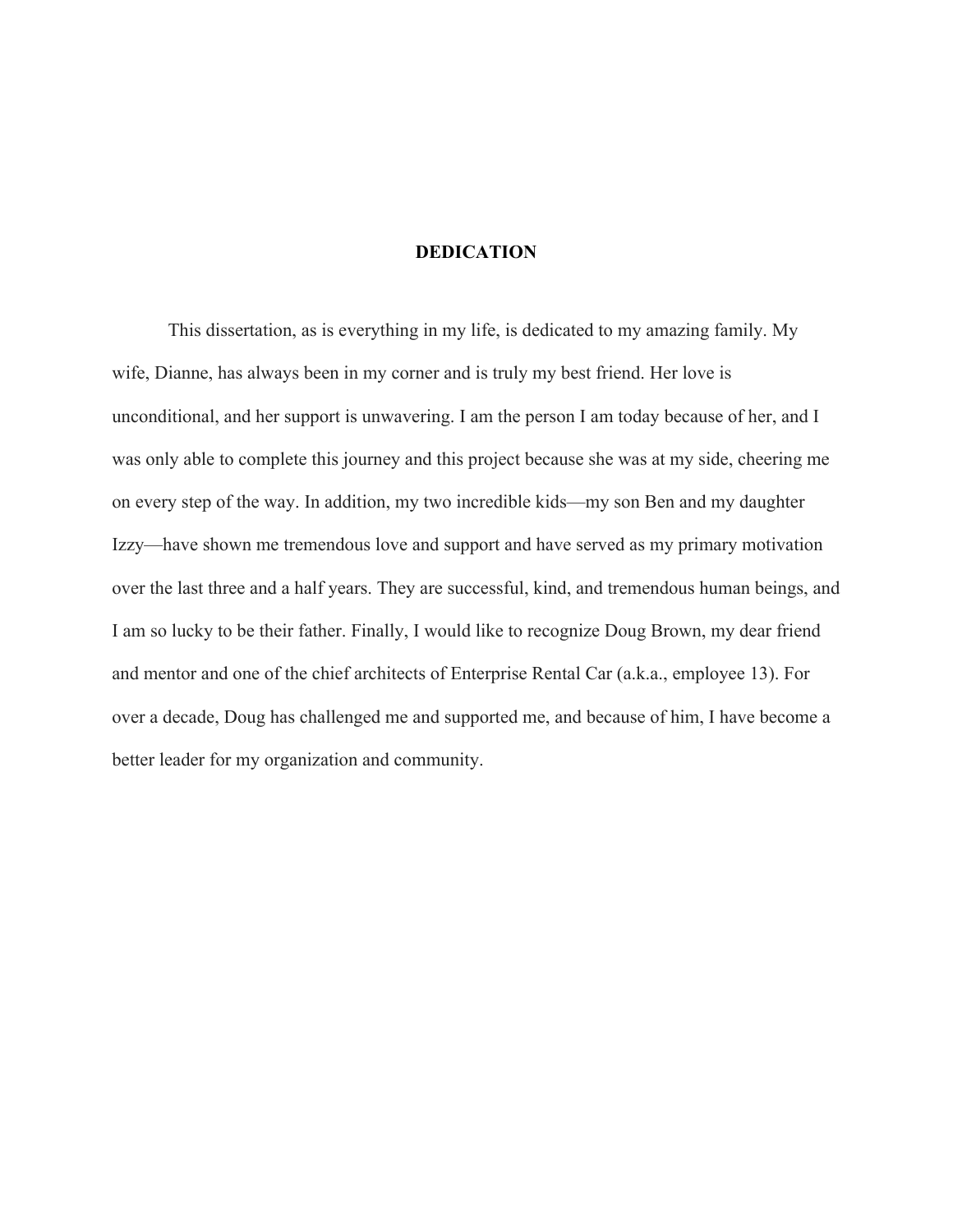# **ACKNOWLEDGMENTS**

This project was certainly not a solitary endeavor. It is the product of the wisdom, advice, instruction, and support of a circle of individuals who gave so generously of themselves and their time. I want first to acknowledge those who advised and directly helped shape the project. Paul Spector, Ph.D., who served as the co-major of the dissertation, demonstrated tremendous kindness and provided invaluable coaching and guidance that made the entire dissertation process stronger and more manageable. The dissertation's other co-major and Dean of the School of Arts and Sciences, Eric Eisenberg, Ph.D., offered thoughtful, insightful, and constructive comments that helped elevate the project. Joann Farrell Quinn, Ph.D., Associate Professor at the University of South Florida (USF), and member of my dissertation committee, was an exceptional mentor and is one of the best teachers I have ever encountered. Her kindness and intelligence made a tremendous impact on me and this project. The final member of my committee, Priya Dozier, D.B.A., offered guidance every step of the way, and her insights and suggestions are reflected throughout the project.

The team at Muma College of Business and USF offered tremendous support and guidance throughout my doctoral journey. Grandon Gill, D.B.A., Academic Program Director of the Doctor of Business Administration (DBA) program at the Muma College of Business, has created a world-class program focused on developing scholar-practitioners in business and management sciences. I am grateful to have been able to participate in what he has helped build. In addition, Matthew Mullarkey, Ph.D., Director of the DBA Program at Muma College of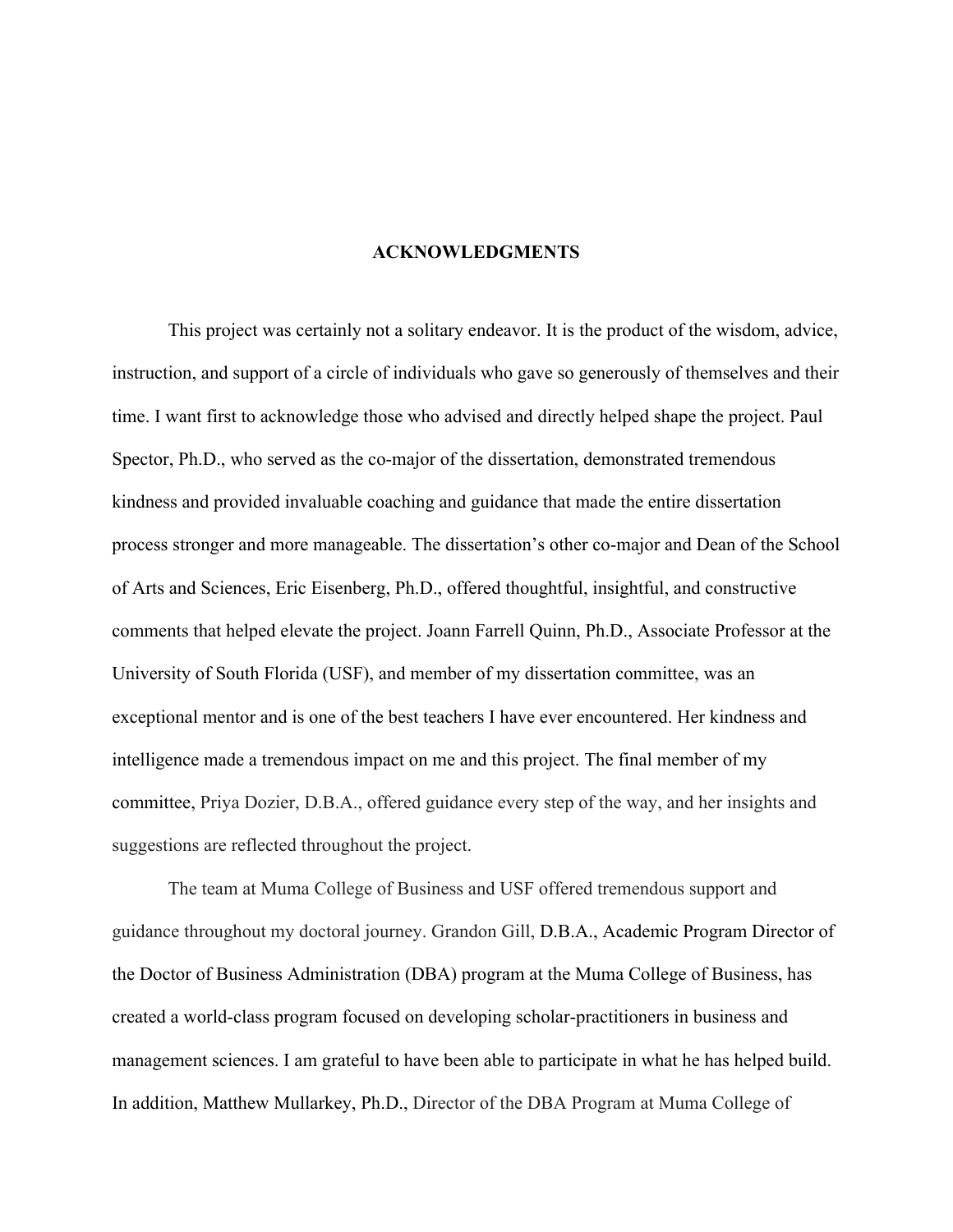Business, has provided endless guidance and support and is a wonderful coach, teacher, and mentor.

There have also been a handful of individuals who played a significant role in helping me arrive at this point and in this project. David Howard, Ph.D., provided critical assistance with statistics and the finer points of the dissertation and was an incredible support to me throughout the entire process. Marcus Green, D.B.A., is a fellow student who has become a wonderful and invaluable friend over the last three and a half years. He is also one of the smartest and nicest people I have ever met. Caitlin Wood, a proofreader and friend, offered a great deal of assistance throughout my D.B.A. journey.

Finally, I want to acknowledge the Board of Directors and my team at Tampa General Hospital (TGH) for their unwavering support. There is no better organization to be a part of than TGH.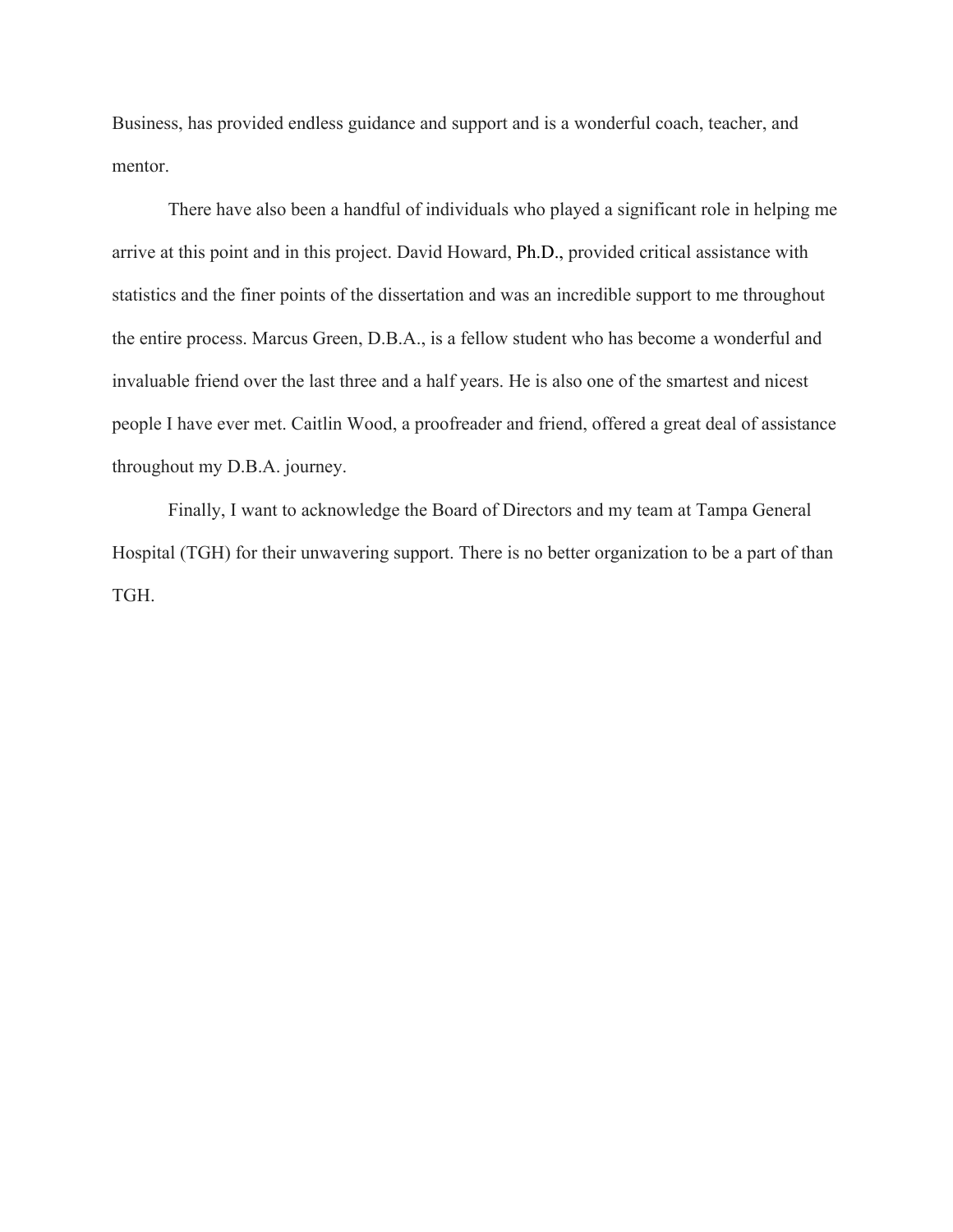# **TABLE OF CONTENTS**

| $\mathbf{i}$ |  |
|--------------|--|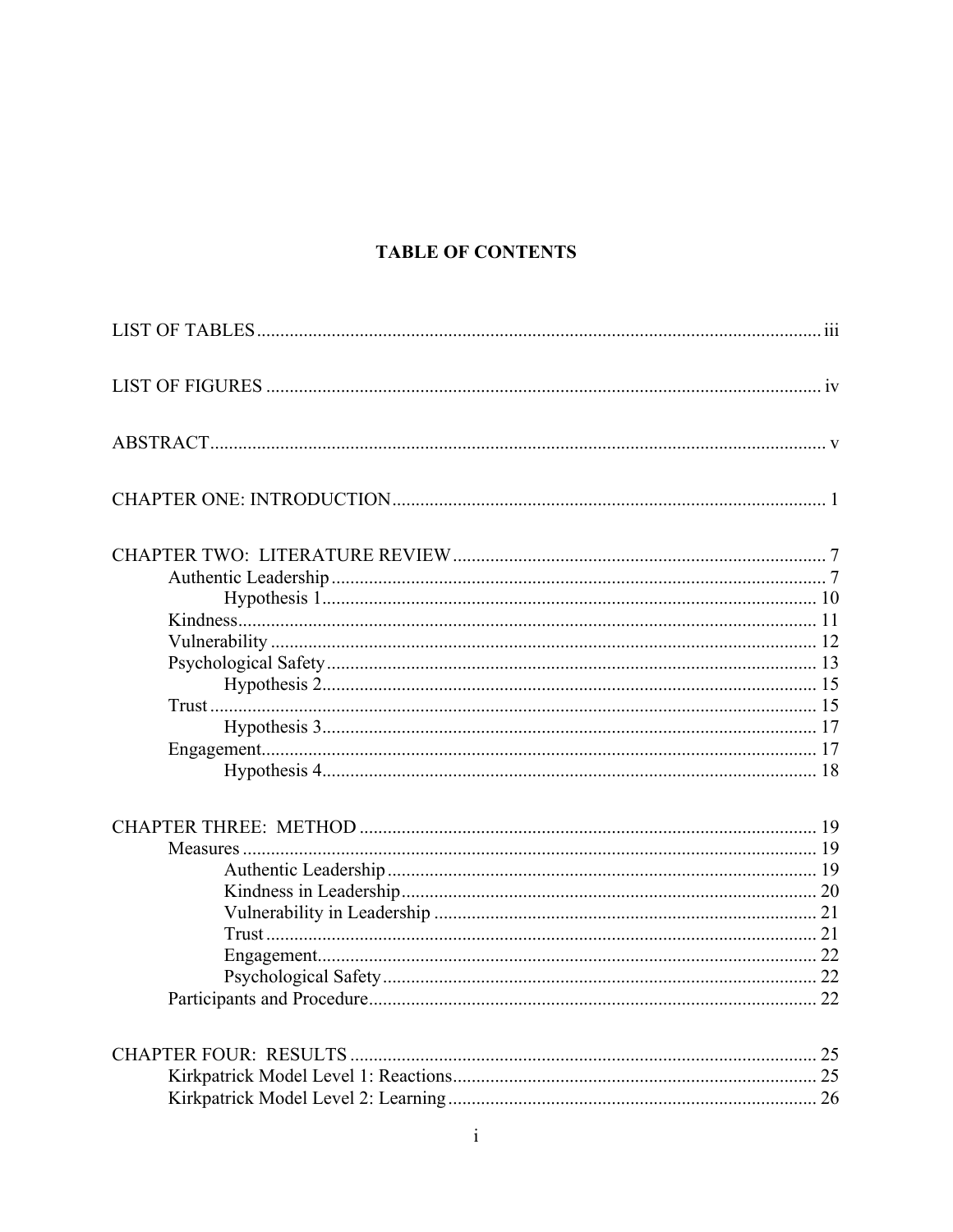| APPENDIX F: PSYCHOLOGICAL SAFETY AND LEARNING IN WORK TEAMS 64 |  |
|----------------------------------------------------------------|--|
|                                                                |  |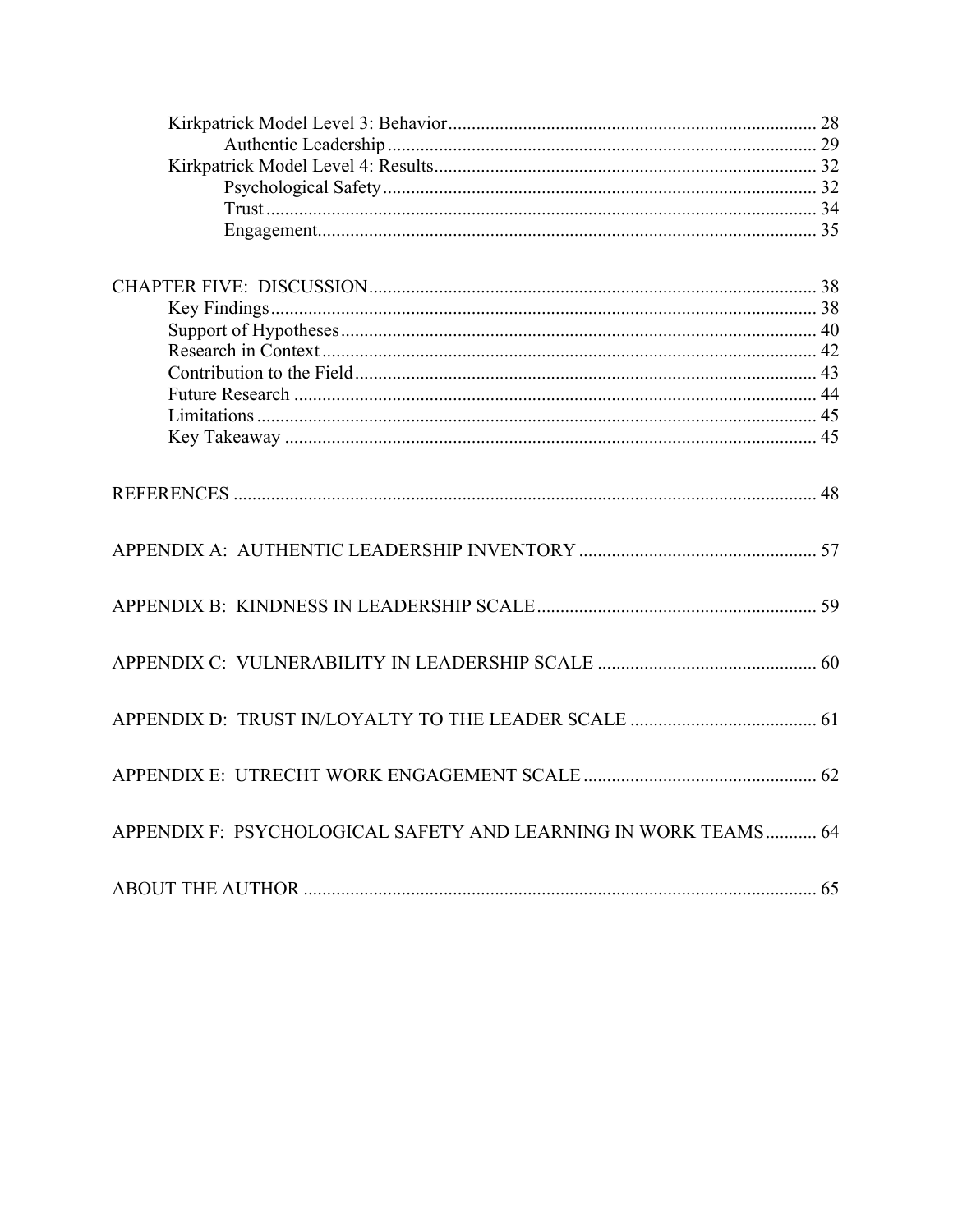# **LIST OF TABLES**

| Table 1: |  |
|----------|--|
| Table 2: |  |
| Table 3: |  |
| Table 4: |  |
| Table 5: |  |
| Table 6: |  |
| Table 7: |  |
| Table 8: |  |
| Table 9: |  |
|          |  |
|          |  |
|          |  |
|          |  |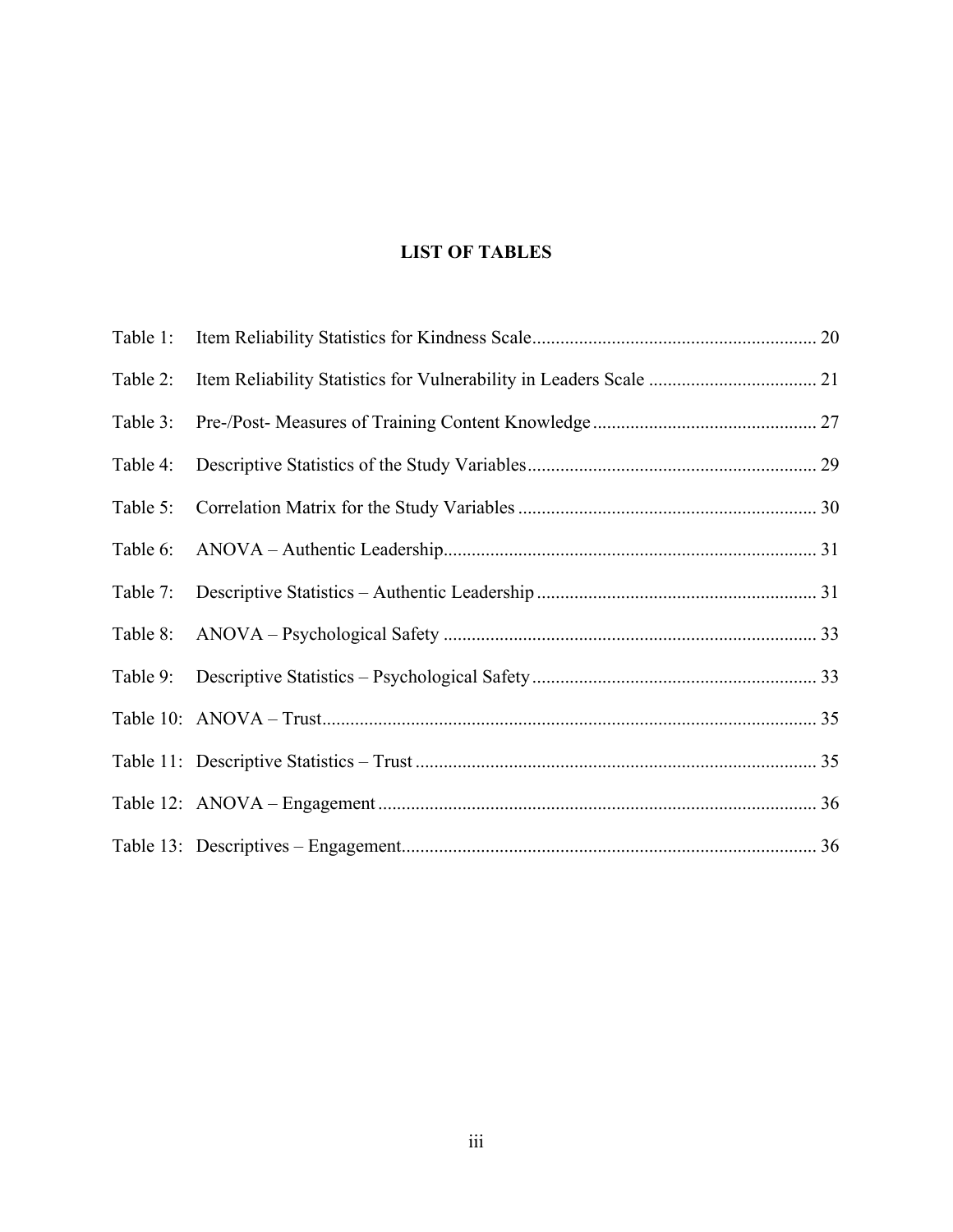# **LIST OF FIGURES**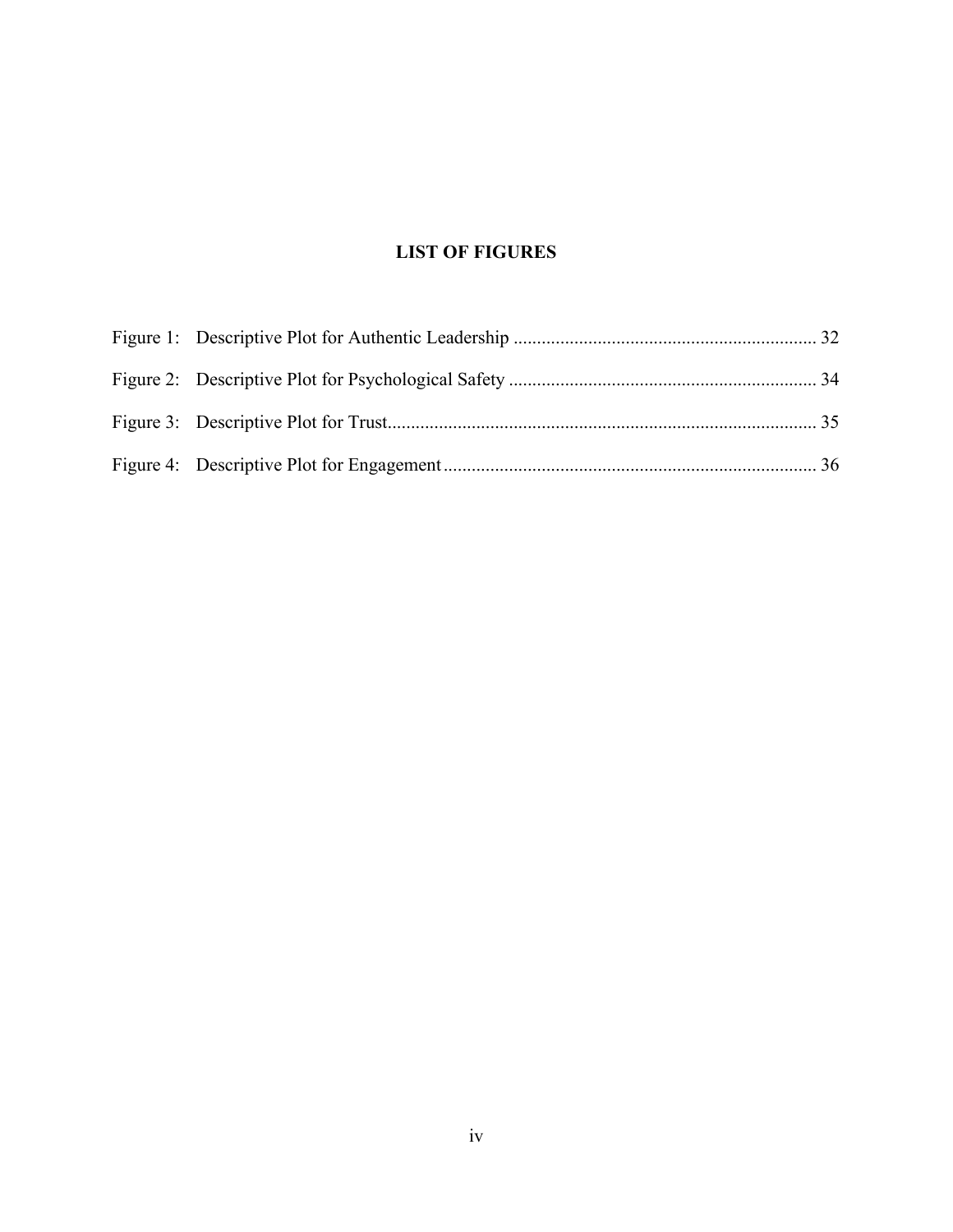# **ABSTRACT**

Current management scholars have defined authentic leadership as consisting of four dimensions: relational transparency, self-awareness, balanced processing, and internalized moral perspective. This research extends the concept of authentic leadership to include kindness and vulnerability. I created two scales to measure kindness and vulnerability within the context of leadership and used them to examine perceptions of authentic leadership and its impact on three organizational outcomes: trust in one's leader, work engagement, and psychological safety. Using a two-group, pretest-posttest experimental design, 44 Tampa General Hospital managers were either selected to participate in a four-hour authentic leadership training that included instruction on kindness and vulnerability or were placed in the control group. Three-hundred ninety-two of those managers' direct reports were invited to participate in an online survey preand posttraining that measured ratings of the leader's authenticity, trust in their leader, work engagement, and psychological safety. I used the Kirkpatrick Model to evaluate the training, and I found the managers to have had positive reactions to the training and to have increased their knowledge of leadership concepts. There were no statistically significant differences in the two groups from pretest to posttest on the outcome measures; however, the data were trending in the hypothesized direction. Additionally, the psychometric properties of the kindness and vulnerability in leadership scales were excellent, and the significant correlations of kindness and vulnerability with the outcome measures provided preliminary validity evidence.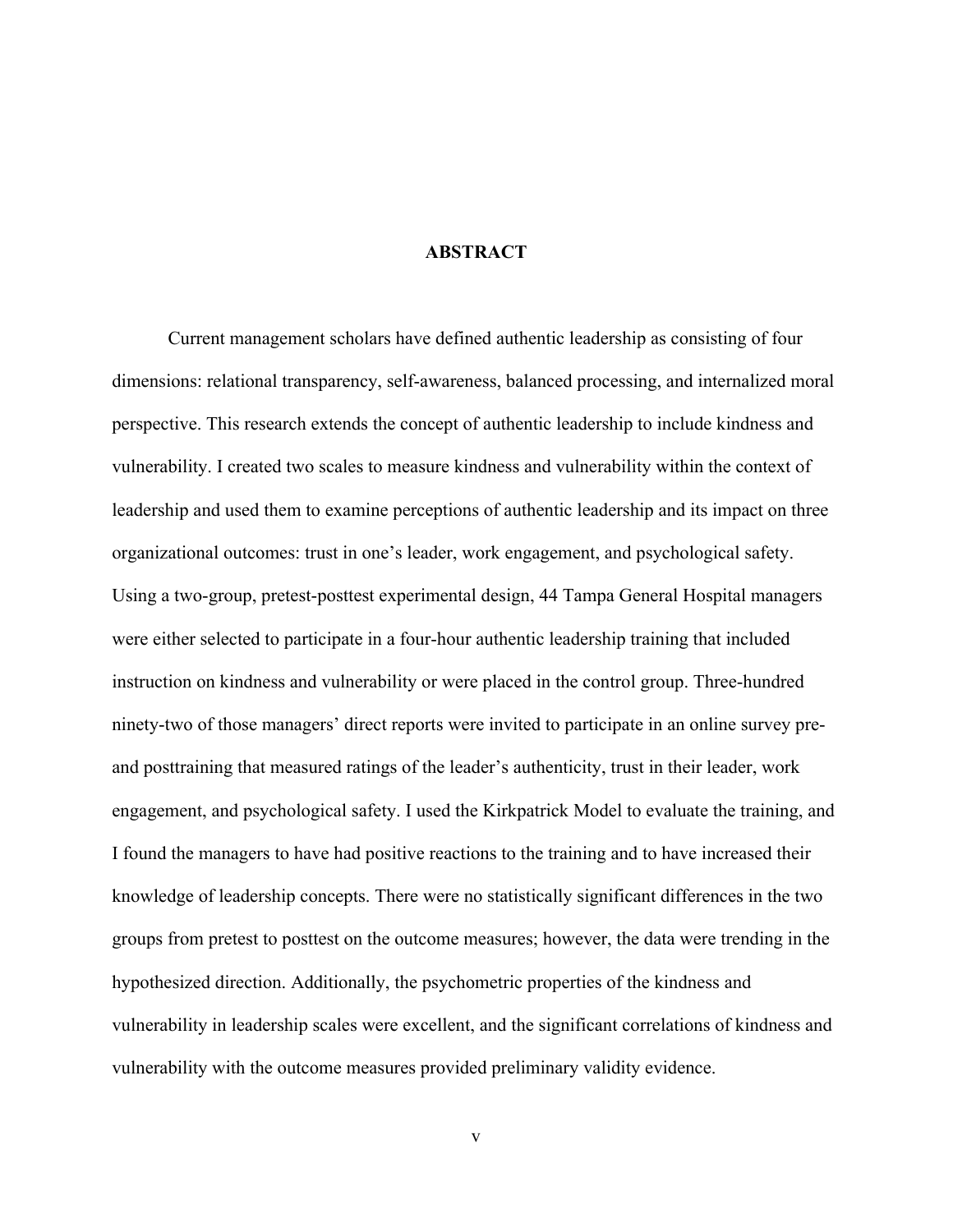# **CHAPTER ONE: INTRODUCTION**

In my more than twenty-year career as a health care leader and practitioner, I have developed an approach to leadership that, at its core, is rooted in the practice of authenticity. The concept of authenticity has been widely theorized, from Aristotle—who developed the idea of leading by being "true to one's true self" (Shamir & Eilam, 2005, p. 397)—to contemporary business journals in which "authenticity has become the gold standard for leadership" (Ibarra, 2015, p. 54). As I have evolved in my career and experienced firsthand which leadership behaviors have driven organizational results, I have come to define and deploy the concept of authenticity as being comfortable with who you are and not being who others want and expect you to be. Using my previous experiences, ongoing observation, and literature reviews as a starting point, this project evaluated whether an intervention designed to increase authentic leadership positively affected the participating leaders and those they manage. Specifically, I sought to understand if engaging in the practice of authentic leadership built a sense of trust between leaders and team members while also increasing psychological safety and engagement among team members. Through survey instruments and questionnaires given to both intervention and control groups, I measured changes in leaders and their leadership, as well as their effect on followers, to understand if these authentic leadership behaviors resulted in changes in the followers in the areas of trust, psychological safety, and engagement.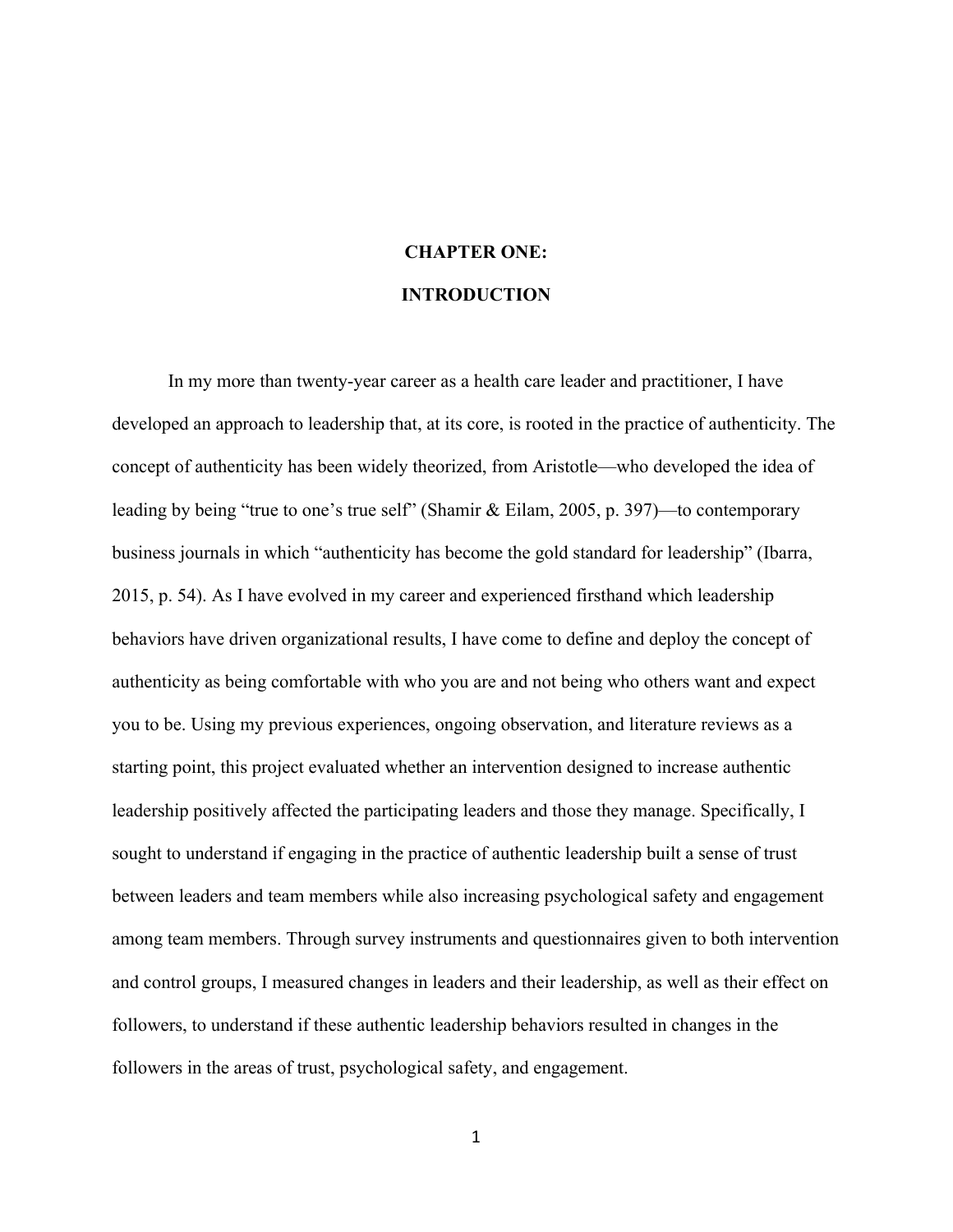Taking an authentic, kind, and vulnerable approach has allowed me to support and grow my team's capacity and build human connections to drive my organization's mission and achieve strategic goals (e.g., financial performance). Anecdotally, organizations that I have led experienced increased collaboration, innovation, and organizational performance from a financial and quality perspective due to my employing an authentic leadership style. For example, Tampa General Hospital (TGH), the organization at which I presently serve as the president and chief executive officer (CEO), has experienced a dramatic improvement in the organization's quality rating. Vizient—one of the nation's leading health care performance improvement companies—independently evaluates TGH against the country's 100 largest academic medical centers. Vizient measures the quality of each medical center along six performance indicators—overall ranking among academic medical centers, risk-adjusted mortality, length of stay and direct costs, hospital-acquired infection and patient safety indicators, readmission and excessive days in acute care, and care equity regardless of race, gender, or socioeconomic status. During my tenure, which began in 2017, TGH has improved its rankings, rising from 81st to 18th in an overall composite score for quality. In addition, team member engagement at TGH (measured via Press Ganey) increased to the 89th percentile for national academic medical centers after being in the 40th percentile in 2017.

I am not alone in seeing the value of authentic leadership. Gary S. Kaplan, MD, chairman and CEO of Virginia Mason Health System in Seattle, Washington, has made the following point: "If we create an environment in which managers and care team members are afraid of failing, we are not doing our jobs as leaders. We need to provide a supportive environment so that team members can feel safe when discussing their mistakes and lessons learned" (Kaplan, 2020, p. 15). He further explained, "A lack of transparency and, worse, a lack of accountability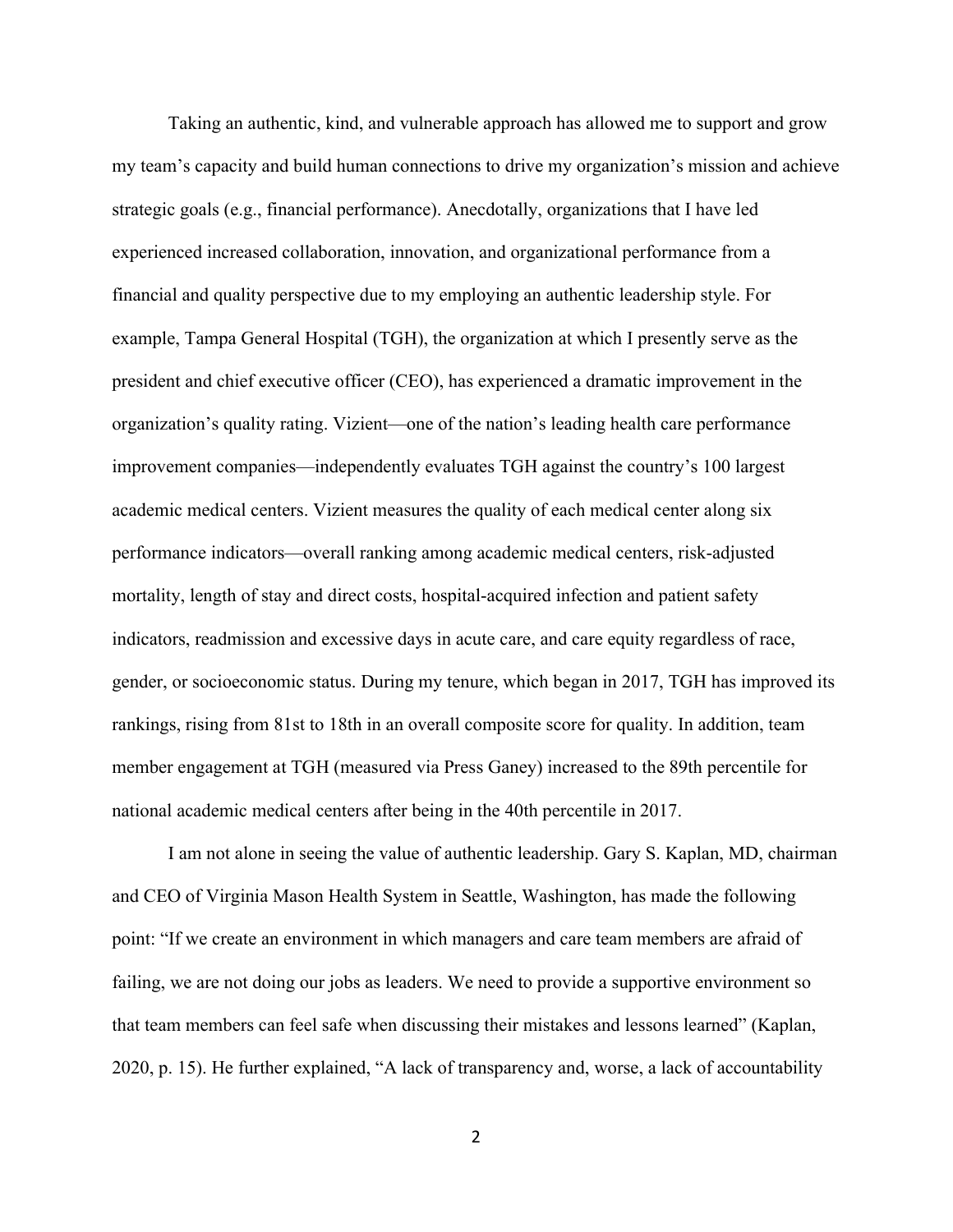in leadership weaken an organization. As senior leaders, we must hold ourselves to the same or higher standards of accountability than we set for our management teams" (Kaplan, 2020, p. 15).

In fact, for nearly two decades, there has been a dramatic rise in calls for authentic leadership from both researchers and practitioners (Gardner et al., 2011). The pressure for authenticity has likely increased exponentially in the last few years in the wake of revelations of ethical and moral misconduct inside organizations and across systems of power (Alvesson & Einola, 2019). In response to constant scandals and a perceived devaluation of morality, the popularity of authentic leadership has increased (Wilson, 2013).

From an academic and research perspective, a range of traits can be attributed to an authentic leader. Authentic leaders strive to lead by being self-aware, transparent, and humble while operating within an ethical framework. In addition, they are dedicated to driving organizational success through socially accepted values and connections (Avolio & Gardner, 2005). In this research, authentic leadership has its roots in the authentic leadership model traditionally conceptualized in the extant leadership literature, in which authentic leadership derives from a foundation of equal parts of self-awareness, relational transparency, balanced processing, and an internalized moral perspective, and in which authentic leaders act in accordance with their inner thoughts and feelings (Avolio & Gardner, 2005). Additionally, I have found two authentic leadership behaviors—vulnerability and kindness—to be critical to driving results.

From my experience as a practitioner, the act of being fully authentic is only realized when you also take on kindness as an integral behavior. I define kindness in leadership as leaders meeting people where they are—both emotionally and intellectually—while also meeting the needs of their employees and organization. The hallmark of an operationally healthy and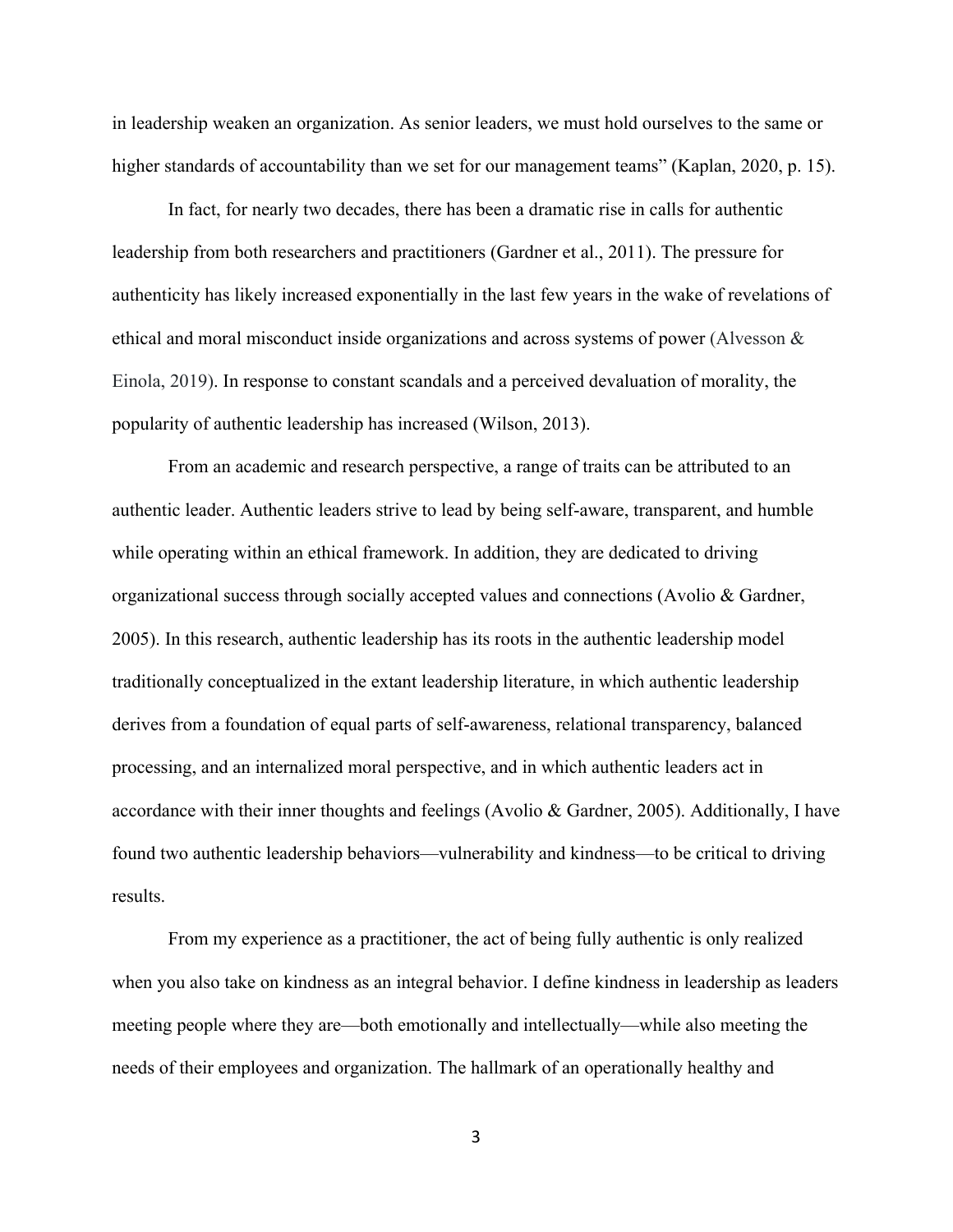effective organization is that team members feel supported and cared for, and when that happens, they can do their best work. The other key behavior—vulnerability—takes root when leaders allow their followers to see them for who they are—warts and all. They come to recognize their leader, and thus, the organization, as taking a "what you see is what you get" approach. To lead with authenticity, therefore, is to also lead with kindness and to practice vulnerability. When considering the impact of authenticity on team member engagement, one needs to consider the presence of kindness and vulnerability as intentional behaviors. Thus, I added kindness and vulnerability to the four traditional dimensions of authentic leadership (i.e., self-awareness, balanced processing, internalized moral perspective, and relational transparency) in the measurement of leadership in this study.

Does authentic leadership pay off, and if so, how? Are employees more engaged, and/or more productive under authentic leadership? Do organizations thrive under authentic leaders? Is there a more generous spirit of trust, innovation, and creativity? As part of this project and as the key to my research, I hypothesized that the practice of authentic leadership leads to three key outcomes: an increase in engagement, a deepening of trust, and a greater sense of psychological safety. I proposed an increase in these key outcomes could lead to a positive change in the organization's climate in the short-term and, hopefully, lead to more long-term changes of organizational culture.

Although multiple scholars have evaluated the link between authentic leadership and team member engagement behaviors, an exploration of teaching authenticity as a leadership practice across an organization—specifically, health care—remains incomplete. Additionally, as we look at a practice of authentic leadership, including leading with kindness and vulnerability, we need to understand the influence this behavior has on the set of employee behaviors, as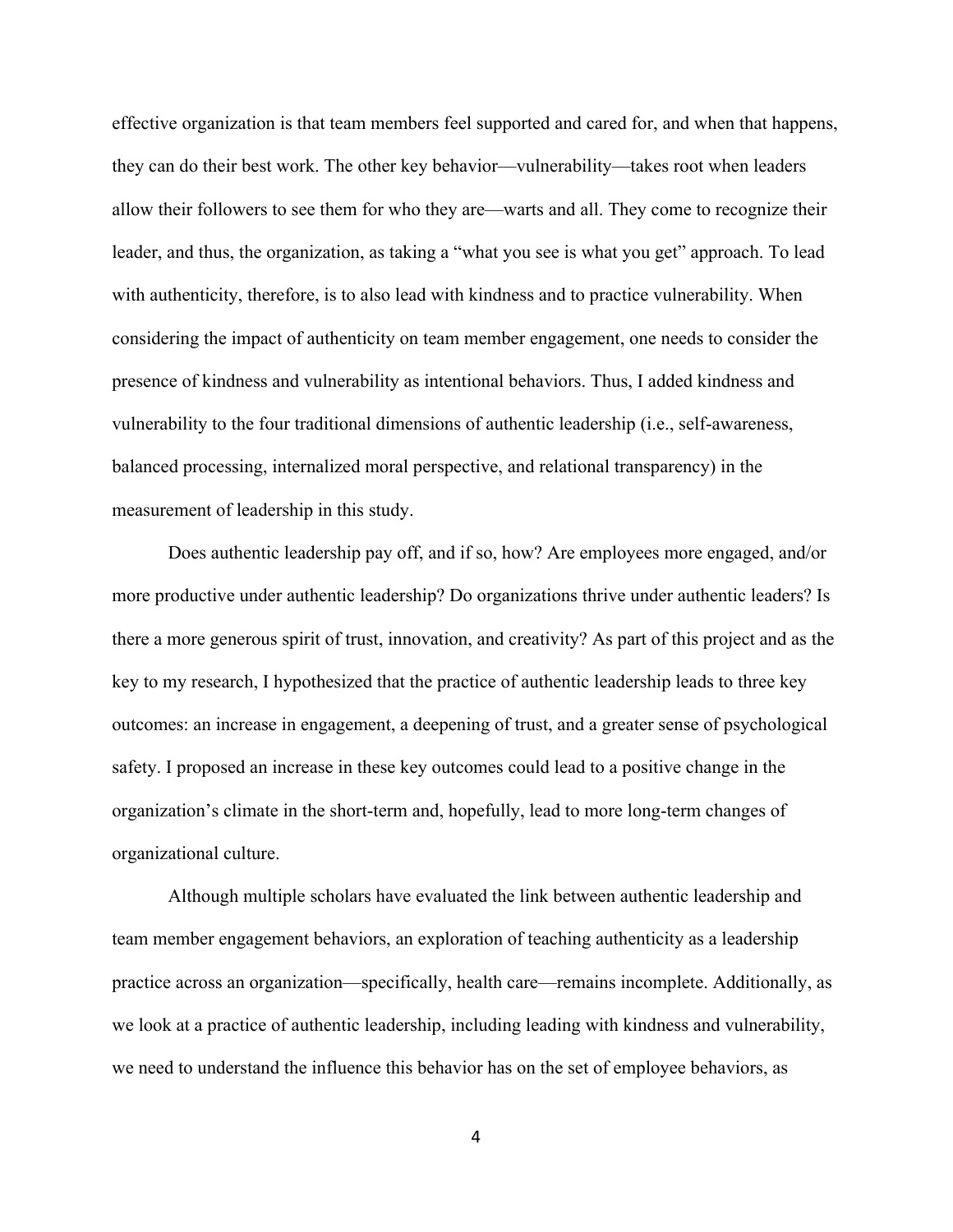previously described. The impact of leading with kindness and vulnerability and its influence has largely been addressed in popular literature, rather than scholarly practice.

In my capacity as CEO, I collaborated with a leading organizational behavior scholar to develop, design, and launch a series of interventions designed around authentic leadership as part of TGH's People Development Institute (PDI). The intervention used in this research is the initial version of what will ultimately lead to a series of TGH leadership model classes offered to team members. As part of the organizational development efforts within TGH, the long-term plan is for the organization's leaders to participate in a series of leadership-focused interventions, including the TGH authentic leadership model training. This training aims to continue to make positive changes and increase team member engagement within the organization.

For the purposes of my research and as part of an organizational effort to increase authentic leadership and drive the desired organizational outcomes, I used the Kirkpatrick Model (2016) as a framework to design the authentic leadership intervention. Participants completed a leaders' survey at the end of their intervention leadership training that was comprised of contentbased questions that captured leaders' reactions to the training. The model employed four levels of evaluation:

- 1. *Reaction* captured how participants reacted to the training and whether they were satisfied with what they learned.
- 2. *Learning* analyzed whether participants comprehended the material put forth in the training.
- 3. *Behavior* examined whether the participants deployed what they learned during the training.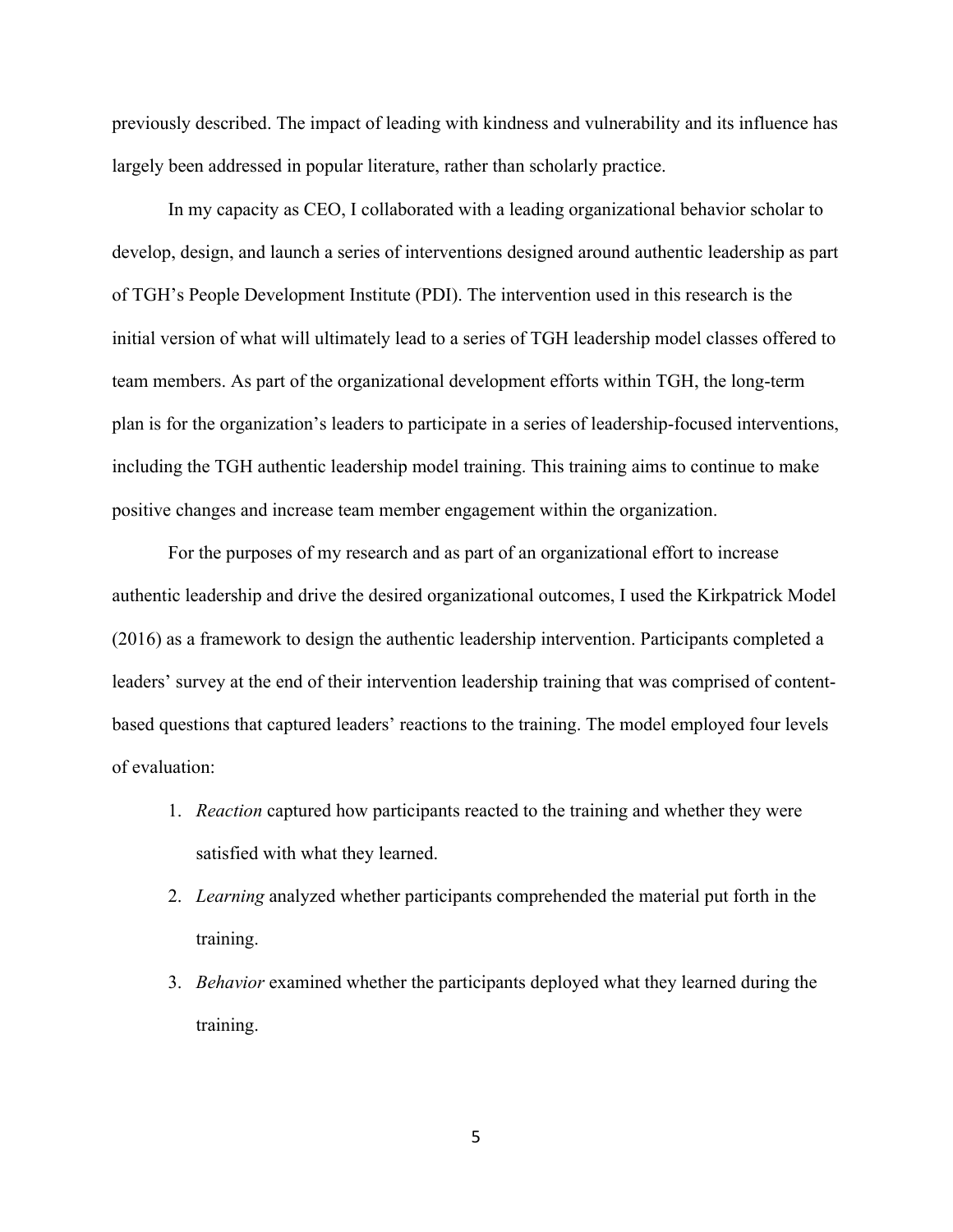4. *Results* determined if the content of the training had a positive impact on the organization (Kirkpatrick & Kirkpatrick, 2016).

Working with Press Ganey, a nationally renowned health care impact measurement firm, we developed a pre- and posttraining questionnaire. Using key scales, the pre- and posttraining questionnaire measured followers' awareness of their leader's authenticity, the trust they had in their leader, their feelings of safety in interpersonal risk-taking, and their overall work engagement. Informed by the literature review that follows, the goal of this research was to examine the managers' reactions to the authentic leadership training and their posttraining knowledge of the delivered content. I also wanted to examine if there were differences in the outcomes (i.e., trust, engagement, and psychological safety) between the direct reports of the managers in the control group and those in the experimental group.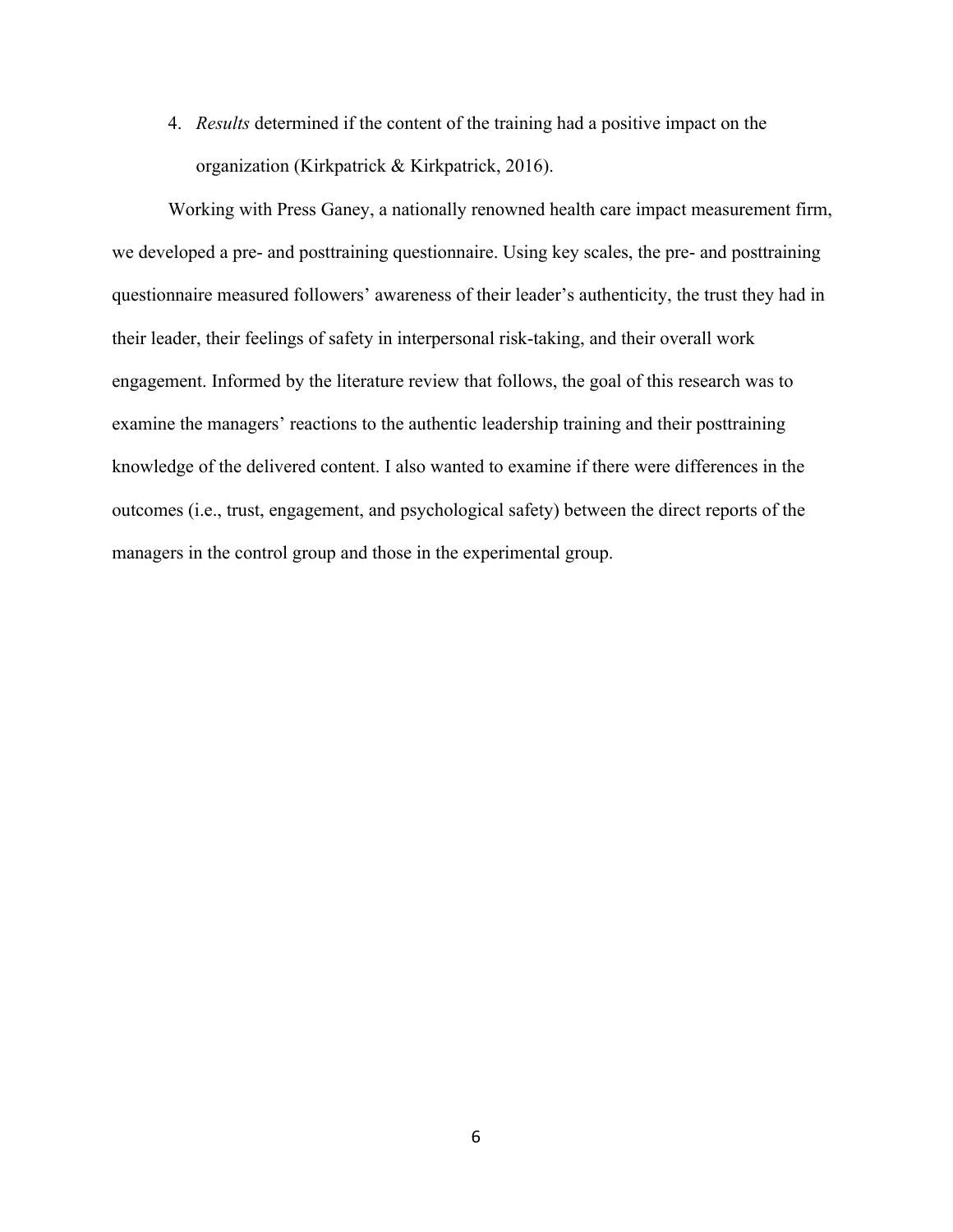## **CHAPTER TWO:**

# **LITERATURE REVIEW**

*"There may be much more to authentic leadership than just being true to oneself" (Walumbwa et al., 2008, p. 90).*

### **Authentic Leadership**

As the foundation of this project, it is critical to understand the context and range of characteristics that define authentic leadership and its characteristic behaviors. But what do each of these behaviors signify, and how do they work together to define authentic leadership? Can we coalesce around an all-encompassing definition of the term? Over time and in academic literature, authentic leadership has been theorized as a pattern of behaviors, rather than a single overarching trait:

Authentic leadership is a pattern of leader behavior that draws upon and promotes both positive psychological capacities and a positive ethical climate, to foster greater selfawareness, an internalized moral perspective, balanced processing of information, and relational transparency on the part of leaders working with followers, fostering positive self-development. (Walumbwa et al., 2008, p. 94)

Reviewing studies on authentic leadership, one can characterize authentic leadership as exhibiting more personal and inherently self-aware behaviors than what ethical and transformational leadership have traditionally offered. In Gardner et al.'s (2011) review of the extant literature on authentic leadership, they sought to reach consensus on the definition of authentic leadership and provided a functional evolution of the traits and definitions that have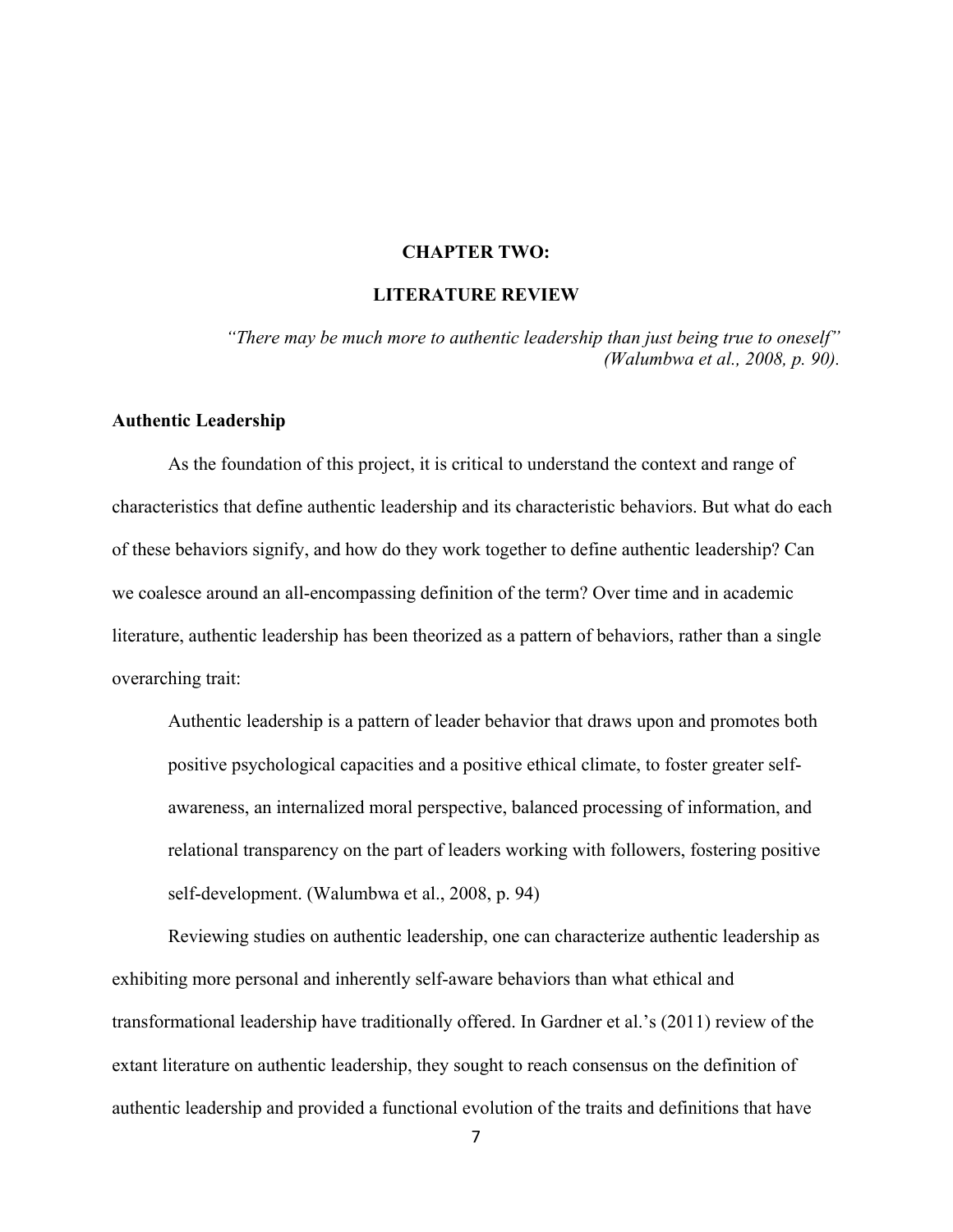come to characterize the authentic leader. Their journey to define authentic leadership began with Rome and Rome (1967):

[We] equate the organization and the person as authentic to the extent that, throughout its leadership, it accepts finitude, uncertainty, and contingency; realizes its capacity for responsibility and choice; acknowledges guilt and errors; fulfills its creative, managerial potential for flexible planning, growth, and charter or policy formation; and responsibly participates in the wider community. (Rome & Rome, 1967, p. 185)

The researchers also cited Begley (2001) on the topic of authenticity in relation to competence; he theorized that "authentic leadership may be thought of as a metaphor for professionally effective, ethically sound, and consciously reflective practices in educational administration. This is knowledge-based leadership, values informed, and skillfully executed" (Begley, 2001, p. 383). But where then do relational transparency and self-awareness come into play?

In the mid-2000s, as Gardner et al. (2011) chronicled, the definition of authentic leadership began to be more emotionally driven and fell in line with present-day conceptions. "Authentic leaders are deeply aware of their values and beliefs, they are self-confident, genuine, reliable, and trustworthy, and they focus on building followers' strengths, broadening their thinking and creating a positive and engaging organizational context" (Ilies et al., 2005, p. 34). Authentic leadership definitions also began to encompass how authentic leadership impacts others. Authentic leaders are:

Genuine people who are true to themselves and to what they believe in. They engender trust and develop genuine connections with others. Because people trust them, they can motivate others to high levels of performance. Rather than letting the expectations of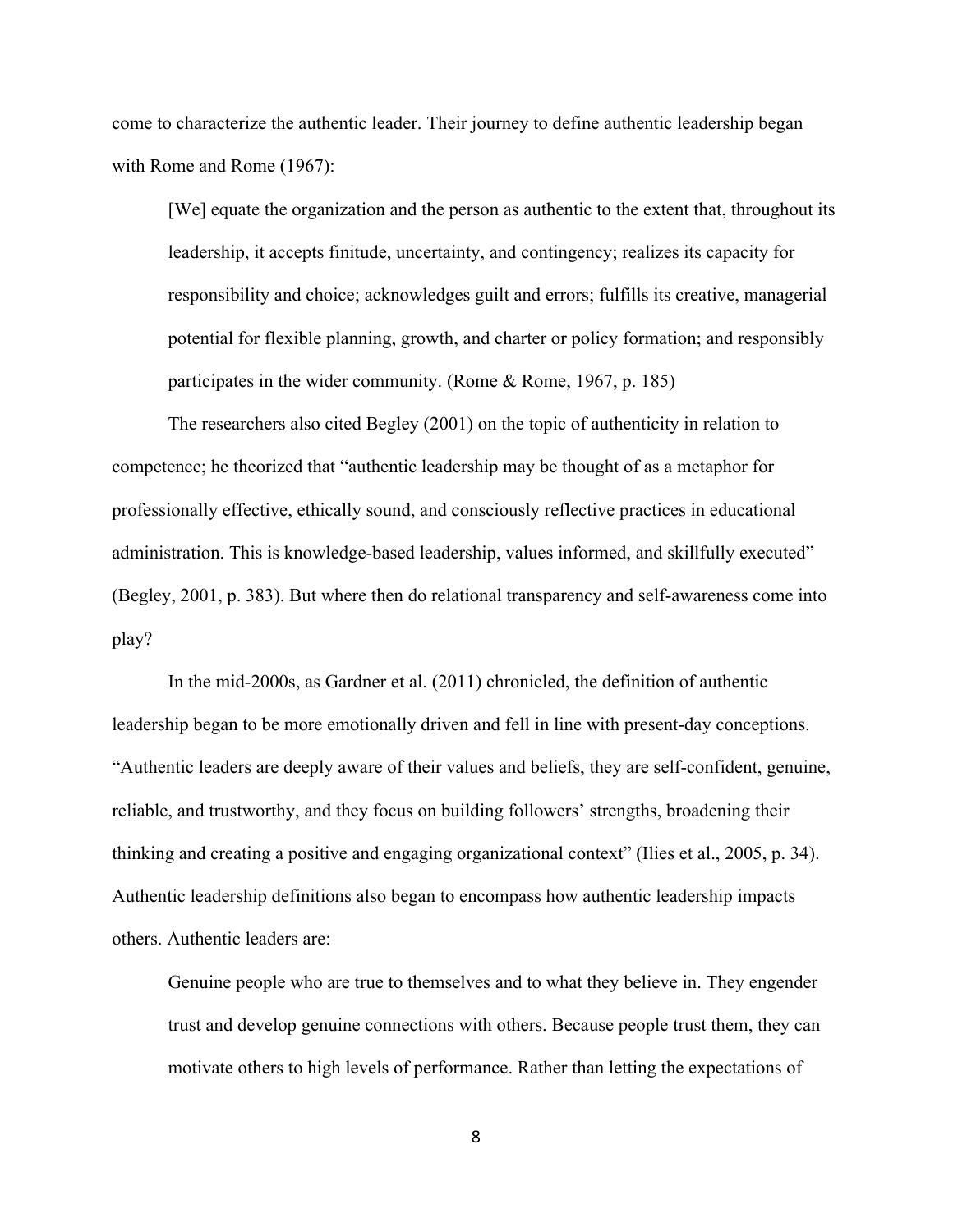other people guide them, they are prepared to be their own person and go their own way. As they develop as authentic leaders, they are more concerned about serving others than they are about their own success or recognition. (George & Sims, 2007, p. 31)

Key to the current definition of authentic leadership, Walumbwa et al. (2008) developed a multidimensional model of the authentic leadership construct (the Authentic Leadership Questionnaire [ALQ]) that positioned authentic leaders as those who exhibited four behaviors: (1) self-awareness, an understanding of their strengths and weaknesses and mindfulness of their impact on others; (2) relational transparency, in that they present their authentic self to others while minimizing the display of inappropriate emotions; (3) balanced processing, as they objectively analyze data before coming to a decision and solicit opposing views on matters of importance; and (4) an internalized moral perspective, meaning that they are guided and regulated by an internal moral compass. Over the past decade and a half, these four dimensions became the accepted conceptualization of authentic leadership among academic researchers.

In further explorations of authentic leadership, scholars have aimed to add further qualities to this core definition. For example, Avolio and Gardner (2005) analyzed 36 focal components of leadership to help define authentic leadership and compare authentic leadership to transformational, charismatic, servant, and spiritual leadership styles. The primary focal components associated with authentic leadership included positive psychological capital, positive moral perspective, leader self-awareness, leader self-regulation, leader processes/behaviors, follower self-awareness/regulation, follower development, organizational context, and veritable and sustained performance beyond expectations.

Multiple scholars have demonstrated that authenticity builds trust between leaders and team members (Engelbrecht et al., 2014; Hassan & Ahmed, 2011; Wang & Hsieh, 2013).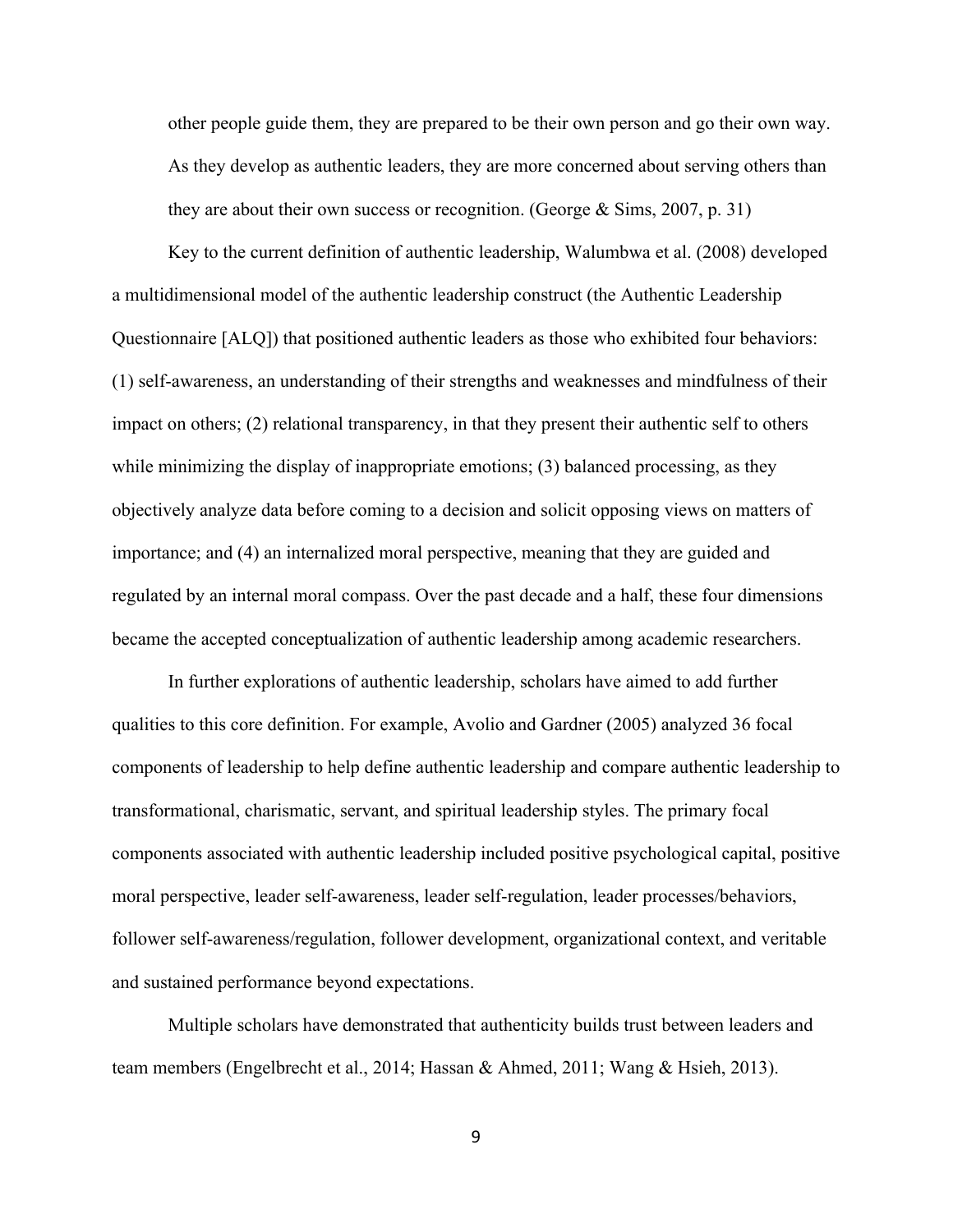Authenticity has also been shown to predict the development of trust between leaders and their team members over time (Onorato & Zhu, 2014). This is especially important because trust has been measured as a catalyst for positive results on an individual, team, and organizational basis, including employee engagement, productivity, creativity, and innovation (Beddoes-Jones, 2012; Černe et al., 2013; Rego et al., 2012). Authenticity in leaders has also been shown to drive employee engagement, motivating employees to work harder and increase productivity (Khalil & Siddiqui, 2019). Finally, researchers have indicated that authentic leadership is a significant predictor of psychological safety, an environment in which employees feel comfortable taking risks, making mistakes, and expressing their opinions and ideas (Hirak et al., 2012; Maximo et al., 2019).

Directly related to my hypotheses, scholars have begun to examine the outcomes of authentic leadership as predictors of trust, engagement, and psychological safety. For example, in "A Meta-Analytic Review of Authentic and Transformational Leadership: A Test for Redundancy," Banks et al. (2016) found that authentic leadership prevailed over transformational leadership when predicting group or organization performance and organizational citizenship behaviors. In addition, Maximo et al. (2019) found that in a sample of 244 mining workers, authentic leadership was a significant predictor of trust in supervisors and psychological safety. The researchers further found that authentic leadership had a statistically significant indirect effect on work engagement through trust in supervisors.

# **Hypothesis 1**

Direct reports of managers who attend the authentic leadership training will report increased levels of authentic leadership from before to after training, whereas direct reports of managers who did not attend the training will show no differences.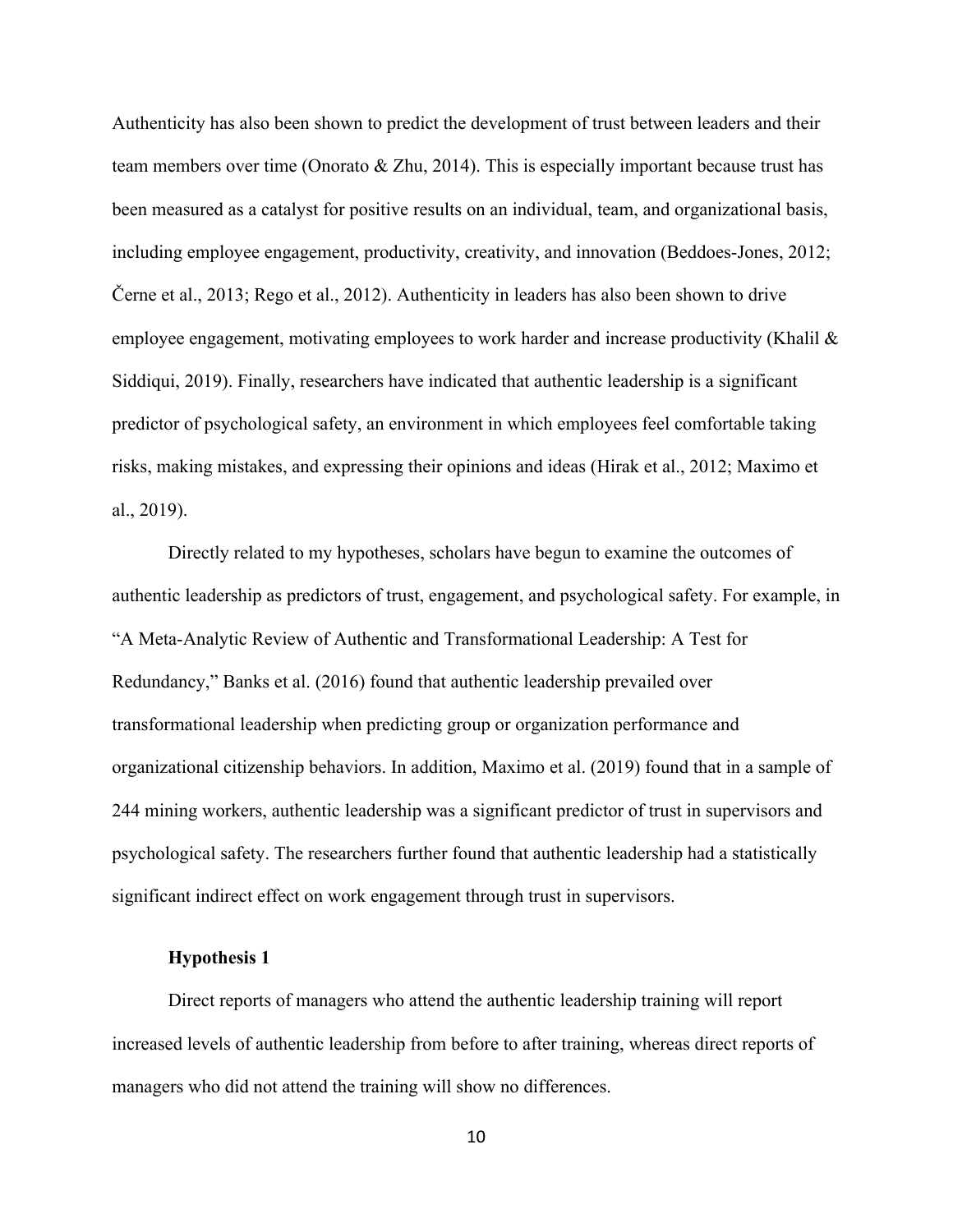# **Kindness**

I am personally committed to the belief that kindness is a critical authentic leadership behavior. As my working definition, kindness is compassion and meeting people where they are, emotionally and intellectually. According to Caldwell (2017), kindness performs a specific function, in that it is viewed as the moral obligation of human resource professionals, and understanding the importance of kindness is critical to their job function. Furthermore, this practice of kindness is effective when aligned with organizational values, as effective leaders align organizational culture with systems, processes, practices, and programs that reinforce the organization's espoused values in achieving its mission (Schein, 2010).

Kindness, however, is not merely an act that must be practiced, but a fundamental leadership virtue with six components: authenticity, humanity, respect, perspective, integrity, and competence (Caldwell, 2017). Baker and O'Malley (2008) explored the concept of kindness in real-world applications in their book, *Leading with Kindness*, and classified the concept of kindness as having six fundamental features: compassion, gratitude, integrity, authenticity, humility, and humor. Mezan et al. (2019) had an alternate view of kindness; rather than viewing it as a behavior that was part of the practice of authentic leadership, they argued "that authentic leadership is the outcome of integrating the features" (p. 127). Through the literature review for their case study, Mezan et al. (2019) found kindness impacted managers' behavior and their abilities in the following ways: managers combining kindness with respect were honest while deferential (Caldwell et al., 2010), kind leaders could develop a refined perspective about people and situations (Caruso & Bhardwaj, 2012), and managers combining kindness with integrity generated systems reflecting their commitment to both employee and organizational capacity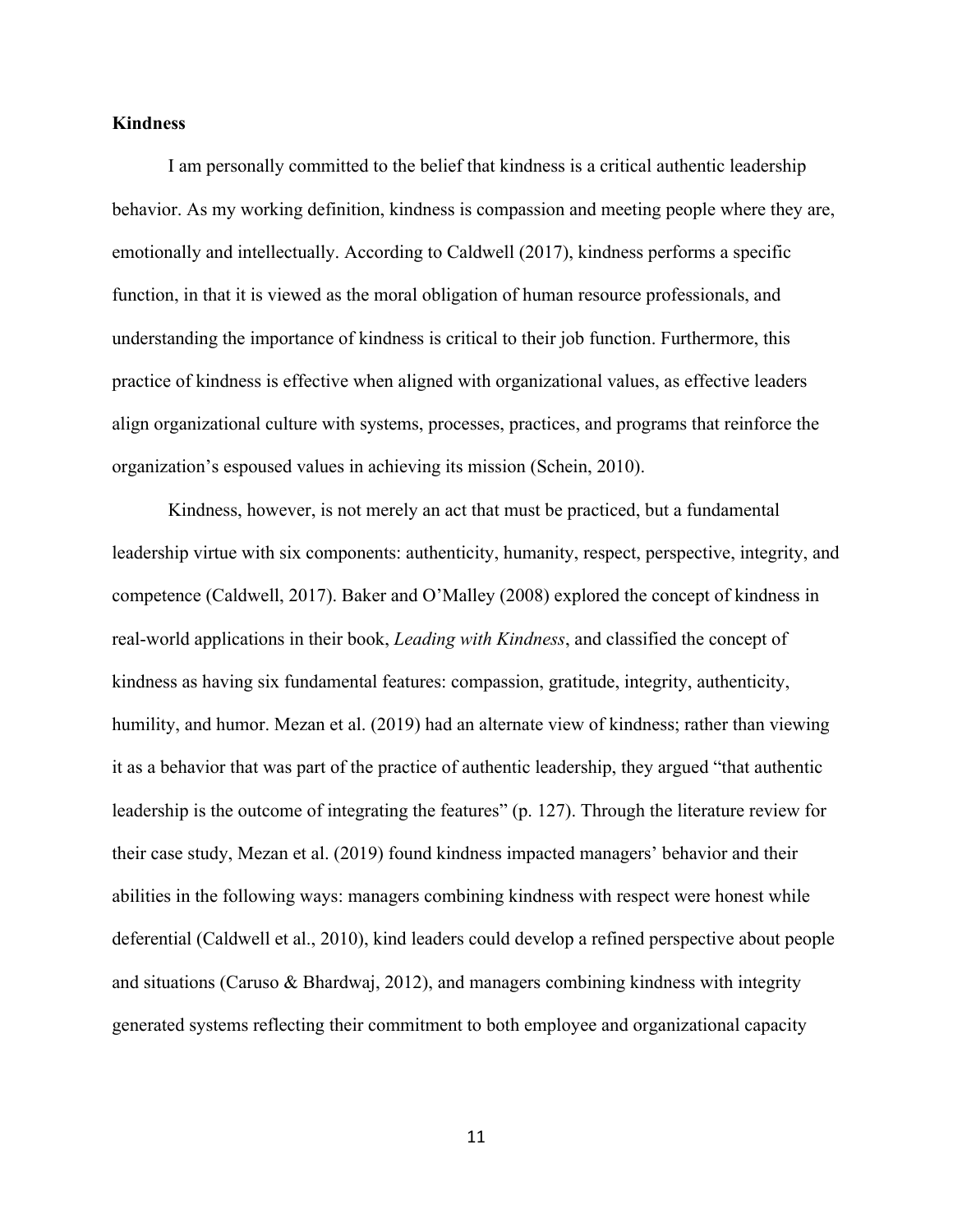(Beer, 2009; Senge, 2006). The integration of kindness and competence creates an additive effect on organizational performance (Casciaro & Lobo, 2008).

Finally, the impact of kindness can be far-reaching. For example, in their mixed-methods study involving quantitative and qualitative data collection in North Shewa Zone health care facilities, Jemal et al. (2021) showed that compassionate and respectful care among the health care workforce requires an actual demonstration of humanity and kindness to promote personcentered practice for clients. Dutton et al. (2010) found that productivity increases when employees meet kindness with kindness. They also provide better customer service and develop more positive relationships.

#### **Vulnerability**

As with kindness, I did not separate the direct impact of vulnerability on employee trust, psychological safety, and employee engagement. Instead, I saw the practice of vulnerability as a behavior inherent in authentic leadership and one that produces positive results, and I subsequently included vulnerability in the measurement of authentic leadership. Although the definition of vulnerability varies from economics to popular literature—think Brené Brown, who defined vulnerability as "uncertainty, risk, and emotional exposure" (Brown, 2012, p. 44)—for the purpose of my work, I have honed in on a particular definition of vulnerability, which is to expose to others who we are—warts and all.

Several authors have highlighted vulnerability as a necessary characteristic of leadership (Brown, 2012; Deb & Chavali, 2010; Khazanchi & Masterson, 2011) and argued that vulnerability is a foundational component for building trust between leaders and their followers (Mayer et al., 1995; Nienaber et al., 2015; Rousseau et al., 1998). As Ito and Bligh (2016) have reminded us, sharing vulnerability is defined as communicating an experience to followers in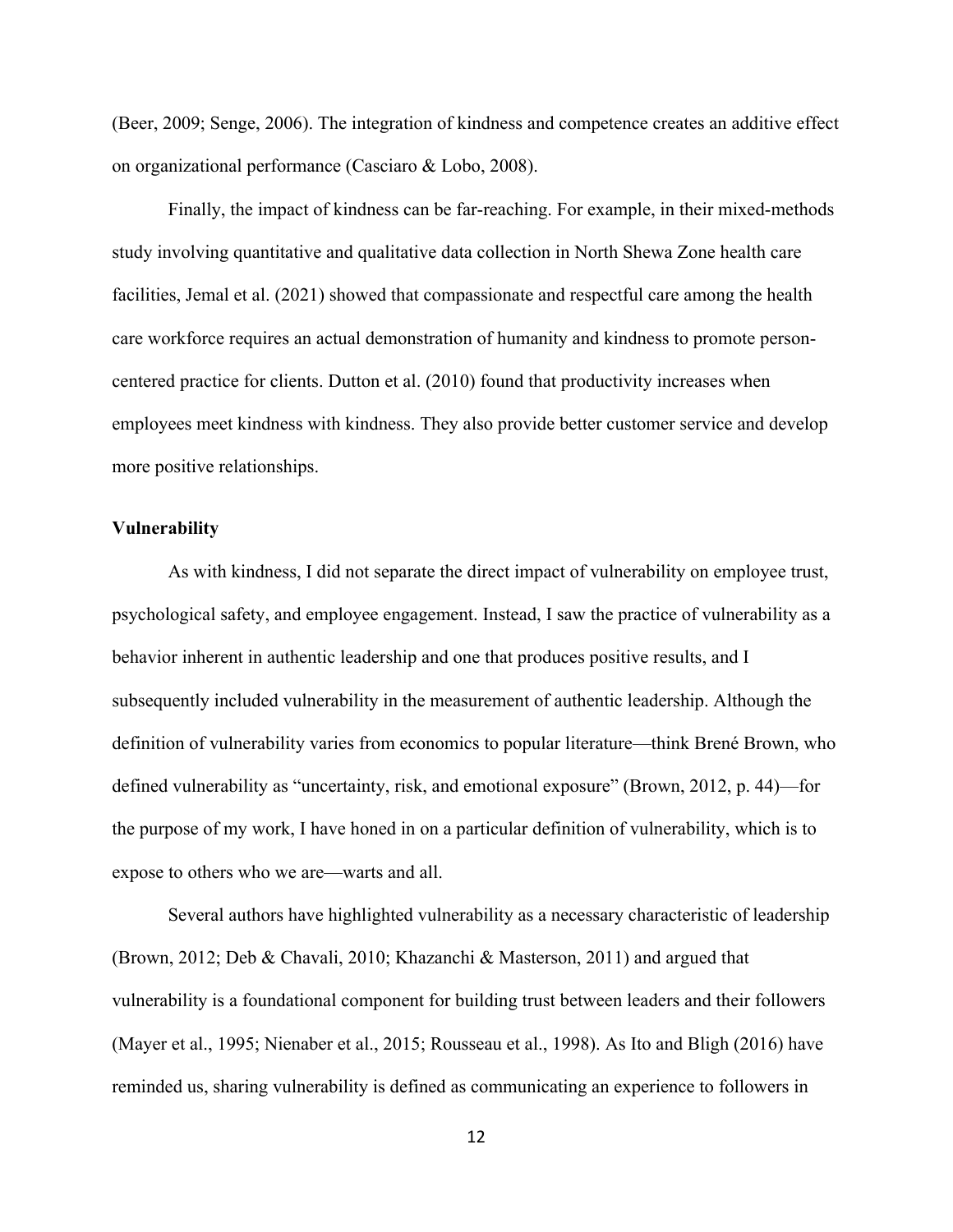which the leader was hurt emotionally, physically, or spiritually. Ito and Bligh (2016) viewed this practice of vulnerability as a subset of charismatic leadership theory, which "posits that a leader's perceived similarity with followers increases charisma attributions, in part because such leaders appear more trustworthy (Conger & Kanungo, 1987; Shamir, House, & Arthur, 1993). Leaders can emphasize common values, backgrounds, or experiences to increase this similarity" (Bligh & Robinson, 2010; p. 67). For Ito and Bligh (2016), sharing vulnerability had the potential to be quite powerful, as it builds relationships and enhances a leader's charismatic traits. Sharing vulnerability also allowed employees to connect to leaders when leaders disclosed emotions; in addition, sharing vulnerability involved several preconditions, including "humility, self-awareness and the courage to acknowledge imperfections" (Ito & Bligh, 2016, p. 66).

#### **Psychological Safety**

In her foundational study, Edmondson (1999) introduced the concept of psychological safety, the "shared belief held by members of a team that the team is safe for risk-taking in workplace environments." She analyzed the behavior of 51 work teams and showed that psychological safety was associated with team learning behavior and performance (but not team efficacy). Furthermore, psychological safety served as a mechanism that helped explain how previously studied structural factors, such as contextual support and team leader coaching, influenced behavioral and performance outcomes.

By tracing the history of psychological safety research, Edmondson and Lei (2014) showed that psychological safety helps employees knowingly contribute alternative actions and ideas to a shared organizational purpose. As they demonstrated, psychological safety is key to understanding voice, teamwork, team learning, and organizational learning: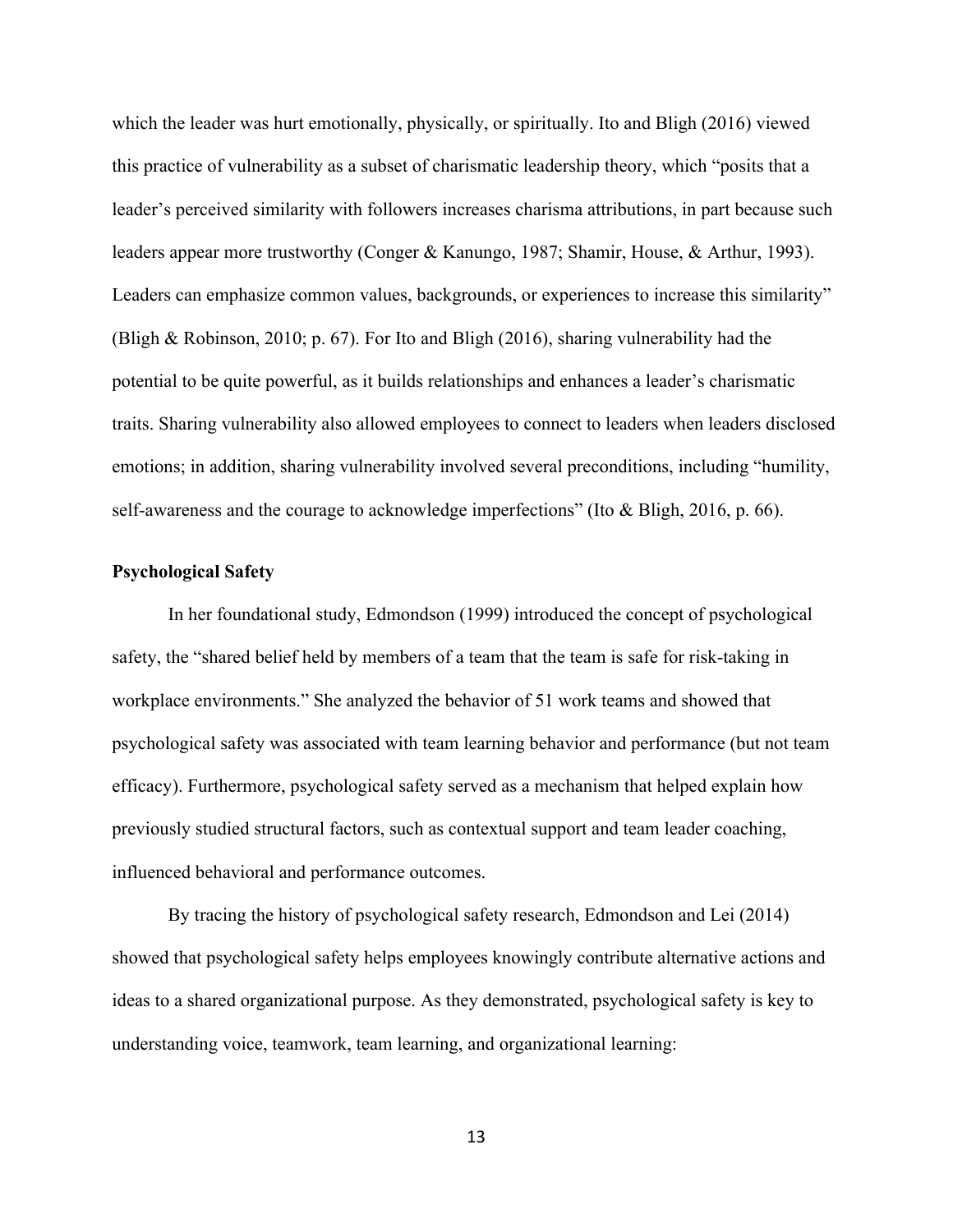For example, psychological safety helps to explain why employees share information and knowledge (Collins & Smith, 2006; Siemsen, Roth, Balasubramanian, & Anand, 2009), speak up with suggestions for organizational improvements (Detert & Burris 2007; Liang, Farh, & Farh, 2012), and take the initiative to develop new products and services (Baer & Frese 2003) . . .extensive research suggests that psychological safety enables teams and organizations to learn (Bunderson & Boumgarden 2010; Carmeli 2007; Carmeli & Gittell 2009; Edmondson 1999; Tucker, 2007) and perform (Carmeli, Tishler, & Edmondson, 2012; Collins & Smith, 2006; Schaubroeck, Lam, & Peng, 2011). (Edmondson & Lei, 2014, p. 24)

Scholars have also begun to theorize how to engineer psychological safety within teams. One important contribution to this discussion was a 2017 piece in the Harvard Business Review in which Laura Delizonna argued that "the highest-performing teams have one thing in common: psychological safety." Delizonna (2017) offered six concrete tactics derived from the work of Paul Santagata, the head of industry at Google, to develop psychological safety among team members. These directives included: approaching conflict as a collaborator, speaking to others as if they are "just like me," anticipating employee reactions to difficult conversations, adopting a learning mindset (instead of blaming), asking for feedback, and measuring psychological safety.

Other researchers have taken a more quantitative review approach (i.e., meta-analysis) to evaluate the impact of psychological safety and possible antecedents of psychological safety in the workplace. Frazier et al. (2017) aggregated 136 separate samples of empirical work to conclude that psychological safety impacts important organizational outcomes and discovered that there are several antecedents of psychological safety, including leadership behaviors. Although the meta-analysis did not directly estimate the relationship between authentic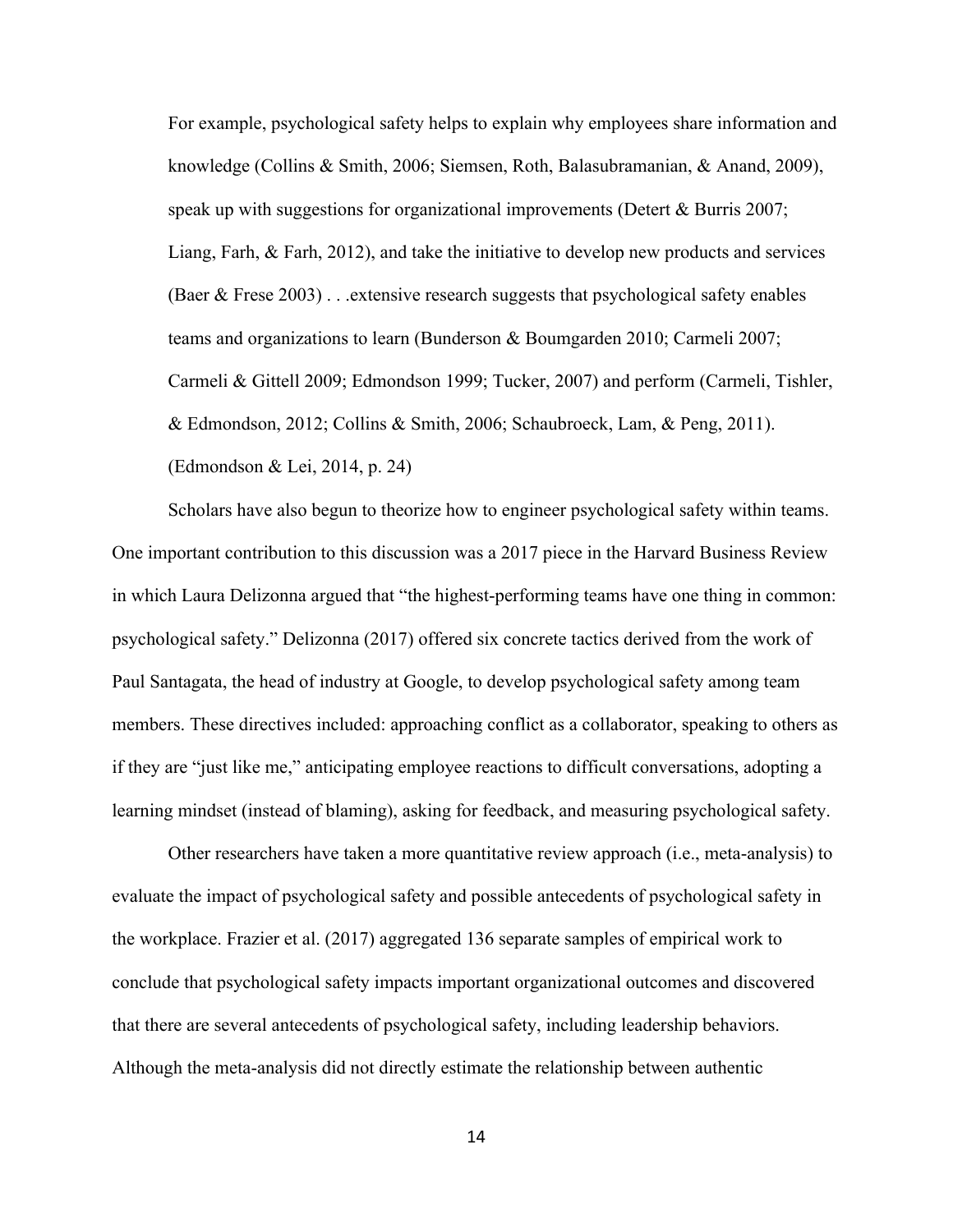leadership and psychological safety, the estimated mean correlation of positive leadership behaviors with psychological safety was  $r = 0.37$  averaged over 30 studies. Thus, I hypothesized that the managers who attend the authentic leadership training would have direct reports who rated them higher on psychological safety after they attend the training.

### **Hypothesis 2**

Direct reports of managers who attend the authentic leadership training will report increased levels of psychological safety from before to after training, whereas direct reports of managers who did not attend the training will show no differences.

# **Trust**

There is no shortage of studies in which scholars have examined how authentic leadership positively impacts employee trust, particularly when it comes to how trust, in turn, drives employee engagement. For example, Hassan and Ahmed (2011) detailed the findings of their study involving a sample of 395 employees in local banks in Malaysia, revealing that authentic leadership generated team members' trust in their leader and that this level of affinity and trust improved engagement. Furthermore, in an article by Wang and Hsieh (2013), "Authentic Leadership Promoting Employees' Psychological Capital and Creativity," the researchers examined the effect of authentic leadership on employee engagement through employee trust. Analyzing data collected from 386 employees in the top manufacturing and service companies in Taiwan, the researchers demonstrated that consistency between supervisors' words and actions promoted employee trust. Employee trust, in turn, was shown to impact employee engagement positively. Finally, high levels of trust can correlate to long-term engagement. In "What Drives Organizational Engagement? A Case Study on Trust, Justice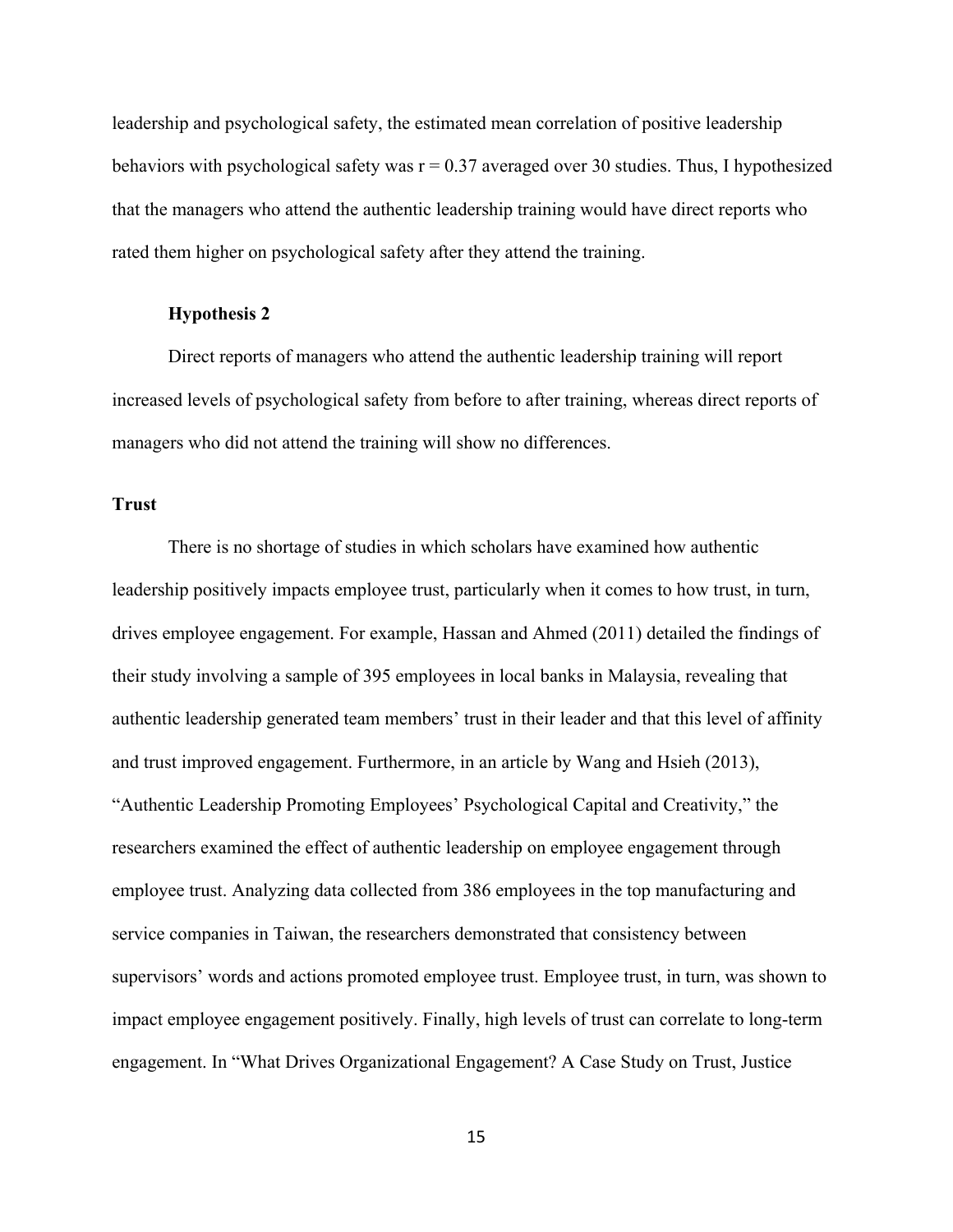Perceptions and Withdrawal Attitudes," Malinen et al. (2013) demonstrated that perceptions of fairness and trustworthiness were predictors of organizational engagement one year later.

Trust has also been shown to positively impact teams as well as individual team members. In "How Organizational Practices Predict Teamwork Engagement: The Role of Organizational Trust.," Acosta et al. (2014) examined the relationship between organizational trust and teamwork engagement. The study was based on 18 employees in 55 teams from 13 small- and medium-sized enterprises, and the authors concluded that teamwork engagement increases when team members perceive that organizations engage in healthy organizational practices. Furthermore, cultivating trust vertically—between team members and top managers helps to foster this perception.

The literature reflects the impact of trust on employees and how trust is cultivated among employees and teams. In "Trust in Leadership for Sustaining Innovations: How Leaders Enact on Showing Trustworthiness," Savolainen and López-Fresno (2014) demonstrated how leaders cultivate trust by modeling the behavior (i.e., by showing trustworthiness to team members). Through a series of case studies, the authors examined the difference between trustworthy and untrustworthy behavior and highlighted the consequences on employees and their organizations. The authors claimed that workplace atmospheres can be positively influenced by trustworthiness, competence, and integrity and went on to highlight that leadership influenced by trust also builds innovation.

The relationship between authentic leadership and trust in leaders is well established in the extant literature as well. Banks et al. (2016) found a strong correlation between authentic leadership and trust in one's leader in their meta-analysis of authentic leadership and its outcomes. Across 12 studies, the sample-size weighted mean observed correlation was  $r = 0.57$ .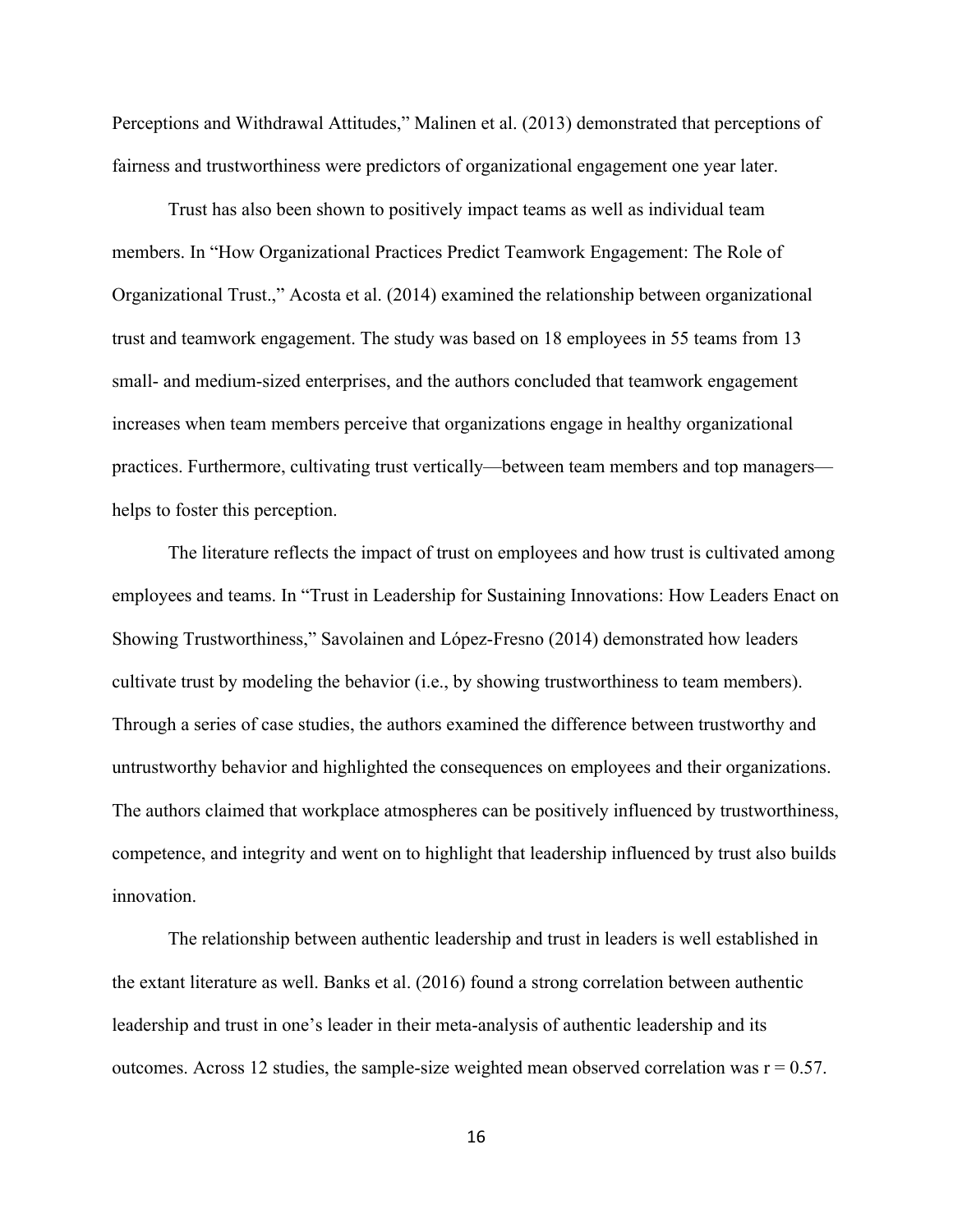Thus, I hypothesized that there would be a significant effect of the authentic leadership training on the direct reports' trust in their leaders.

# **Hypothesis 3**

Direct reports of managers who attend the authentic leadership training will report increased levels of trust in their leader from before to after training, whereas direct reports of managers who did not attend the training will show no differences.

# **Engagement**

Work engagement is most often defined as ''a positive, fulfilling, work-related state of mind that is characterized by vigor, dedication, and absorption'' (Schaufeli & Bakker, 2010, p. 13). In addition, "work engagement captures how workers experience their work: as stimulating and energetic and something to which they really want to devote time and effort (the vigor component); as a significant and meaningful pursuit (dedication); and as engrossing and something on which they are fully concentrated" (i.e., absorption; Bakker et al., 2011, p. 5).

There is a significant amount of literature on the nature of work engagement as well as what factors drive employee engagement and maintain employees' level of dedication to their positions. Prior research shows resources can help facilitate work engagement (Bakker et al., 2011). Burke et al., (2013) surveyed two groups of frontline service workers and showed that job satisfaction had the highest impact on workforce engagement. While not delving into the impact of leadership models, the researchers surmised that an emphasis on work engagement from leadership is likely to impact frontline employees. As Bakker et al. (2011) also rightfully pointed out, "the role of the leader in fostering work engagement has received limited research attention" (p. 13), and apart from a discussion of trust, a thorough exploration of this issue is largely missing from the literature. Babcock-Roberson and Strickland (2010) sought to test a model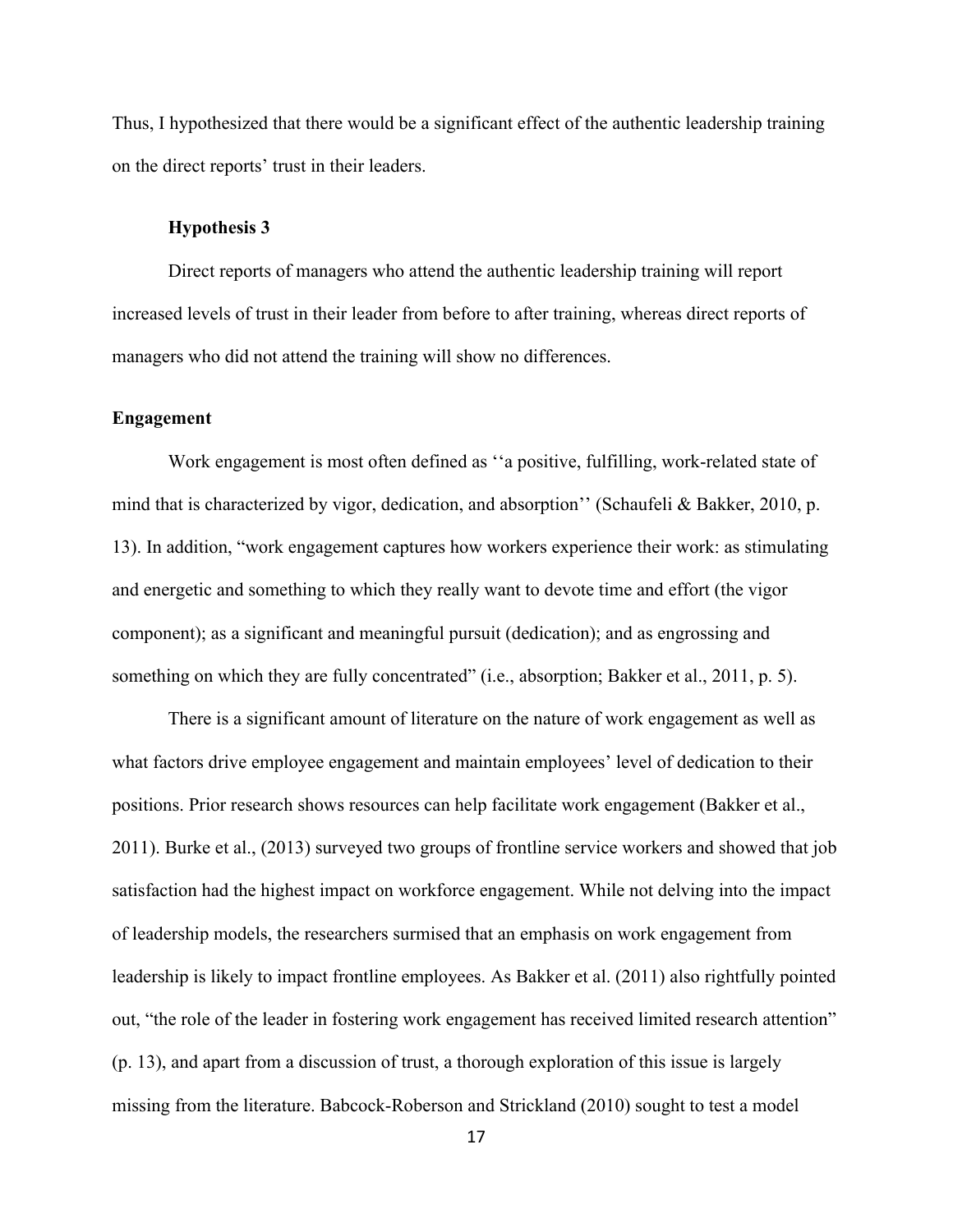linking leader charisma to organizational citizenship behaviors via work engagement. Based on the Multifactor Leadership Questionnaire (MLQ), the researchers concluded that when a leader demonstrates charismatic behavior, employees are more engaged in their work and promote organizational citizenship behavior. Although the MLQ focuses on the measurement of transformational leadership, there is also a relationship between authentic leadership and work engagement, as evidenced by Banks et al.'s (2016) meta-analytic findings. The authors found a sample-size weighted mean observed correlation of  $r = 0.33$  across a total of 11 empirical studies. Thus, I hypothesized that there would be a significant effect of authentic leadership on work engagement.

# **Hypothesis 4**

Direct reports of managers who attend the authentic leadership training will report increased levels of work engagement from before to after training, whereas direct reports of managers who did not attend the training will show no differences.

My overall goal for this research was that the authentic leadership training would positively impact the managers, and that positive impact and knowledge gained from the training would translate into their direct reports having better organizational outcomes, in the form of higher levels of trust in their leader, an increase in psychological safety, and a greater sense of engagement in their work.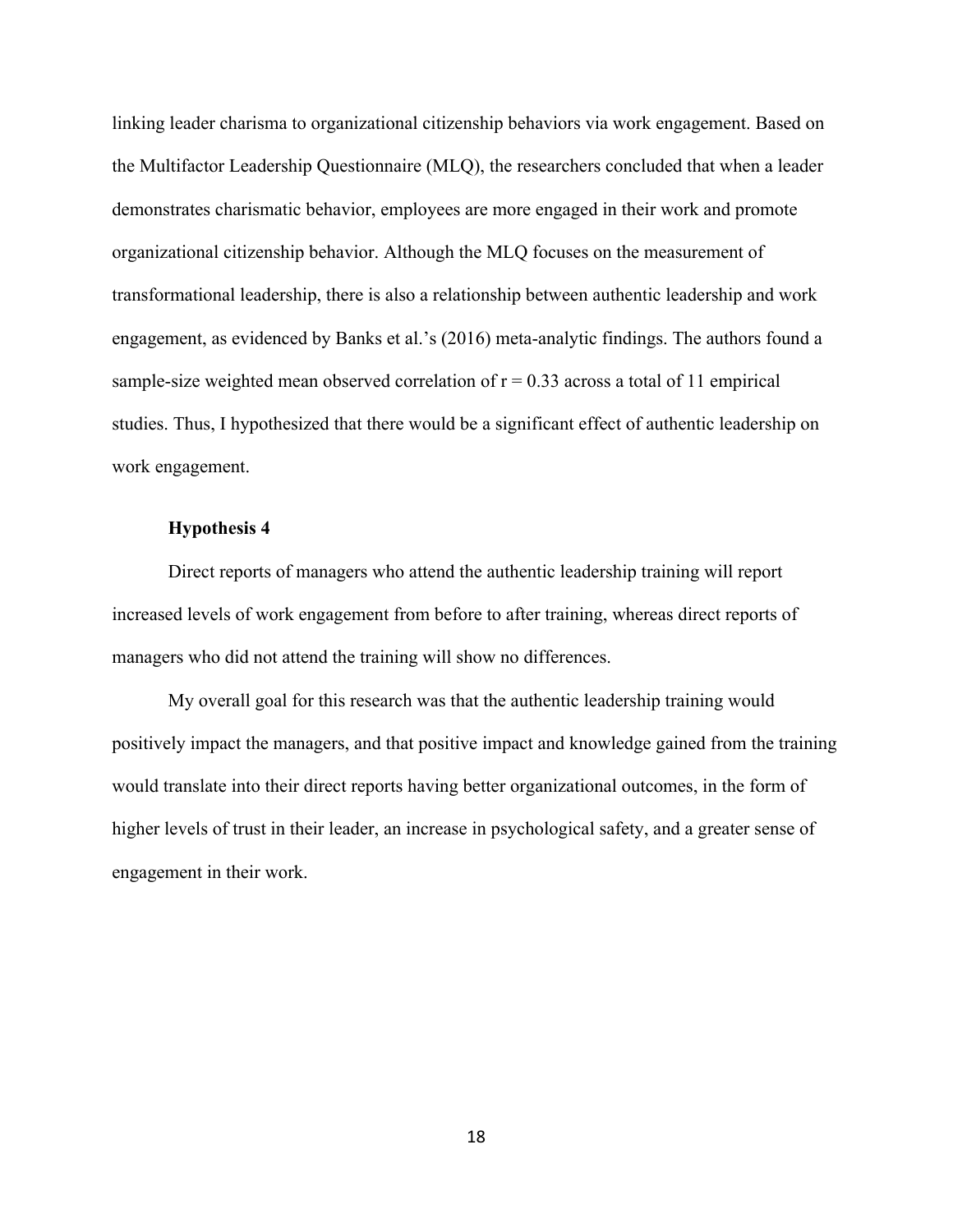# **CHAPTER THREE:**

# **METHOD**

I chose a two-group pretest-posttest experimental design for this study because this design is considered the "gold standard" for evaluating the effectiveness of training when there is only sufficient time to collect data at two time points. I was interested in analyzing quantitative data, as opposed to open-ended or other qualitative responses, to conduct statistical analyses on the responses without resorting to subjective interpretation. I used the Kirkpatrick Model as the framework for the study so I could assess all four aspects of training evaluation: reactions, learning, behavior, and results.

# **Measures**

#### **Authentic Leadership**

I measured authentic leadership with the Authentic Leadership Inventory (ALI; Neider & Schriesheim, 2011; Appendix A). The ALI is a 14-item Likert-type scale  $(1 =$  Strongly Disagree to 7 = Strongly Agree) that measures authentic leadership by surveying items from the four dimensions of authentic leadership: balanced processing, relational transparency, internalized moral perspective, and self-awareness. A sample balanced processing item is "My leader carefully listens to alternative perspectives before reaching a conclusion." A sample relational transparency item is "My leader openly shares information with others." A sample internalized moral perspective item is "My leader resists pressures on him/her to do things contrary to his/her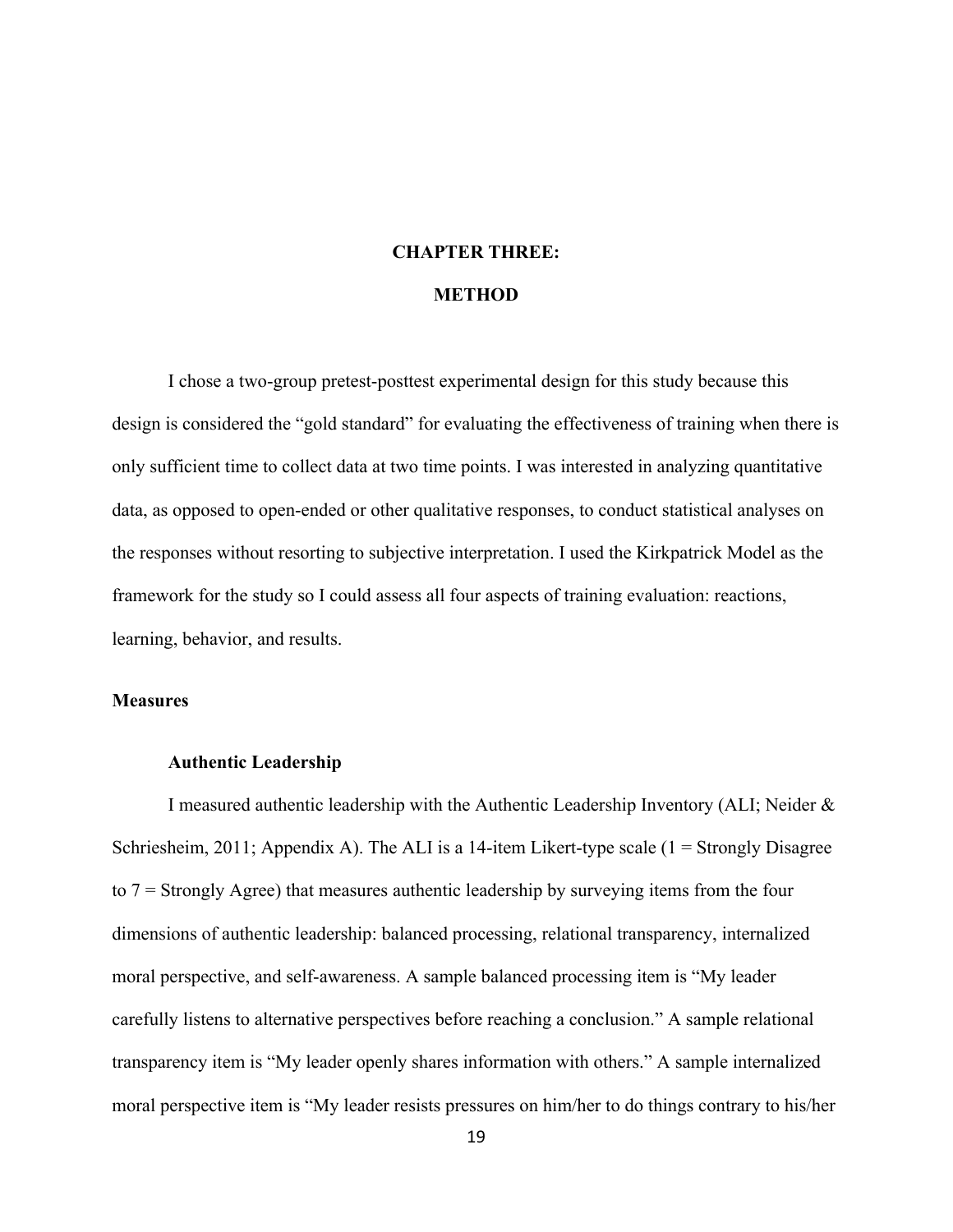beliefs." A sample self-awareness item is "My leader shows that he/she understands his/her strengths and weaknesses." The internal consistency reliability of the ALI in this study was  $\alpha$  = 0.96.

# **Kindness in Leadership**

I measured kindness with a scale (Kindness in Leadership Scale; Appendix B) created specifically for use in this study because a kindness in leadership instrument did not exist in the extant academic literature. I created the 8-item Likert-type scale in collaboration with two researchers (Paul Spector and David Howard) after reviewing the literature on kindness in leadership. This research could be considered the pilot study of the survey instrument to evaluate whether the scale had adequate internal consistency reliability and the extent to which it correlated with the ALI. A sample item is "My leader demonstrates concern for others." The internal consistency reliability for the Kindness in Leadership Scale was  $\alpha$  = 0.96. When examining Table 1. Item Reliability Statistics for Kindness Scale, there is no item that would improve Cronbach's alpha if it were removed. It should be noted when examining items that employees at TGH are referred to as "team members," and thus, the items reflect that terminology.

| Table 1. Item Reliability Statistics for Kindness Scale |  |  |  |
|---------------------------------------------------------|--|--|--|

| Item                                                                | If item dropped Cronbach's $\alpha$ |
|---------------------------------------------------------------------|-------------------------------------|
| My leader is concerned with my well-being                           | 0.954                               |
| My leader does what is in the best interest of his/her team members | 0.955                               |
| My leader is courteous to others                                    | 0.957                               |
| My leader understands my point of view                              | 0.955                               |
| My leader understands the demands of my job                         | 0.959                               |
| My leader demonstrates concern for others                           | 0.952                               |
| My leader shows empathy toward others who are having problems       | 0.954                               |
| My leader is kind to other team members                             | 0.957                               |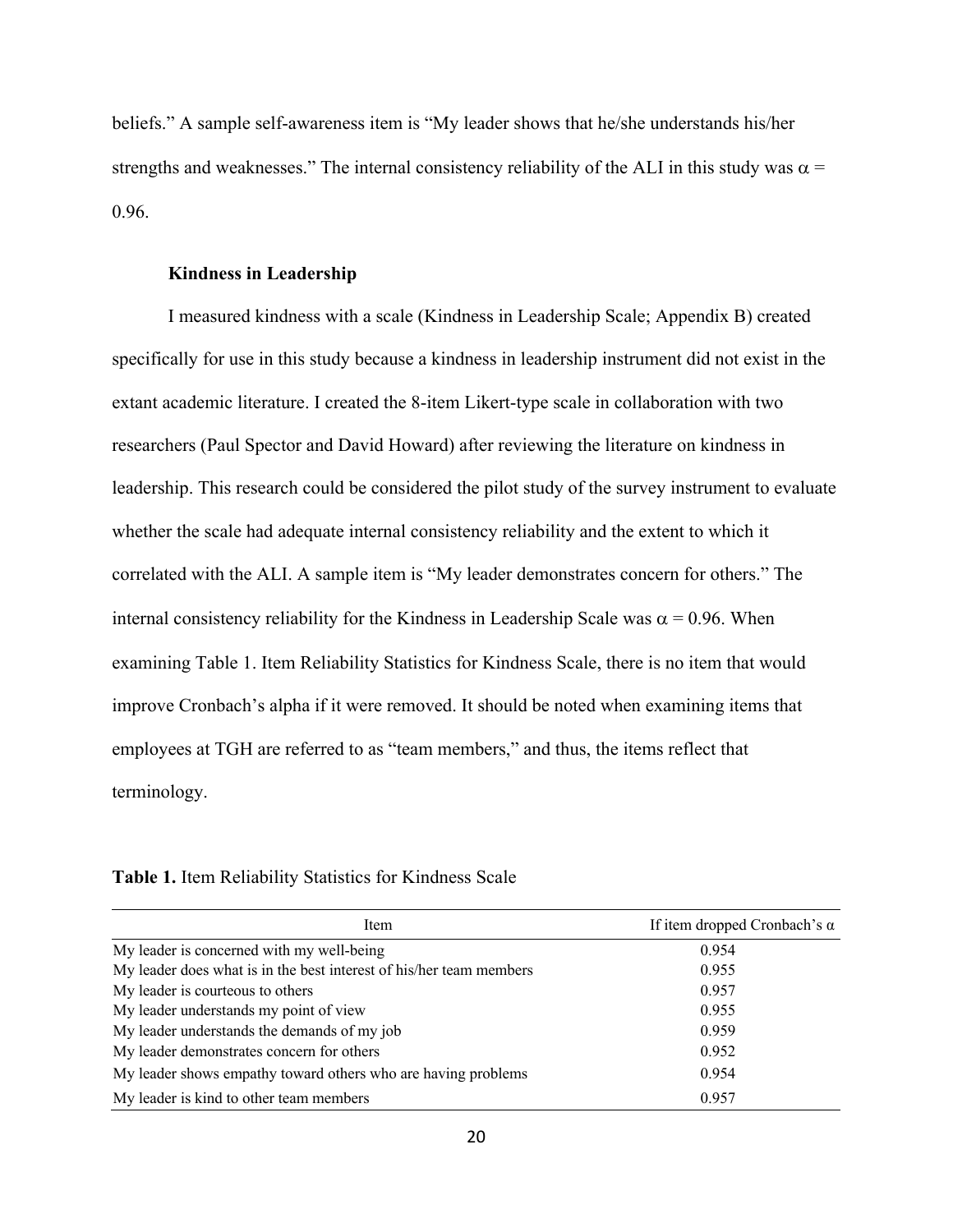# **Vulnerability in Leadership**

Like the Kindness scale, a vulnerability in leaders scale did not exist in the articles reviewed for this research. I also created the Vulnerability in Leadership Scale (Appendix C) in collaboration with Paul Spector and David Howard. Since there was a dearth of academic literature on vulnerability in leadership, the content of the four-item scale was based on an interview between myself and David Howard regarding my conception of what constituted vulnerability in leaders. Again, this research could be considered the pilot study of the survey instrument to evaluate whether the scale had adequate internal consistency reliability and the extent to which it correlated with the ALI and the Kindness scale. The internal consistency reliability of the Vulnerability in Leadership scale was  $\alpha = 0.96$ . When examining Table 2. Item Reliability Statistics for Vulnerability in Leaders Scale, the Cronbach's alpha would increase slightly (from 0.960 to 0.966) if the item "My leader acknowledges his/her limitations" were removed from the scale.

| Item                                                      | If item dropped<br>Cronbach's $\alpha$ |
|-----------------------------------------------------------|----------------------------------------|
| My leader admits mistakes when he/she makes them          | 0.943                                  |
| My leader apologizes to team members when he/she is wrong | 0.944                                  |
| My leader acknowledges his/her limitations                | 0.966                                  |
| My leader takes responsibility when making mistakes       | 0.938                                  |

# **Trust**

I measured trust using the Podsakoff et al. (1990) Trust In/Loyalty to the Leader Scale (Appendix D). The scale is a 6-item Likert-type scale, with an example item being "My manager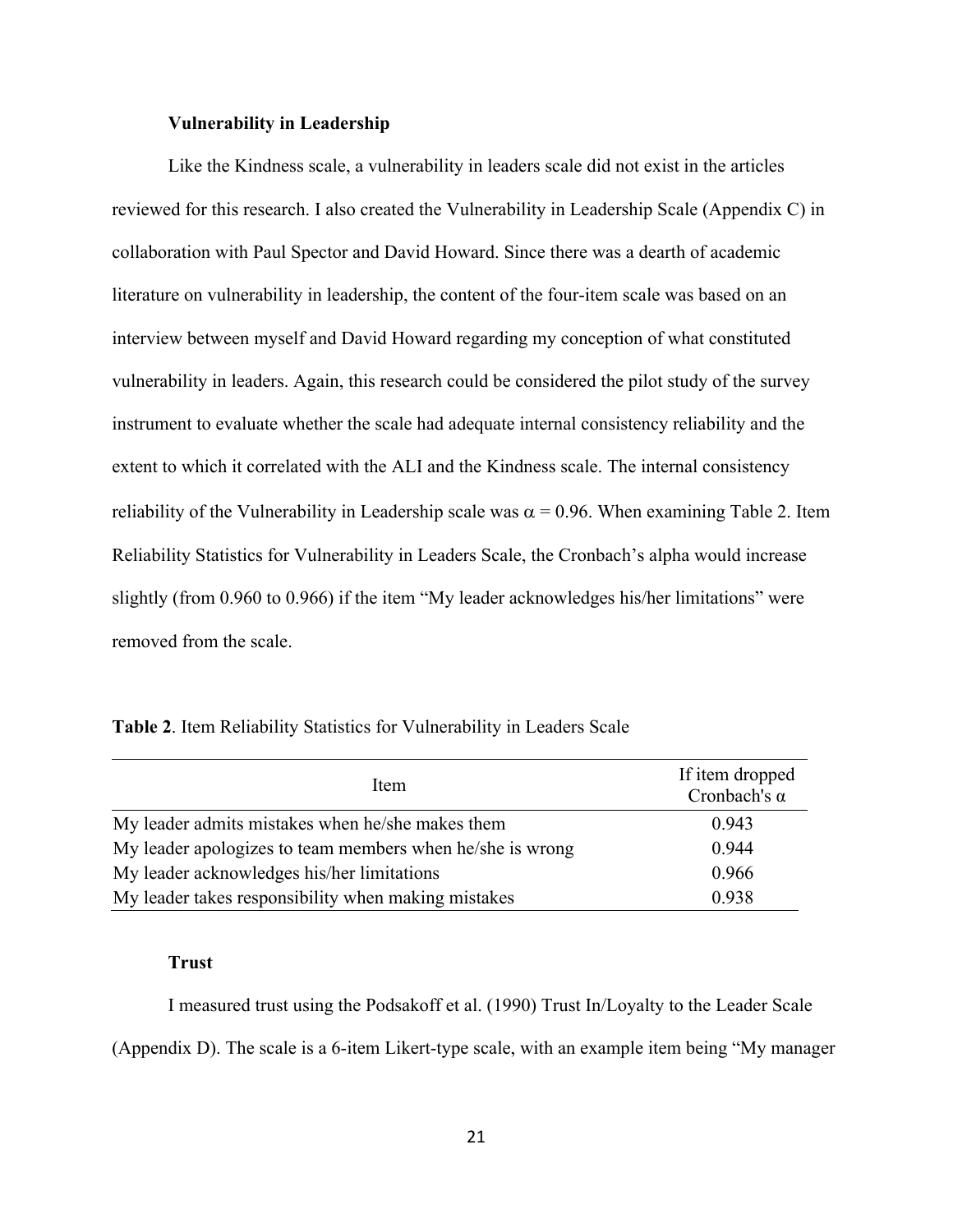would never try to gain an advantage by deceiving workers." The internal consistency reliability of the scale in this study was  $\alpha = 0.82$ .

# **Engagement**

I measured engagement using Schaufeli and Bakker's (2004) Utrecht Work Engagement Scale (UWES; Appendix E). The UWES is a 17-item scale that measures engagement as a threefactor construct that includes vigor, dedication, and absorption. Unlike the other scales used in this study, the UWES measures engagement using a frequency-based response (i.e., "never" to "every day"). A sample item measuring vigor is "At my work, I feel bursting with energy." A sample item measuring dedication is "I find the work that I do full of meaning and purpose." A sample item measuring absorption is "When I am working, I forget everything else around me." The internal consistency reliability of the UWES in this study was  $\alpha = 0.89$ . For main analyses, the total engagement score was used.

#### **Psychological Safety**

I measured psychological safety using Edmondson's (1999) Psychological Safety and Learning in Work Teams Scale (Appendix F). The scale is a 7-item Likert-type scale with three reverse-coded items. An example item is "Members of this team are able to bring up problems and tough issues." The internal consistency reliability of the scale in this study was  $\alpha = 0.79$ .

# **Participants and Procedure**

Forty-four managers at TGH were randomly sampled by a third-party from the total population of 204 front-line managers to participate in this research; thus, no directors, vicepresidents, or executive vice-presidents were considered for this study. Half of the managers were randomly assigned to attend an authentic/TGH leadership training session that occurred on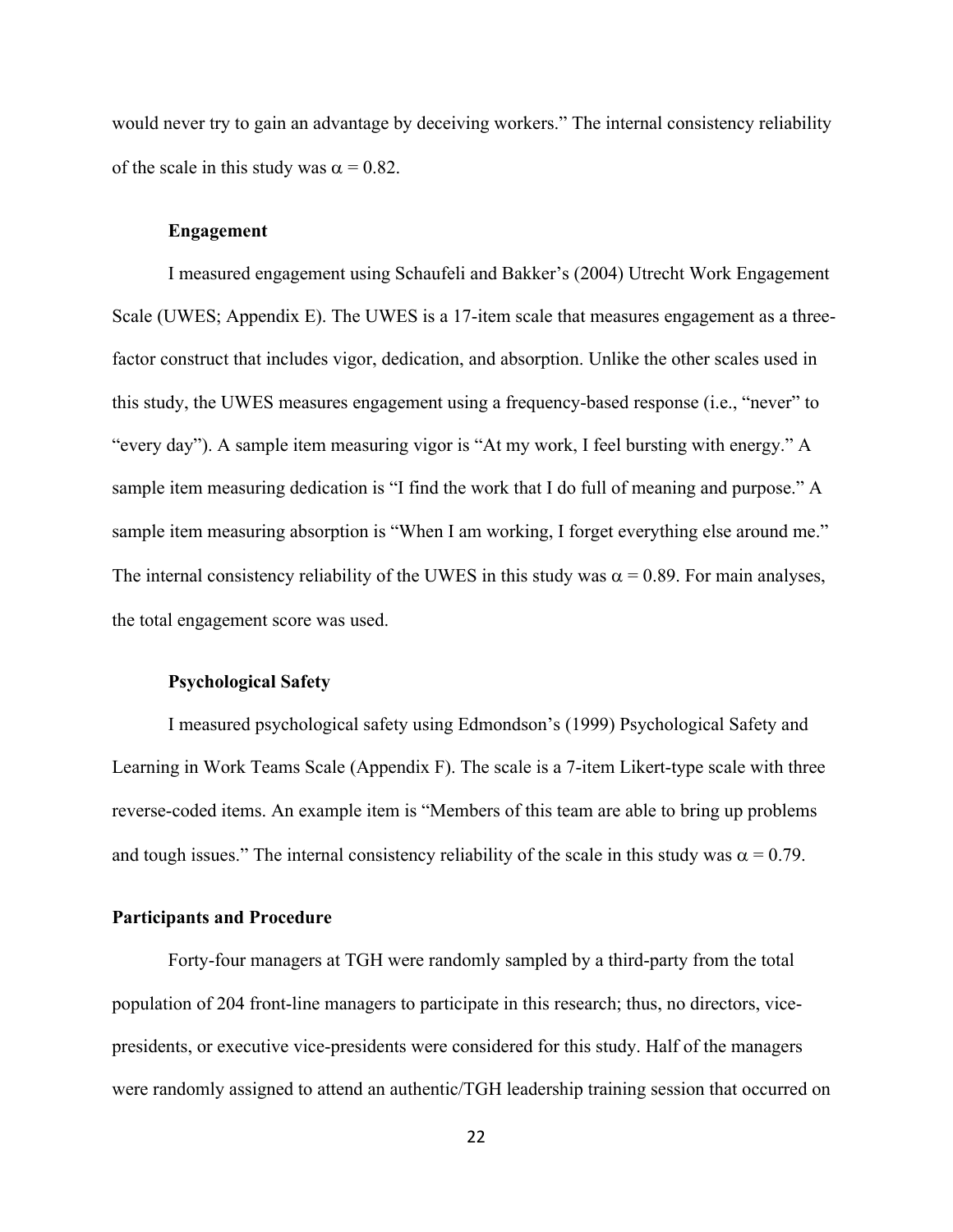May 21, 2021, at the Heart Institute in downtown Tampa. The training session was created by an experienced leadership intervention specialist and consisted of a four-hour training session. The session included an overview of authentic leadership and how kindness and vulnerability were added to create the new TGH leadership model, an interview with the CEO and President of TGH (the author of this research), a didactic portion on leadership and its effect on trust, engagement, and psychological safety, and breakouts for the managers to discuss good and bad experiences with each of the leadership components. The remaining twenty-two managers acted as a control group for this research. Like the managers selected for the intervention, these managers were also randomly selected by a third-party solely from the 204 front-line managers at TGH.

After the 44 managers who comprised the intervention group and control group were chosen, we selected the direct reports who would be invited to participate in the study. For those managers who had 12 or fewer direct reports, all their followers were invited to participate in the survey that was administered by the third-party health care organization, Press Ganey. For those managers who had more than 12 direct reports, a random sample of 10 of their direct reports were invited to participate in the study. Press Ganey invited a total of 411 direct reports to participate in an online survey consisting of Likert-type survey items, which was available to them from May 7, 2021, through noon on May 21, 2021 (the authentic leadership training started at 1 p.m. on the same day). After the survey ended, I determined that 10 invitees were no longer with the organization as of May 21 (i.e., terminated), and there were nine who were on leave during the survey administration period. This left a total of 392 likely potential participants. Of the 392 valid invitees, 241 participated in the initial deployment of the survey and produced 237 usable responses. Four were eliminated from analysis because of careless responding (e.g., the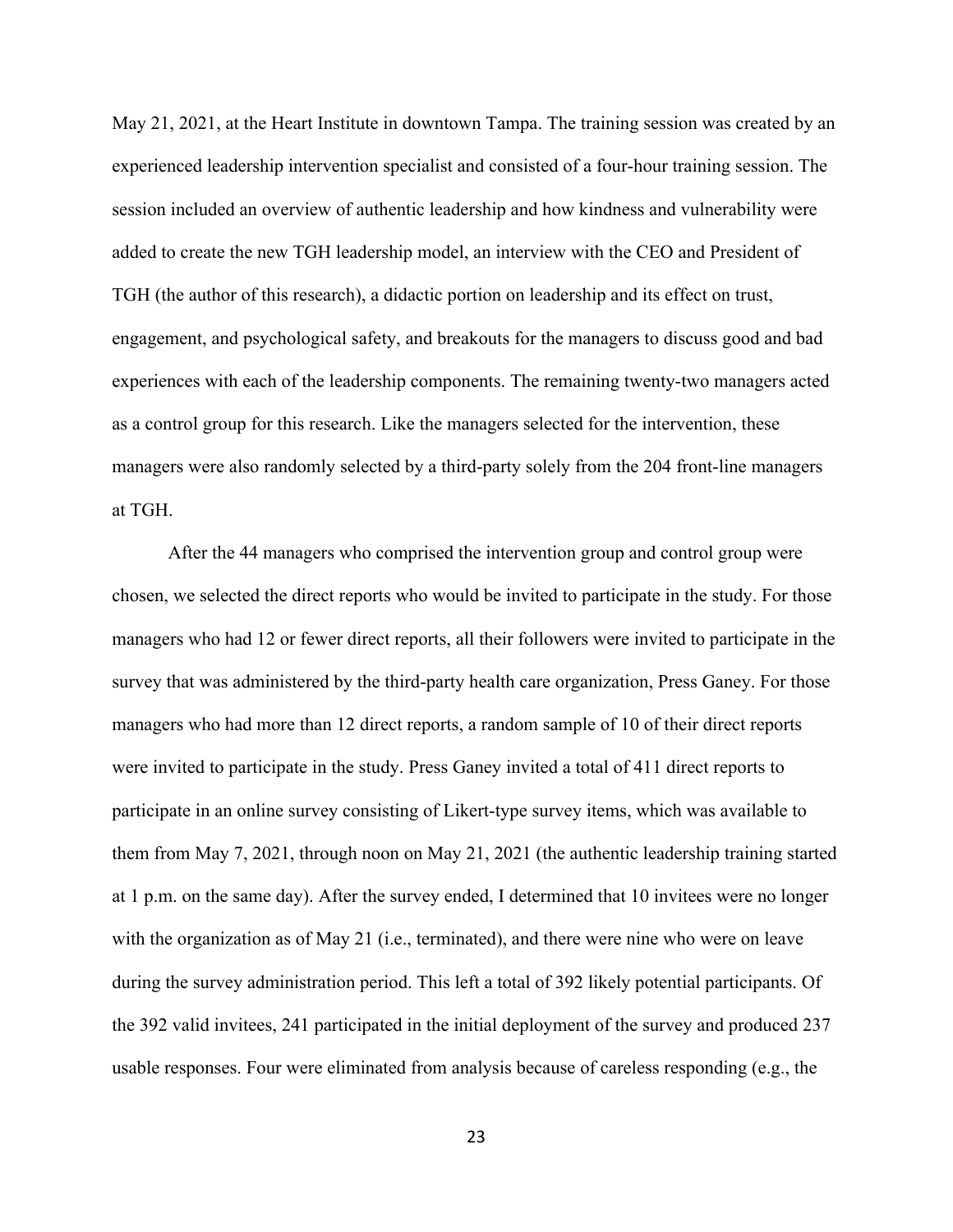participant selected "7 – strongly agree" to all questions, including reverse-coded survey items). This calculates to a 60.46% response rate for the pretraining survey administration.

The sample consisted of 152 (64.14%) female participants and 85 (35.86%) male participants, with 128 (54.01%) direct reports of managers in the control group and 109 (45.99%) direct reports of managers in the experimental group. The participants' ethnicity was as follows: 145 White (not of Hispanic origin; 61.18%), 48 Hispanic or Latino (20.25%), 17 Black or African American (7.17%), 14 Asian (5.91%), nine (3.80%) who chose two or more races, three (1.27%) who chose "other," and one American Indian or Alaska Native (0.42%).

Between the administration of the pretraining survey and posttraining survey, six more team members terminated their employment with TGH. Thus, the posttraining survey invitation was sent on July 6, 2021, to 395 team members. The same nine team members who were on leave during the administration of the pretraining survey were still on leave during the posttraining survey administration. Since there was no way to tell whether any of those on leave responded to the initial survey, they were left in the posttraining survey invitation. A total of 197 team members responded to the posttraining survey (response rate = 49.87%). This sample consisted of 125 (63.45%) females and 72 males (36.55%), with 86 (43.65%) direct reports of managers in the control group and 111 (56.35%) direct reports of managers in the training group. The participants' ethnicity was as follows: 120 White (not of Hispanic origin; 60.91%), 42 Hispanic or Latino (21.32%), 14 Black or African American (7.11%), 10 Asian (5.08%), eight (4.06%) who chose two or more races, one (0.51%) who chose "other," and one American Indian or Alaska Native (0.51%).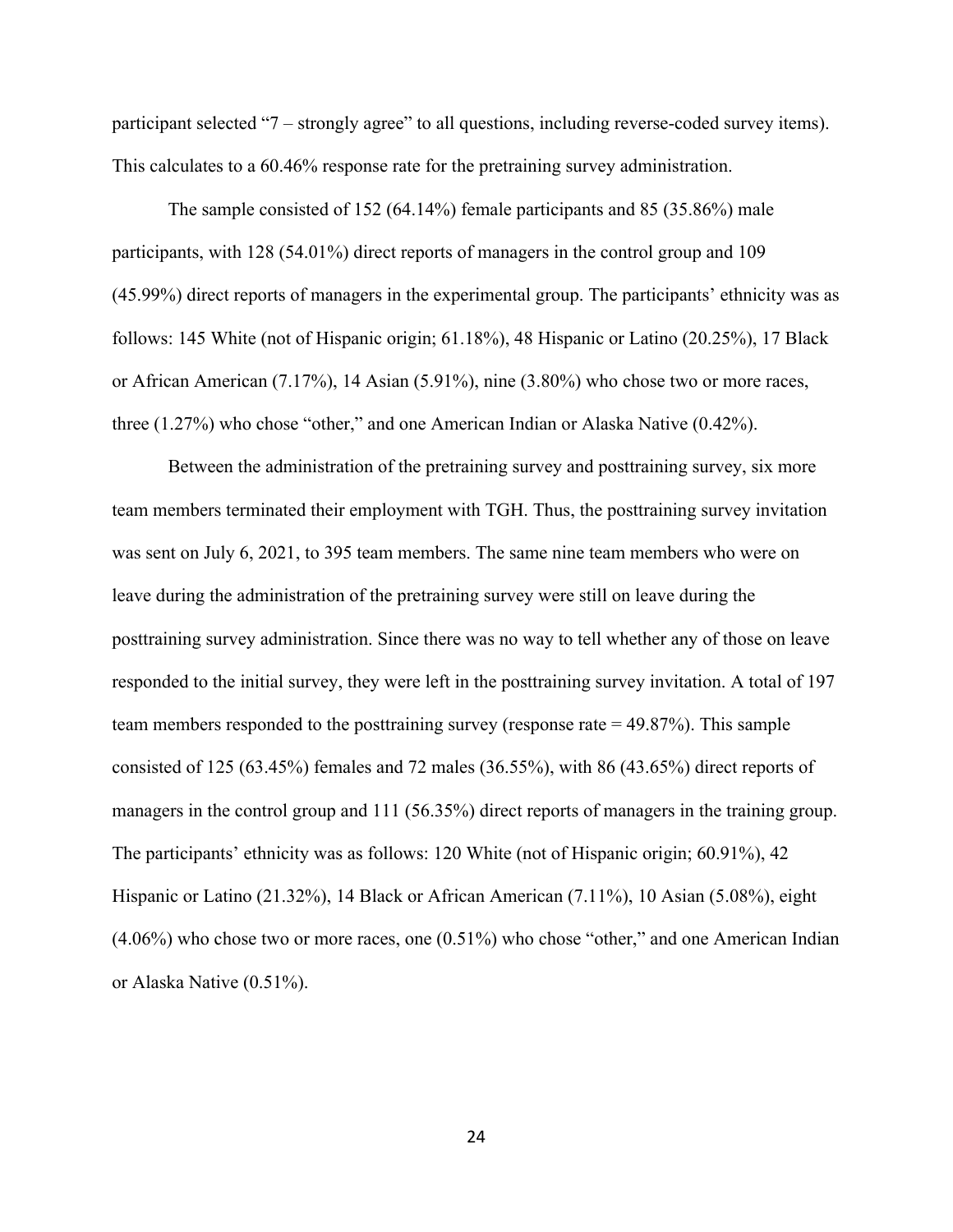### **CHAPTER FOUR:**

# **RESULTS**

The results of this dissertation are presented within the Kirkpatrick Model framework, which is frequently used to assess the effectiveness of organizational training programs. The training evaluation design included managers completing a survey to measure their reactions to the training and their subsequent knowledge of the training content following their participation. The managers were also given a five-question, multiple-choice exam to further assess their learning. Furthermore, the managers' direct reports were surveyed with a quantitative survey both pre- and posttraining to examine whether differences existed between their ratings of the outcome measures at the two time points.

#### **Kirkpatrick Model Level 1: Reactions**

The first level of the Kirkpatrick Model to assess training effectiveness involves measuring the trainees' reactions to the training. Thus, directly after the training, each of the 22 managers who were selected to participate were asked to fill out a quantitative Likert-type survey administered through Microsoft Forms that measured their reactions to the authentic leadership training. The Microsoft Forms survey was a standard survey that is administered to all students of TGH's organizational development classes. Fifteen of the managers filled out the survey, and their reactions were very positive. The managers' evaluation of the course content included the following items: "The activities, visual aids, discussion, and/or materials supported my learning"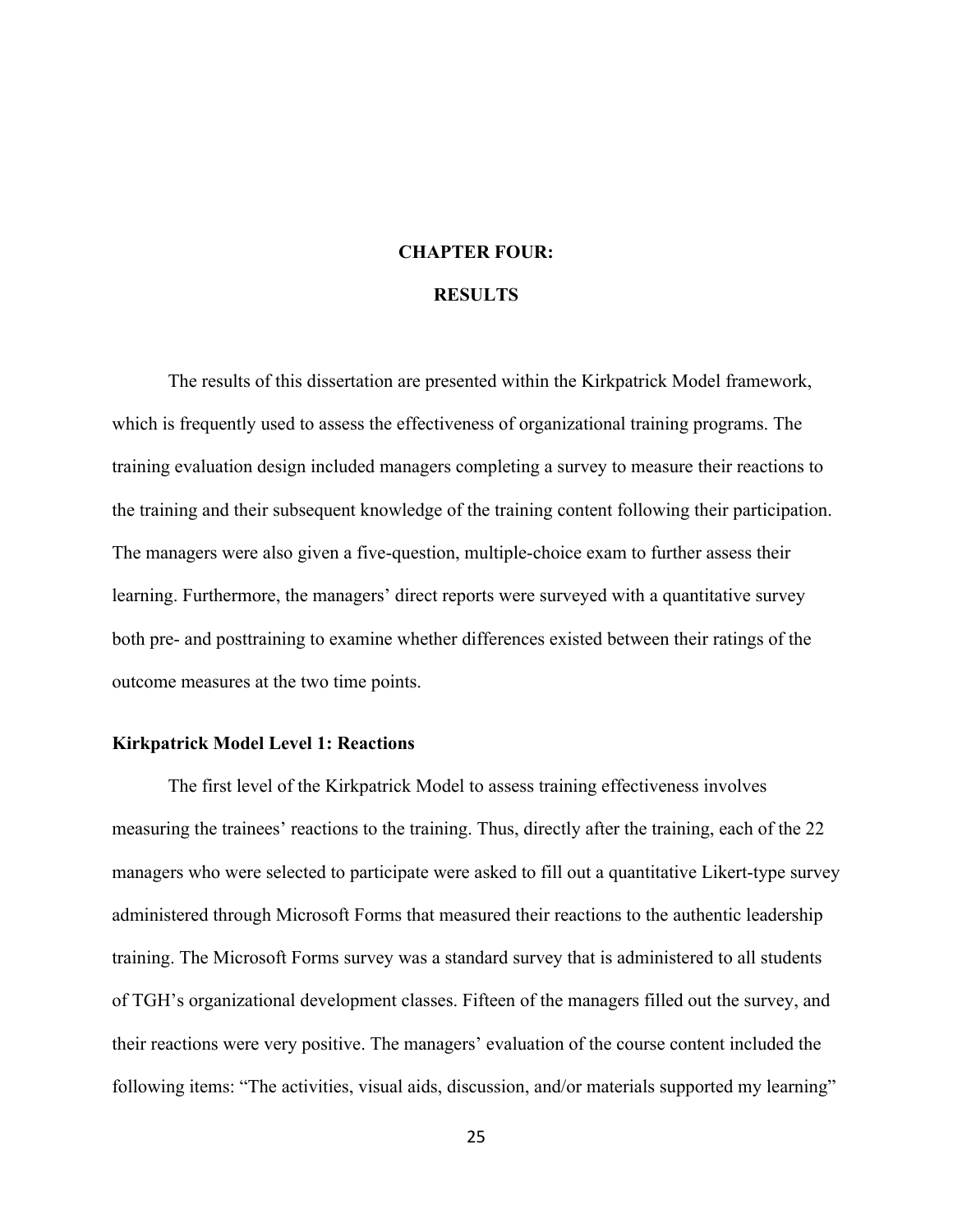and "I will recommend this course to others." The managers rated the course content 4.53 out of 5 on a scale of 1 (strongly disagree) to 5 (strongly agree).

The managers were also asked to evaluate the learning environment. The training took place in person and was the first in-person, face-to-face meeting for many—if not all—of the managers in several months due to the COVID-19 pandemic. The training took place on May 19th, 2021, during a period in which there was a low point in new COVID cases and hospitalizations, and the Centers for Disease Control guidance had changed to allow in-person, unmasked activities for those who were vaccinated. Participants rated the in-person delivery method 4.67 out of 5 by answering the survey item, "The delivery method (in-person) was conducive to learning" on a scale of 1 (strongly disagree) to 5 (strongly agree).

The managers also rated the facilitators of the training (i.e., Joann Quinn, Ph.D., John Couris, and David Howard) using the following three survey items: "The facilitator demonstrated knowledge of the content," "The facilitator provided practical application and examples of course objectives," and "The facilitator promoted a positive, inclusive, and respectful learning environment." The managers rated the facilitators of the course an average of 4.73 out of 5, using the scale of 1 (strongly disagree) to 5 (strongly agree) on the three items.

## **Kirkpatrick Model Level 2: Learning**

I measured the managers' knowledge of the material taught in the authentic leadership training in two ways. First, the participants were asked to take a five-question, multiple-choice test to measure their knowledge of the course content. This test was administered through Mindlab, and 16 of the 22 managers completed the examination. The average score was 96.25  $(SD = 8.63)$  out of 100.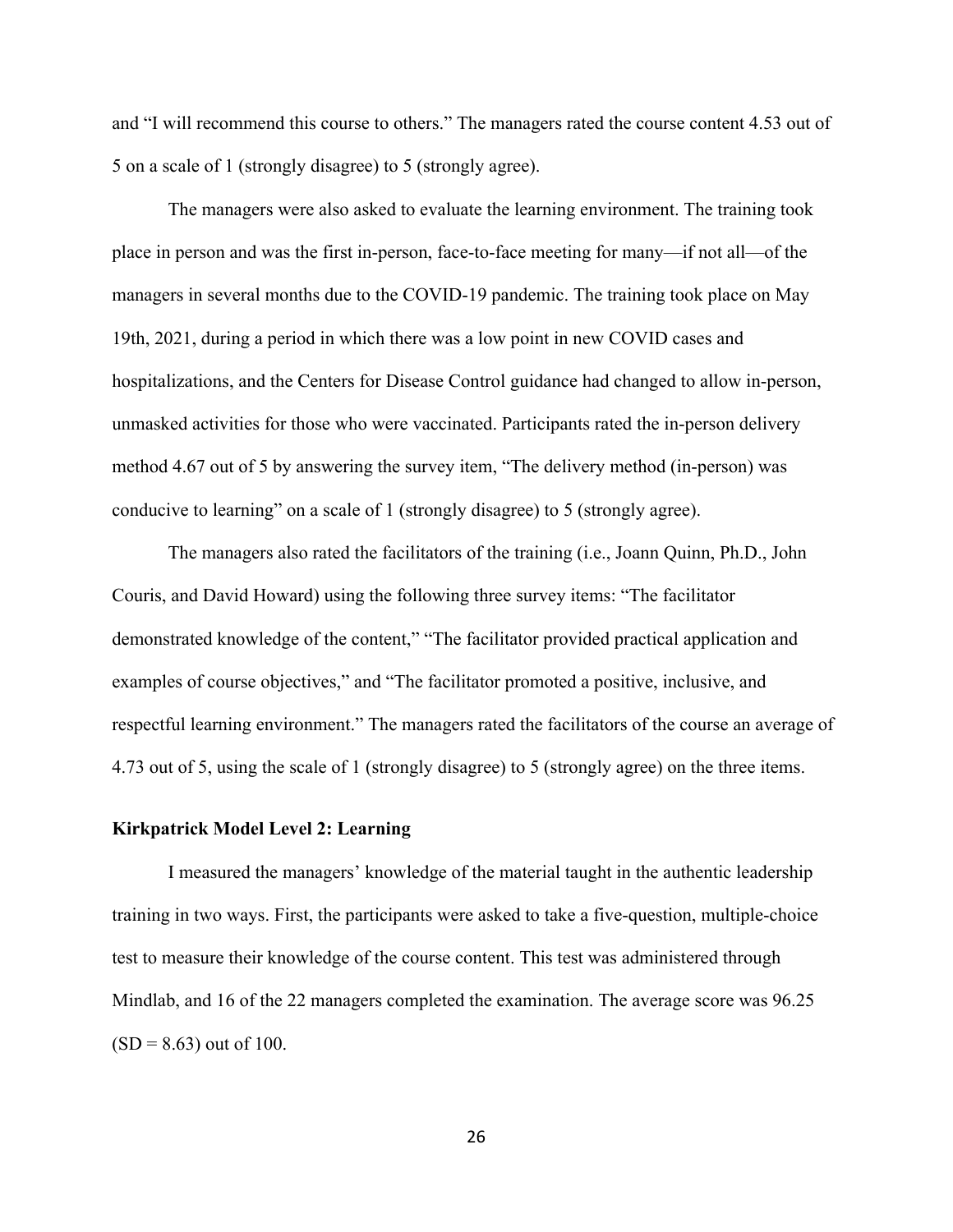All organization development course evaluations administered at TGH also ask the team members who participate to evaluate their self-rated perceptions of their knowledge of course content before the training and again after the training. The managers were asked about their knowledge of three content areas: (a) ability to recognize the four pillars of the TGH leadership model (i.e., authenticity, transparency, kindness, and vulnerability); (b) employing the pillars of the TGH leadership model to facilitate positive outcomes from team members, including trust, engagement, and psychological safety; and (c) the positive effects of psychological safety in the workplace. The self-rated pre- and posttraining scores are in Table 3. Pre-/Post- Measures of Training Content Knowledge

**Table 3.** Pre-/Post- Measures of Training Content Knowledge

| Item                                        | Pretraining Mean (SD) | Posttraining |  |  |
|---------------------------------------------|-----------------------|--------------|--|--|
|                                             |                       | Mean $(SD)$  |  |  |
| Recognize 4 pillars of TGH Leadership       | 3.04(1.06)            | 4.47(0.52)   |  |  |
| Recognize positive outcomes                 | 3.53(0.52)            | 4.40(0.51)   |  |  |
| Recognize positive effects of psychological | 3.73(0.59)            | 4.53(0.52)   |  |  |
| safety                                      |                       |              |  |  |

A paired-samples t-test was conducted on the 15 managers who completed the Mindlab assessment. For recognizing the four pillars of authentic leadership, there was a significant difference in means from pretraining to posttraining:  $t(14) = 4.30$ ,  $p < 0.01$ . For recognizing the positive outcomes associated with using the TGH leadership model to facilitate the outcomes (i.e., trust, engagement, psychological safety), there was a significant difference in the means from pretraining to posttraining:  $t(14) = 6.50$ ,  $p < 0.01$ . For recognizing the positive workplace outcomes associated with psychological safety in the workplace, there was a significant difference in means from pretraining to posttraining:  $t(14) = 4.58$ ,  $p < 0.01$ .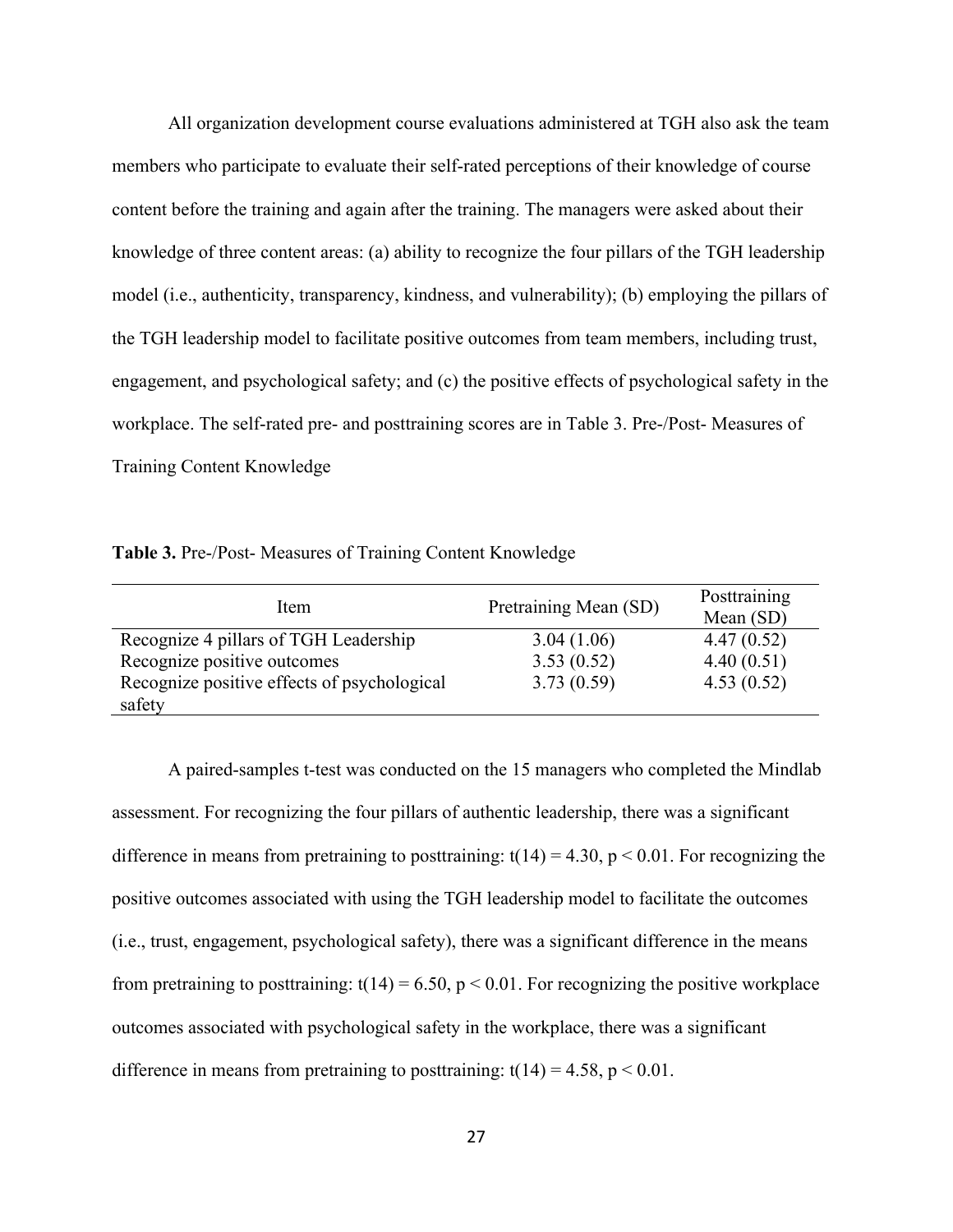#### **Kirkpatrick Model Level 3: Behavior**

Although the outcomes associated with measuring the first two levels of the Kirkpatrick Model focused on assessing the managers who attended the authentic leadership training, the assessment of level three "behavior" focused on the managers' direct reports in both the experimental and control groups. There were 237 team members who participated in the pretraining survey and 197 team members who participated in the posttraining survey. I considered using a repeated-measures analysis of variance (ANOVA) for the statistical analysis of the perceived behavioral change of authentic leadership and the change in the outcome variables associated with the hypotheses and of this research; however, there would have been a substantial number of participants who were not included in the results because they took part in only one timepoint of the data collection (i.e., either the pretraining or posttraining survey). Because of this, I conducted a factorial 2x2 ANOVA to answer the hypotheses. Thus, I have presented the results with the time grouped (pre- and posttraining) and the condition grouped (control and experimental).

The descriptive statistics of the main variables of interest in the study are presented in Table 4. Descriptive Statistics of the Study Variables below (these include the variables associated with both Level 3 and 4 in the Kirkpatrick Model). The table also presents the skewness of the variables because, for the most part, participants rated the variables quite highly. The variables are presented in their "totaled" form (e.g., authentic leadership) and also in their "facet" form (e.g., relational transparency, balanced processing, internal moral perspective, balanced processing, and self-awareness).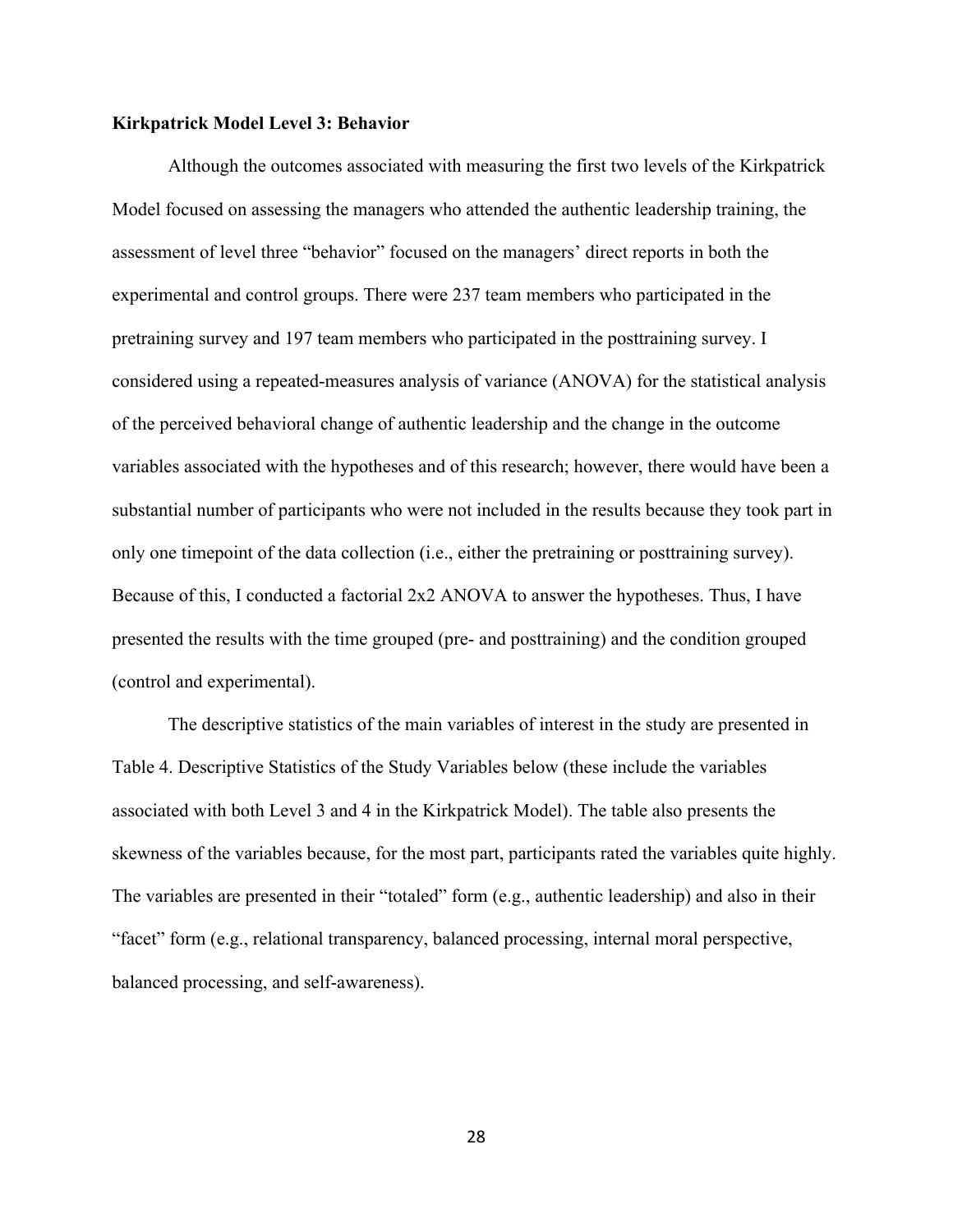| Variable                   | N   | Min | Max | Mean   | <b>SD</b> | Skew    |
|----------------------------|-----|-----|-----|--------|-----------|---------|
| Authentic Leadership (ALI) | 427 | 14  | 98  | 80.45  | 17.16     | $-1.35$ |
| Relational Transparency    | 434 | 3   | 21  | 17.78  | 3.76      | $-1.48$ |
| Moral Perspective          | 432 | 4   | 28  | 23.14  | 4.77      | $-1.29$ |
| <b>Balanced Processing</b> | 429 | 4   | 28  | 22.60  | 5.73      | $-1.41$ |
| Self-Awareness             | 432 | 3   | 21  | 16.93  | 4.09      | $-1.34$ |
| Kindness                   | 428 | 8   | 56  | 48.64  | 9.65      | $-1.86$ |
| Vulnerability              | 432 | 4   | 28  | 23.50  | 5.41      | $-1.61$ |
| Engagement                 | 417 | 17  | 119 | 100.89 | 14.35     | $-1.64$ |
| Vigor                      | 427 | 6   | 42  | 36.33  | 5.74      | $-1.50$ |
| Dedication                 | 432 | 5   | 35  | 31.85  | 4.91      | $-2.54$ |
| Absorption                 | 422 | 6   | 42  | 32.66  | 6.51      | $-0.84$ |
| Trust                      | 425 | 10  | 42  | 34.87  | 6.57      | $-1.38$ |
| Psychological Safety       | 429 | 10  | 49  | 37.72  | 7.64      | $-0.77$ |

**Table 4.** Descriptive Statistics of the Study Variables

The variables in the study were also highly correlated with one another. Below in Table 5. Correlation Matrix for the Study Variables is the correlation matrix of the study's variables, with only the totaled variable scores for authentic leadership and engagement shown.

## **Authentic Leadership**

My first hypothesis stated I was interested in whether the authentic leadership training would lead to higher ratings of authentic leadership by the direct reports of those managers who attended the training versus those who did not. I assessed Level 3 of the Kirkpatrick Model (behavior) in this research by examining whether there was a significant difference in the two groups on the authentic leadership measure. I conducted a 2x2 factorial ANOVA to assess whether there was a significant difference in authentic leadership ratings between the control group and the experimental group from before and after the training.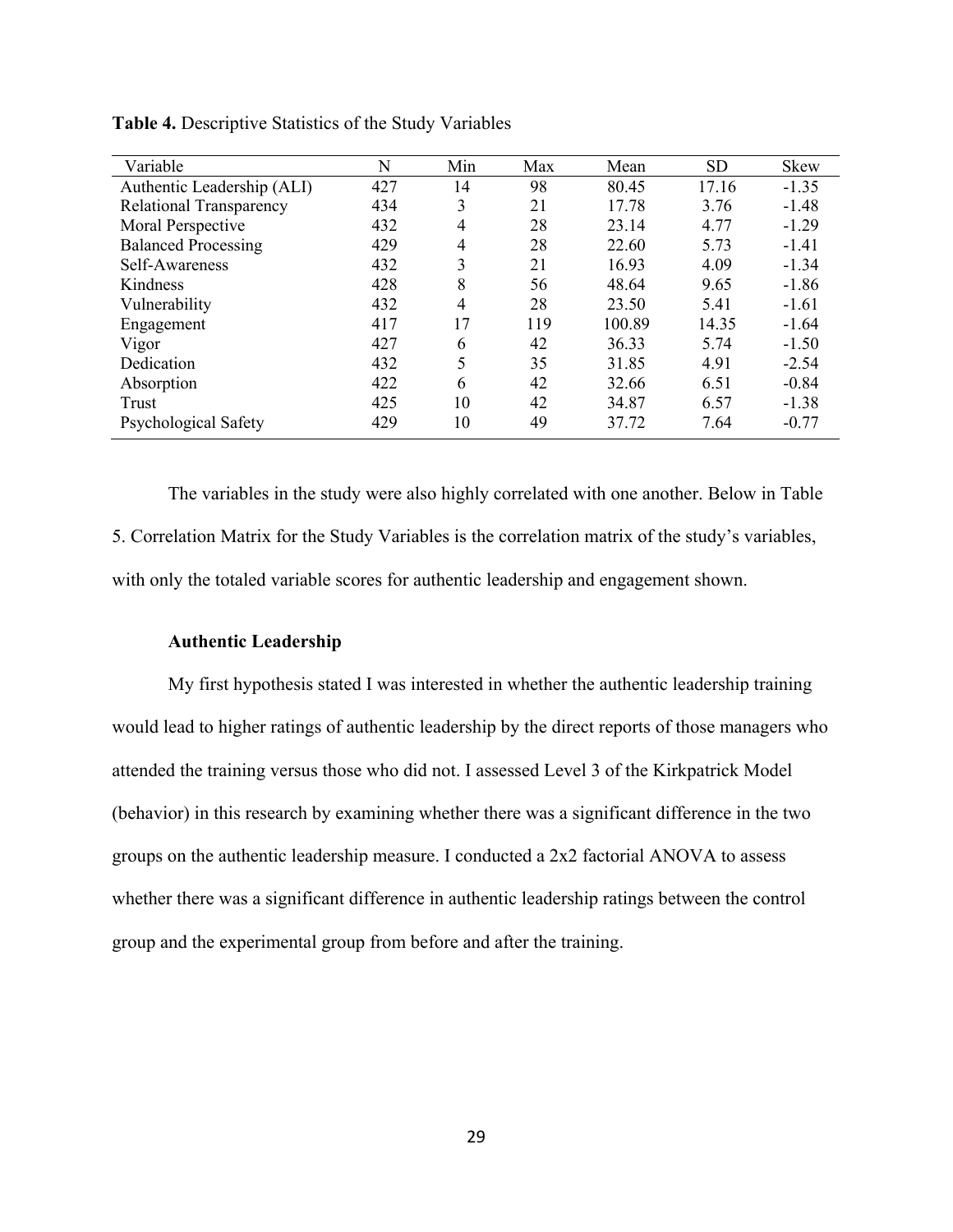| Variables                     |                        | Gender  | Job Tenure | Authentic<br>Leadership<br>(ALI) | Kindness | Vulnerability | Engagement | Trust    | Psychological<br>Safety |
|-------------------------------|------------------------|---------|------------|----------------------------------|----------|---------------|------------|----------|-------------------------|
| Gender                        | Pearson<br>Correlation |         | $-.037$    | .076                             | .141     | .053          | .099       | .093     | .090                    |
|                               | ${\bf N}$              |         | 197        | 194                              | 195      | 196           | 191        | 193      | 196                     |
| Job Tenure                    | Pearson<br>Correlation | $-.103$ |            | .037                             | .071     | .051          | .141       | .100     | .097                    |
|                               | N                      | 237     |            | 194                              | 195      | 196           | 191        | 193      | 196                     |
| Authentic<br>Leadership (ALI) | Pearson<br>Correlation | .031    | $.177**$   |                                  | .869**   | .885**        | .539**     | .790**   | $.615**$                |
|                               | $\mathbf N$            | 233     | 233        |                                  | 192      | 193           | 189        | 191      | 193                     |
| Kindness                      | Pearson<br>Correlation | .062    | .125       | $.870**$                         |          | .908**        | $.523**$   | .887**   | $.633**$                |
|                               | N                      | 233     | 233        | 230                              |          | 194           | 189        | 191      | 194                     |
| Vulnerability                 | Pearson<br>Correlation | .043    | .121       | $.862**$                         | .848**   |               | .482**     | $.827**$ | $.612**$                |
|                               | $\mathbf N$            | 236     | 236        | 230                              | 233      |               | 190        | 192      | 195                     |
| Engagement                    | Pearson<br>Correlation | 0.042   | $.133*$    | .397**                           | $.323**$ | $.304**$      |            | .448     | $.362**$                |
|                               | ${\bf N}$              | 226     | 226        | 223                              | 223      | 226           |            | 195      | 191                     |
| Trust                         | Pearson<br>Correlation | $-.027$ | $.137*$    | $.803**$                         | $.861**$ | $.755**$      | $.332**$   |          | $.622**$                |
|                               | $\mathbf N$            | 232     | 232        | 229                              | 230      | 232           | 223        |          | 192                     |
| Psychological<br>Safety       | Pearson<br>Correlation | $-.024$ | $.142*$    | $.514**$                         | .458**   | $.416**$      | $.337**$   | .509**   |                         |
|                               | $\mathbf N$            | 233     | 233        | 230                              | 231      | 233           | 224        | 230      |                         |

# **Table 5.** Correlation Matrix for the Study Variables

Lower half = Pretest; Upper half = Posttest

\*. Correlation is significant at the 0.05 level (2-tailed).

\*\*. Correlation is significant at the 0.01 level (2-tailed).

Gender coded  $1 =$  Female,  $2 =$  Male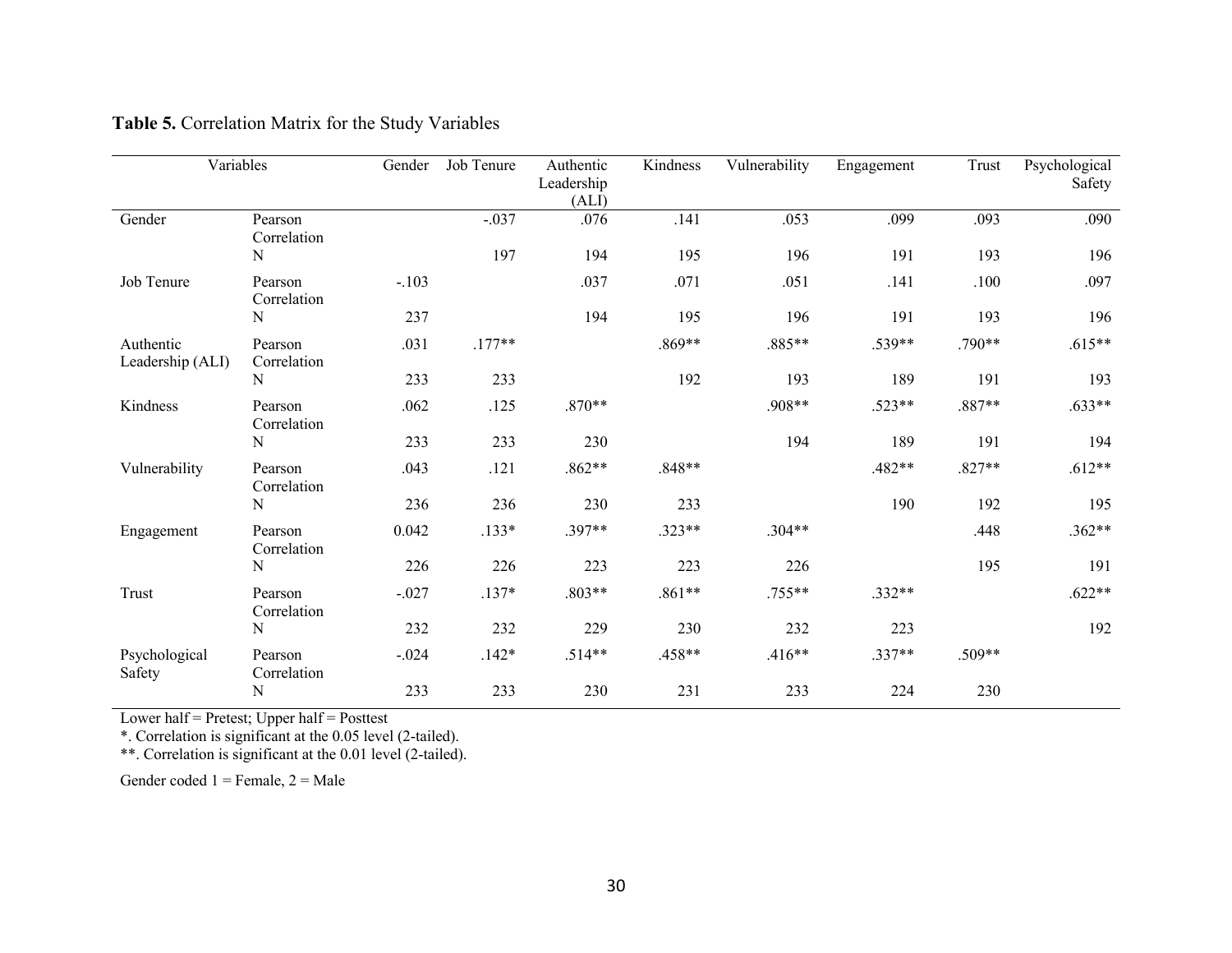There was not a significant effect for either the time, condition, or interaction; thus,

Hypothesis 1 was not supported. Although there was not a statistically significant difference, an examination of the plot of the two lines (experimental group and control group) showed that the experimental group increased a small amount, while the control group dropped from pretraining to posttraining.

**Table 6.** ANOVA – Authentic Leadership

| Cases              | Sum of Squares | df  | Mean Square | F    | p    |
|--------------------|----------------|-----|-------------|------|------|
| Condition          | 3269.72        |     | 3269.72     | 3.40 | 0.07 |
| Time               | 411.43         |     | 411.43      | 0.43 | 0.51 |
| Condition $*$ Time | 1527.48        |     | 1527.48     | 1.59 | 0.21 |
| Residuals          | 401258.03      | 417 | 962.25      |      |      |

*Note.* Type III Sum of Squares

**Table 7.** Descriptive Statistics – Authentic Leadership

| Condition    | Time | Mean   | SD.   | N   |
|--------------|------|--------|-------|-----|
| Control      | Post | 146.59 | 37.36 | 85  |
|              | Pre  | 152.43 | 31.20 | 124 |
| Experimental | Post | 156.06 | 28.59 | 106 |
|              | Pre  | 154.21 | 27.34 | 106 |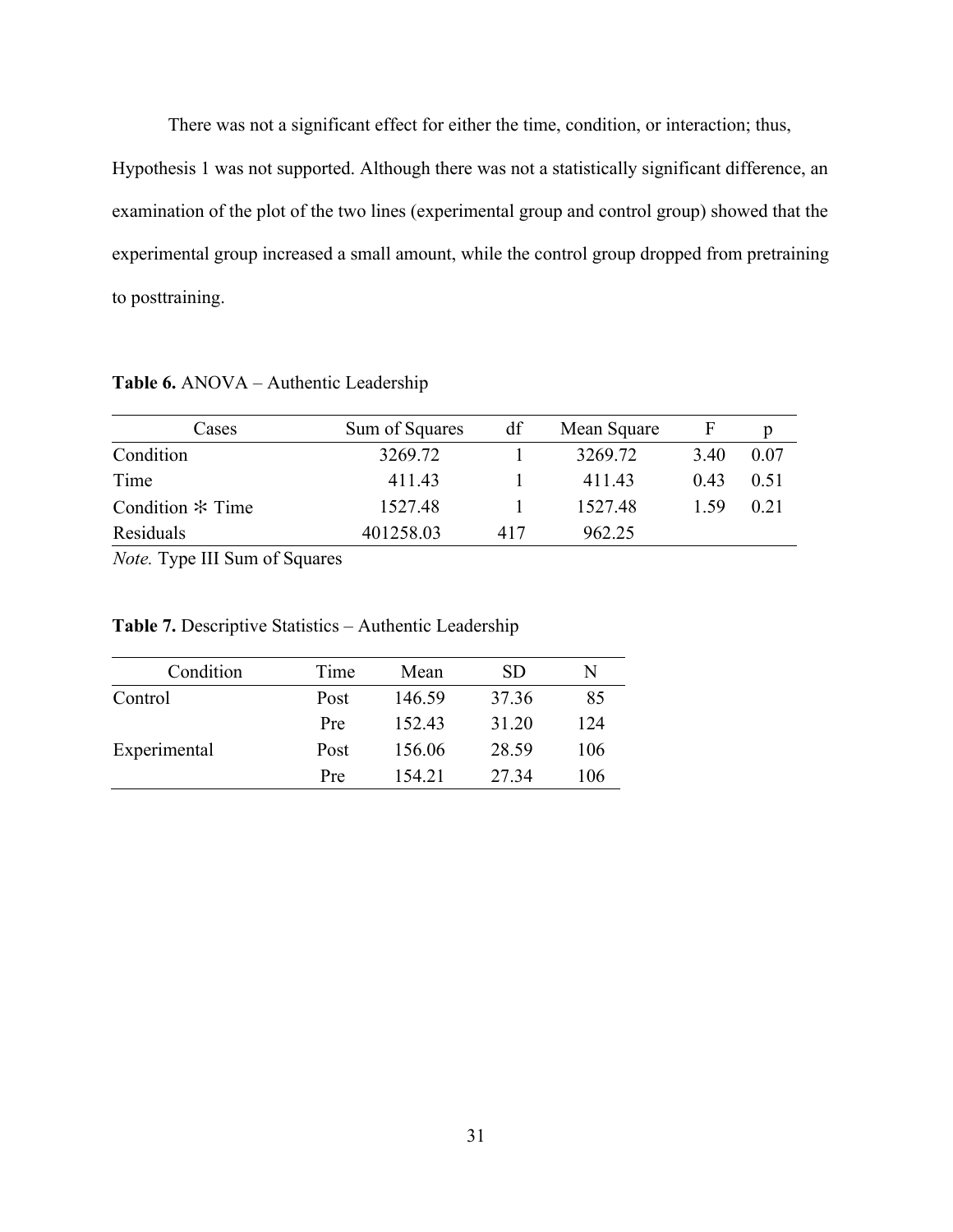

**Figure 1.** Descriptive Plot for Authentic Leadership

Note: Auth  $Leader =$  Authentic Leadership

### **Kirkpatrick Model Level 4: Results**

The fourth and final level of the Kirkpatrick Model is associated with the organizational results that occurred because of the training. For this study, the organizational results are related to the outcome variables that were measured both pretraining and posttraining in the Press Ganey quantitative survey. I hypothesized the managers' authentic leadership training would lead to an increase in their followers' work engagement, feelings of psychological safety, and trust in their manager.

### **Psychological Safety**

In Hypothesis 2, I stated that I expected there to be a statistically significant increase in ratings of psychological safety by the direct reports of the managers who attended the authentic leadership training. There was not a significant effect for either the time, condition, or the time \* condition interaction in ratings of psychological safety. Thus, the results did not support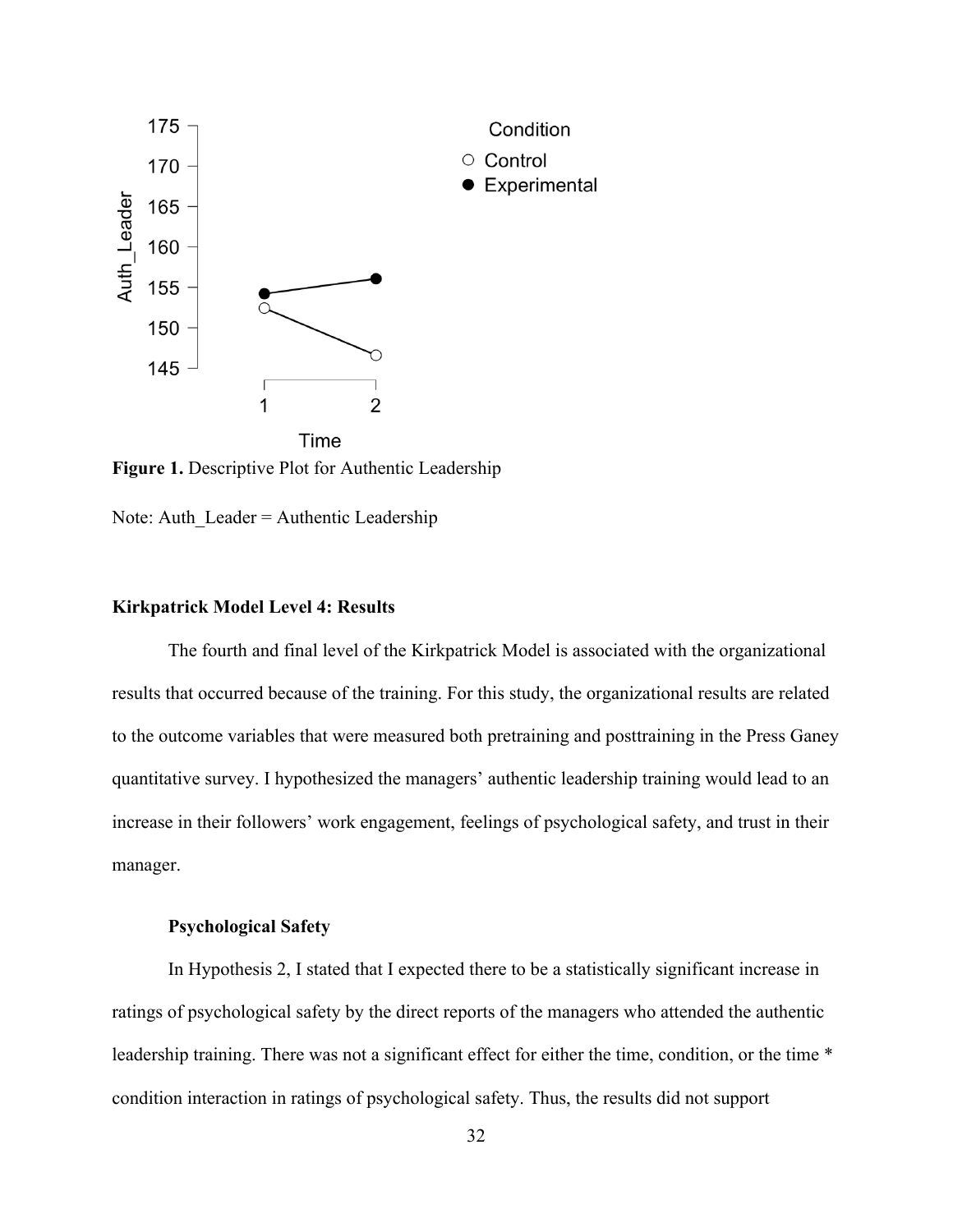Hypothesis 2. This time, though, the control group had a slightly higher mean than the experimental group in ratings of psychological safety before the training, and the experimental group increased slightly, with the control group having slightly lower scores in the posttraining survey. Thus, the results did not support Hypothesis 2.

|  |  | Table 8. ANOVA - Psychological Safety |  |
|--|--|---------------------------------------|--|
|  |  |                                       |  |

| Cases              | Sum of Squares | df  | Mean Square |      |      |
|--------------------|----------------|-----|-------------|------|------|
| Condition          | 66.80          |     | 66.80       | 1.15 | 0.29 |
| Time               | 19.99          |     | 19.99       | 0.34 | 0.56 |
| Condition $*$ Time | 115.50         |     | 115.50      | 1.98 | 0.16 |
| Residuals          | 24774.88       | 425 | 58.29       |      |      |

*Note.* Type III Sum of Squares

**Table 9.** Descriptive Statistics – Psychological Safety

| Condition    | Time | Mean  | SD   |     |  |
|--------------|------|-------|------|-----|--|
| Control      | Post | 36.50 | 8.72 | 86  |  |
|              | Pre  | 37.98 | 7.33 | 128 |  |
| Experimental | Post | 38.35 | 7.43 | 110 |  |
|              | Pre  | 37.73 | 7.25 | 105 |  |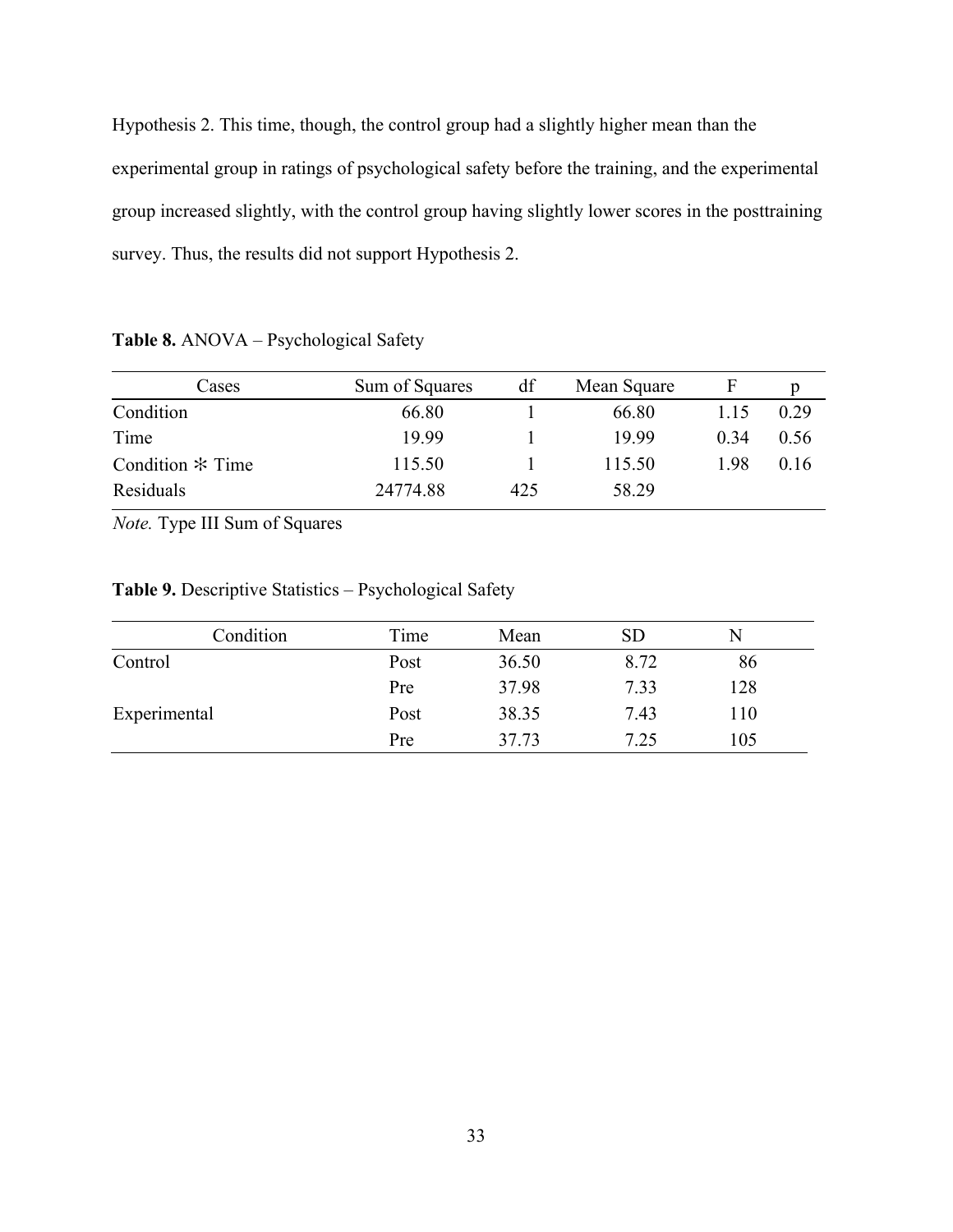

**Figure 2.** Descriptive Plot for Psychological Safety

## **Trust**

In Hypothesis 3, I stated that I expected there to be a statistically significant increase in ratings of trust by the direct reports of the managers who attended the authentic leadership training. There was not a significant effect for either the time or interaction in ratings of trust; however, there was a significant effect for the condition (experimental vs. control):  $F(1, 121) =$ 4.17,  $p = 0.042$ . Although there was not a statistically significant difference for the intervention, an examination in the plot of the two lines (experimental group and control group) showed that the experimental group again increased a small amount while the control group dropped from pretraining to posttraining. Thus, the results did not support Hypothesis 3.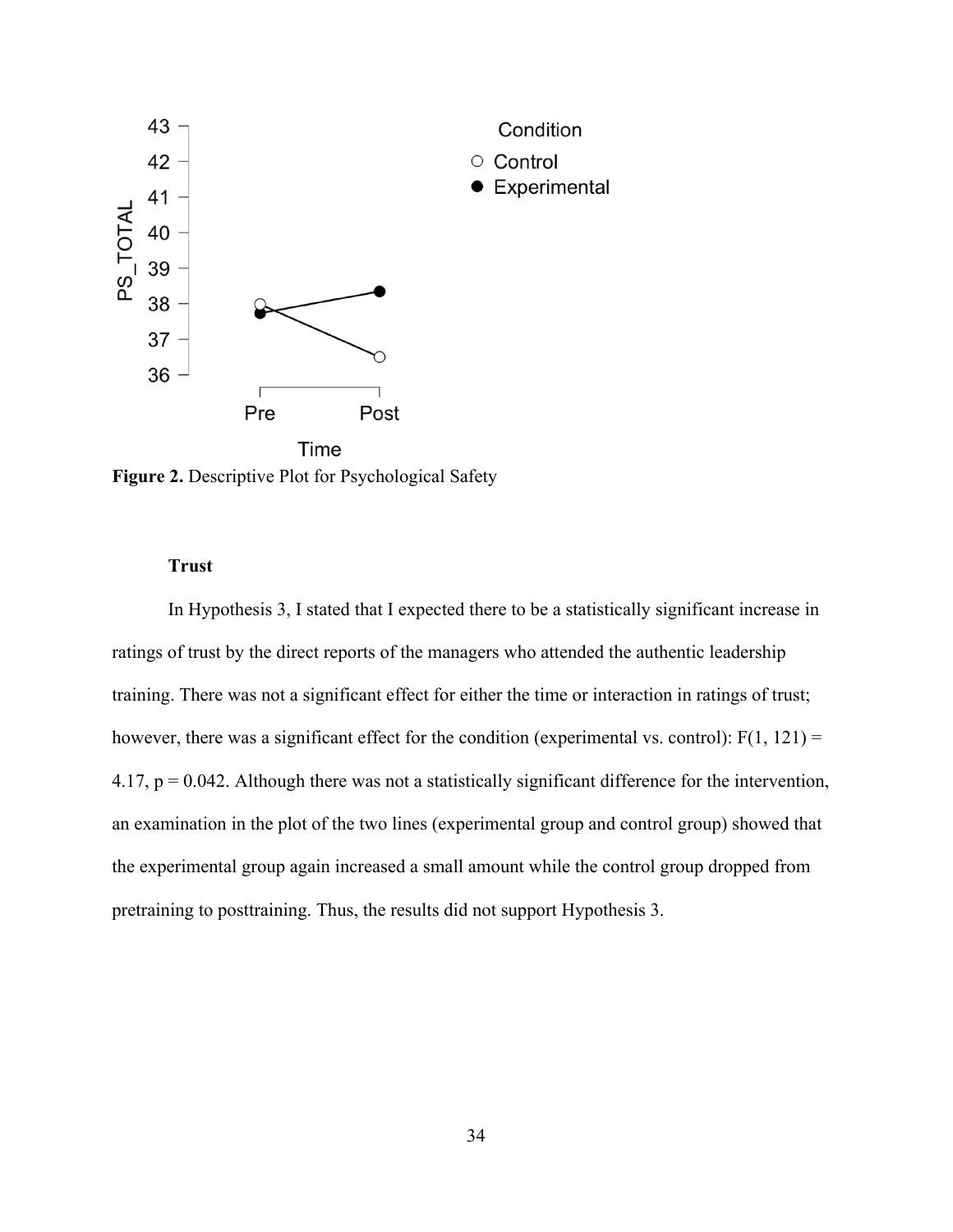| Cases              | Sum of Squares | df  | Mean Square | F    |      |
|--------------------|----------------|-----|-------------|------|------|
| Condition          | 178.86         |     | 178.86      | 4.17 | 0.04 |
| Time               | 14.66          |     | 14.66       | 0.34 | 0.56 |
| Condition $*$ Time | 60.00          |     | 60.00       | 1.40 | 0.24 |
| Residuals          | 18059.26       | 421 | 42.896      |      |      |

**Table 10.** ANOVA –Trust

*Note.* Type III Sum of Squares

**Table 11.** Descriptive Statistics – Trust

| Condition    | Time | Mean  | SD   | N   |
|--------------|------|-------|------|-----|
| Control      | Post | 33.59 | 8.11 | 85  |
|              | Pre  | 34.72 | 6.10 | 126 |
| Experimental | Post | 35.66 | 6.18 | 108 |
|              | Pre  | 35.27 | 6.02 | 106 |





# **Engagement**

In Hypothesis 4, I stated that I expected there to be a statistically significant increase in ratings of engagement by the direct reports of the managers who attended the authentic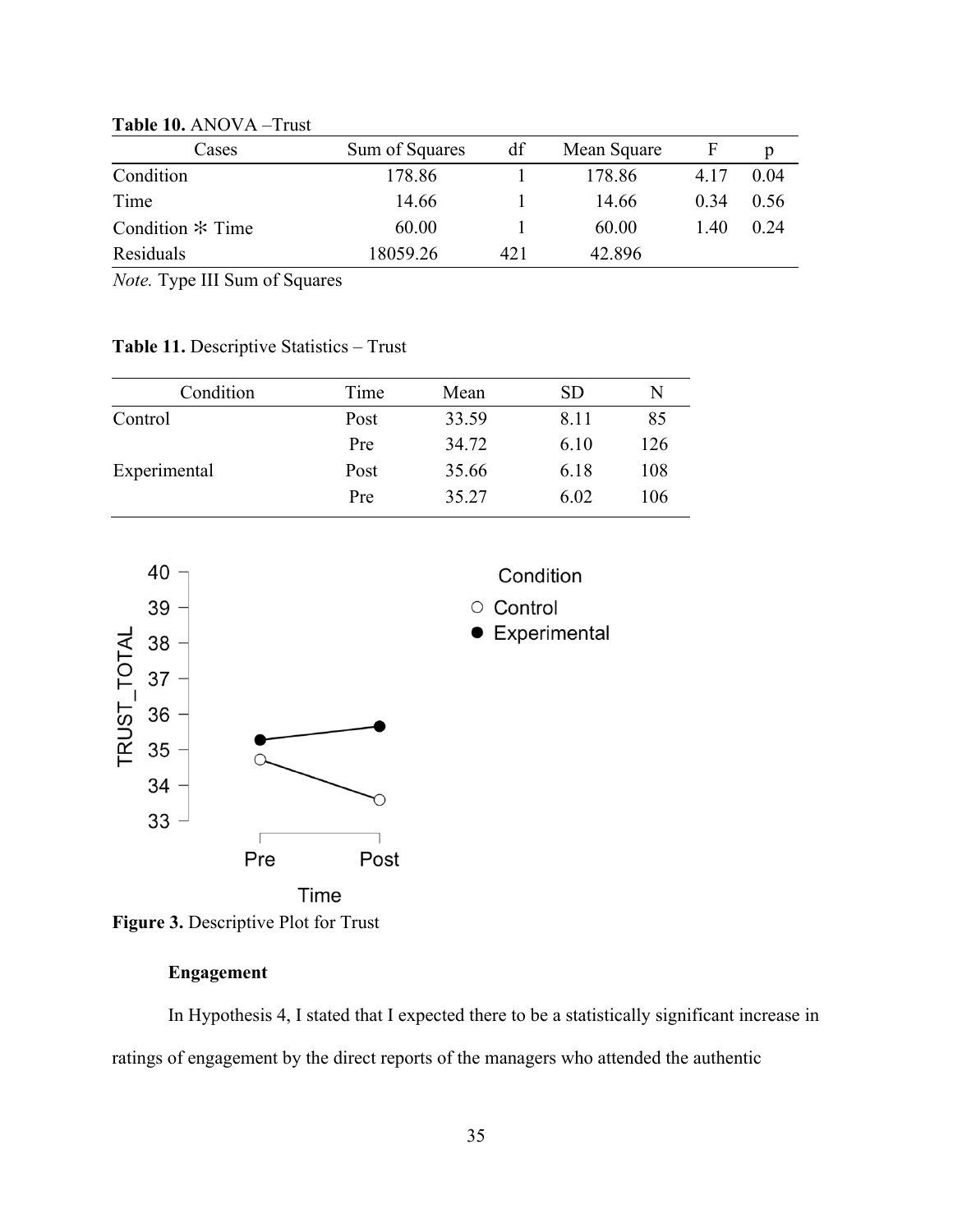leadership training. There was not a significant effect for either the time, condition, or the time \* condition interaction in ratings of engagement. Thus, the results did not support Hypothesis 4.

| Cases              | Sum of Squares | df  | Mean Square | F    |      |
|--------------------|----------------|-----|-------------|------|------|
| Condition          | 199.01         |     | 199.01      | 0.96 | 0.33 |
| Time               | 24.92          |     | 24.92       | 0.12 | 0.73 |
| Condition $*$ Time | 151.38         |     | 151.38      | 0.73 | 0.39 |
| Residuals          | 85323.14       | 413 | 206.59      |      |      |

**Table 12.** ANOVA – Engagement

*Note.* Type III Sum of Squares

# **Table 13.** Descriptives – Engagement

| Condition    | Time | Mean   | <b>SD</b> | N   |
|--------------|------|--------|-----------|-----|
| Control      | Post | 99.26  | 14.81     | 85  |
|              | Pre  | 100.97 | 12.68     | 123 |
| Experimental | Post | 101.87 | 16.08     | 106 |
|              | Pre  | 101.15 | 14.05     | 103 |



Condition

• Experimental

**Figure 4.** Descriptive Plot for Engagement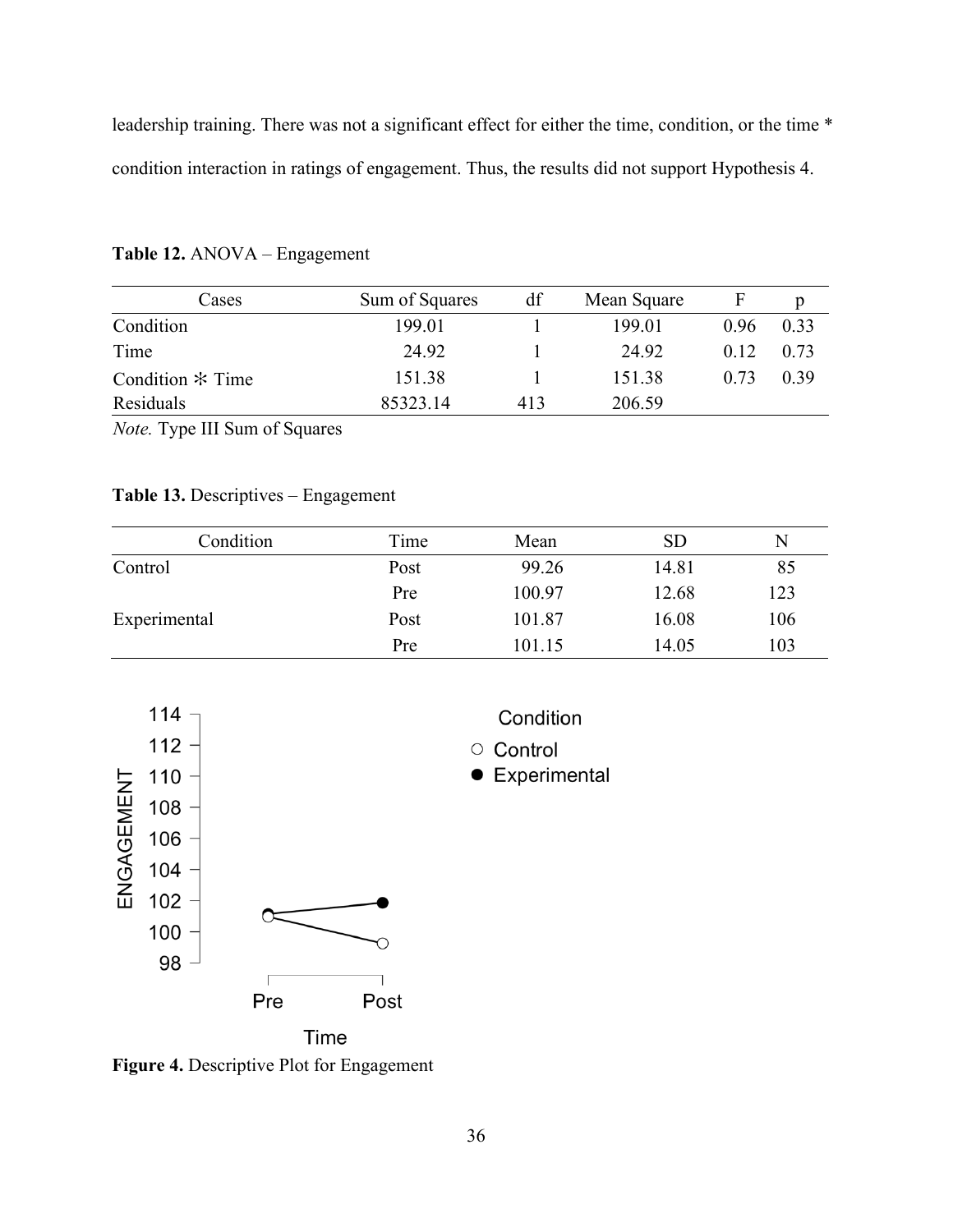Although the four formal hypotheses of this study were not supported, the managers rated the content and facilitation of the authentic leadership highly. Furthermore, their scores on the objective multiple-choice content exam and differences in self-ratings on the content posttraining supported the idea that the managers were able to learn the content of the authentic leadership training as intended. Though there were not statistically significant differences between the control group and experimental group on ratings of authentic leadership, trust, engagement, and psychological safety, the data trended in the hypothesized direction. A discussion of why there were statistically non-significant results on the Level 3 and 4 Kirkpatrick Model variables follows in the next chapter.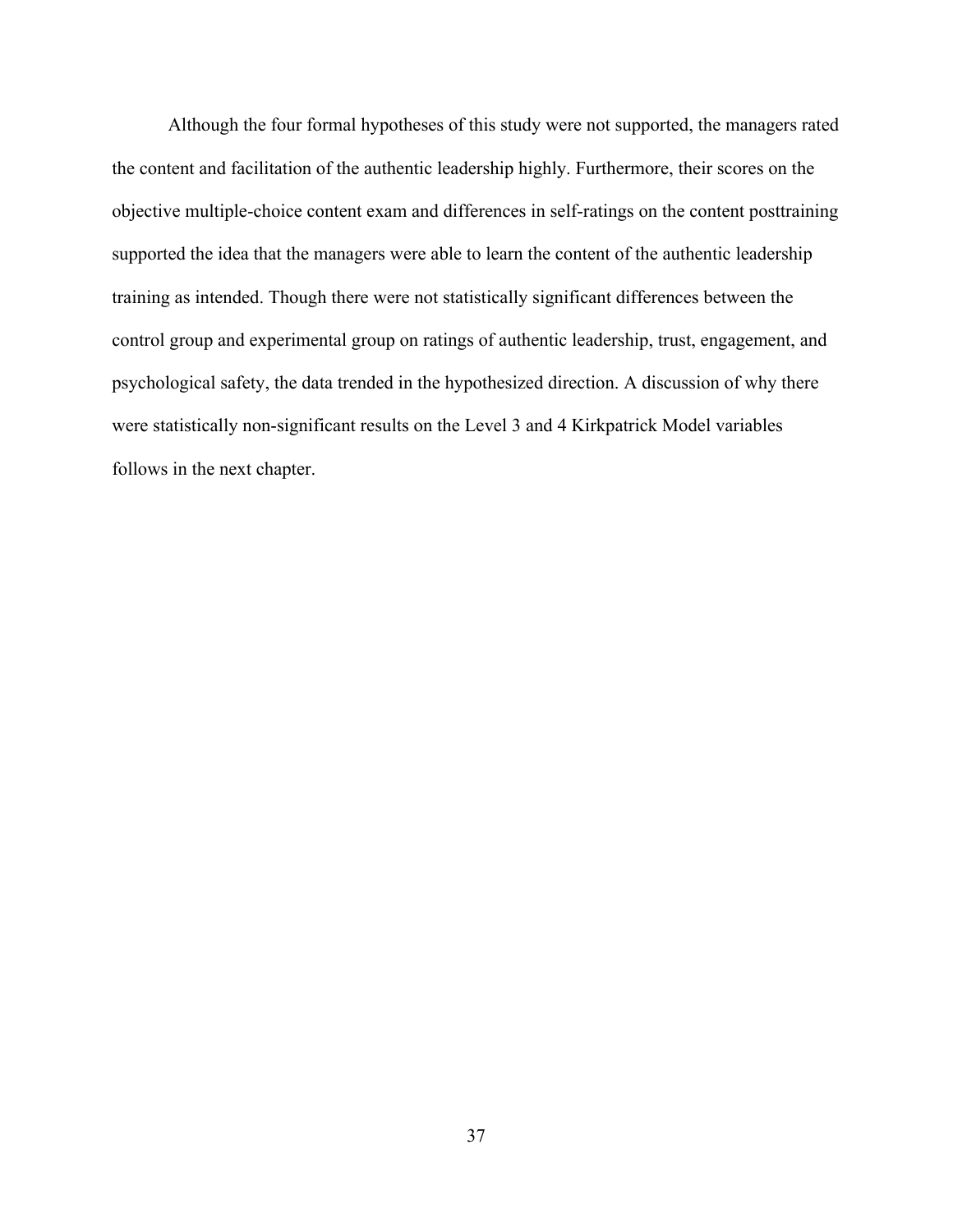# **CHAPTER FIVE:**

#### **DISCUSSION**

### **Key Findings**

The first level of the Kirkpatrick Model measured the managers' reactions to the training through a quantitative Likert-like survey. The reactions to the intervention were excellent and serve as evidence that the managers liked the content, delivery, and facilitation of the authentic leadership training. As part of my research, the manager participants were asked to rate aspects of the course on a scale of 1 (strongly disagree) to 5 (strongly agree). The reactions from the 15 managers who completed the survey were quite positive. Specifically, their reaction to course content was excellent, with an average rating of 4.53 out of 5. I believe this rating reflects the managers' feeling that the quality of the material was significant, content-rich, and relevant; they also stated that they were likely to recommend this course to others. Their positive reaction also pertained to course delivery—that the in-person delivery was appropriate and conducive to learning—as they rated this aspect a 4.67. The managers also perceived the course facilitators as presenting the course material clearly, using pertinent and relevant examples, and facilitating a positive and inclusive learning environment; they rated these elements as outstanding, with an average of 4.7 out of 5.

The one aspect of the training that a few managers mentioned could use improvement was the amount of time allotted for the training. The training was originally intended as a fourhour course but ran over by almost 30 minutes. I will use the recommendations from the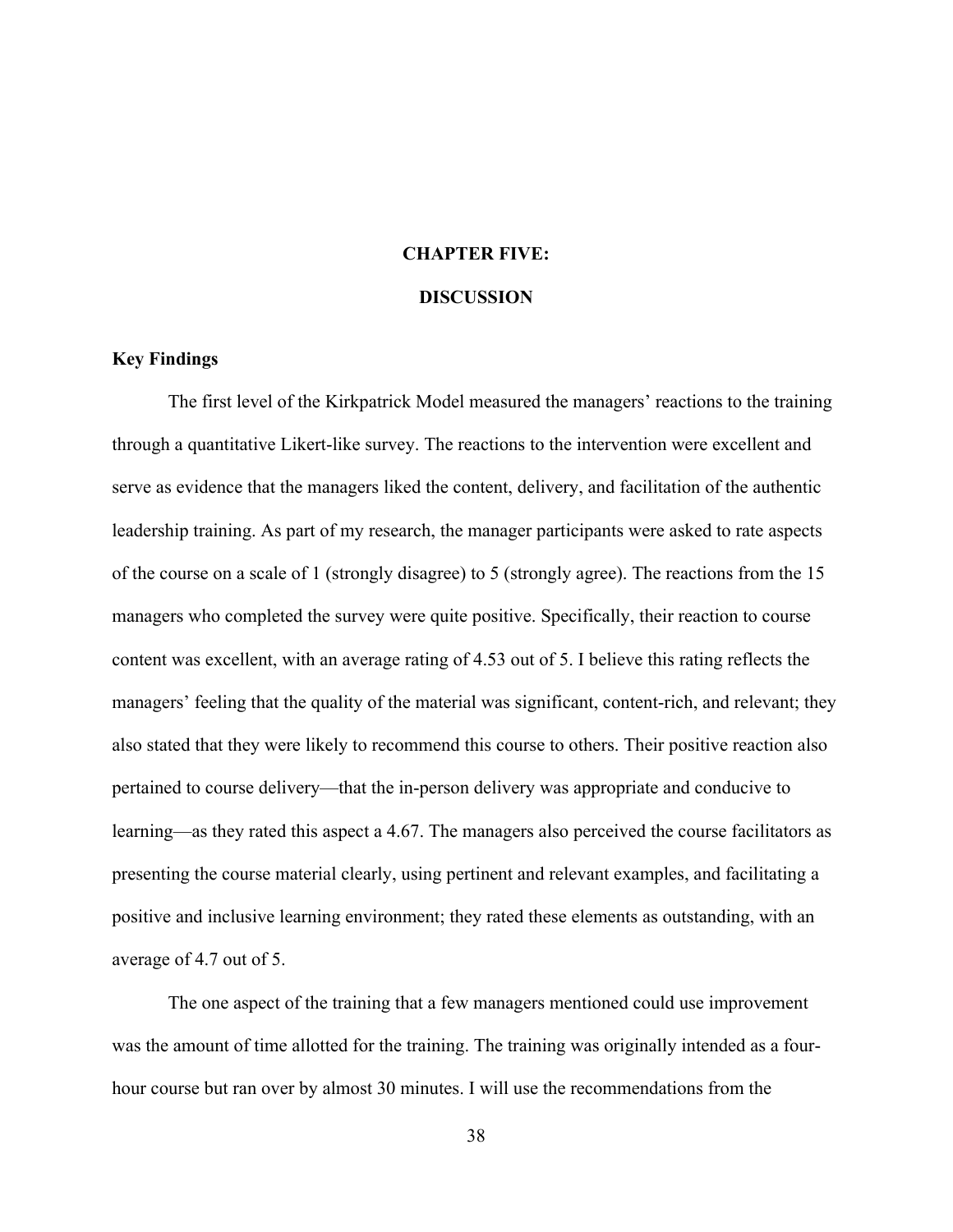qualitative open-ended responses to streamline the content of the course, and I hope this will improve the already strong, positive reactions from the managers who participated in the revised training sessions.

The second level of the Kirkpatrick Model measured the managers' knowledge gained through the course experience. Here, the managers demonstrated that they learned new ideas and mastered the material presented, as is evident from their scores on the 5-item, multiple-choice assessment designed to measure their knowledge of the course content. Sixteen of the 22 managers completed the assessment and the average score was 96.25 out of 100, which is quite high. In addition to this assessment, we asked the managers to self-evaluate their knowledge of three course content areas both pre- and posttraining participation: the recognition of the four pillars of the TGH leadership model; their ability to facilitate positive outcomes from team members, including trust, engagement, and psychological safety through the deployment of the pillars and the recognition of positive outcomes associated with TGH leadership; and the positive effects of psychological safety on their work environment. The results in this self-assessment showed a significant increase after they completed the course, whereby their knowledge upon completion was incredibly high—4.47, 4.40 and 4.53, respectively. Their self-reported increase in knowledge, combined with their scores on the objective multiple-choice exam, demonstrated their understanding of the material and further showed the success of the training.

While the first two levels of the Kirkpatrick Model directly focused on the managers' perceptions, the third level of the Kirkpatrick Model provided the framework in which direct reports evaluated their manager's behavior in relation to authentic leadership. This evaluation was completed in both the experimental and control group. Specifically, through a survey administered to team members before and after their manager participated in the training, we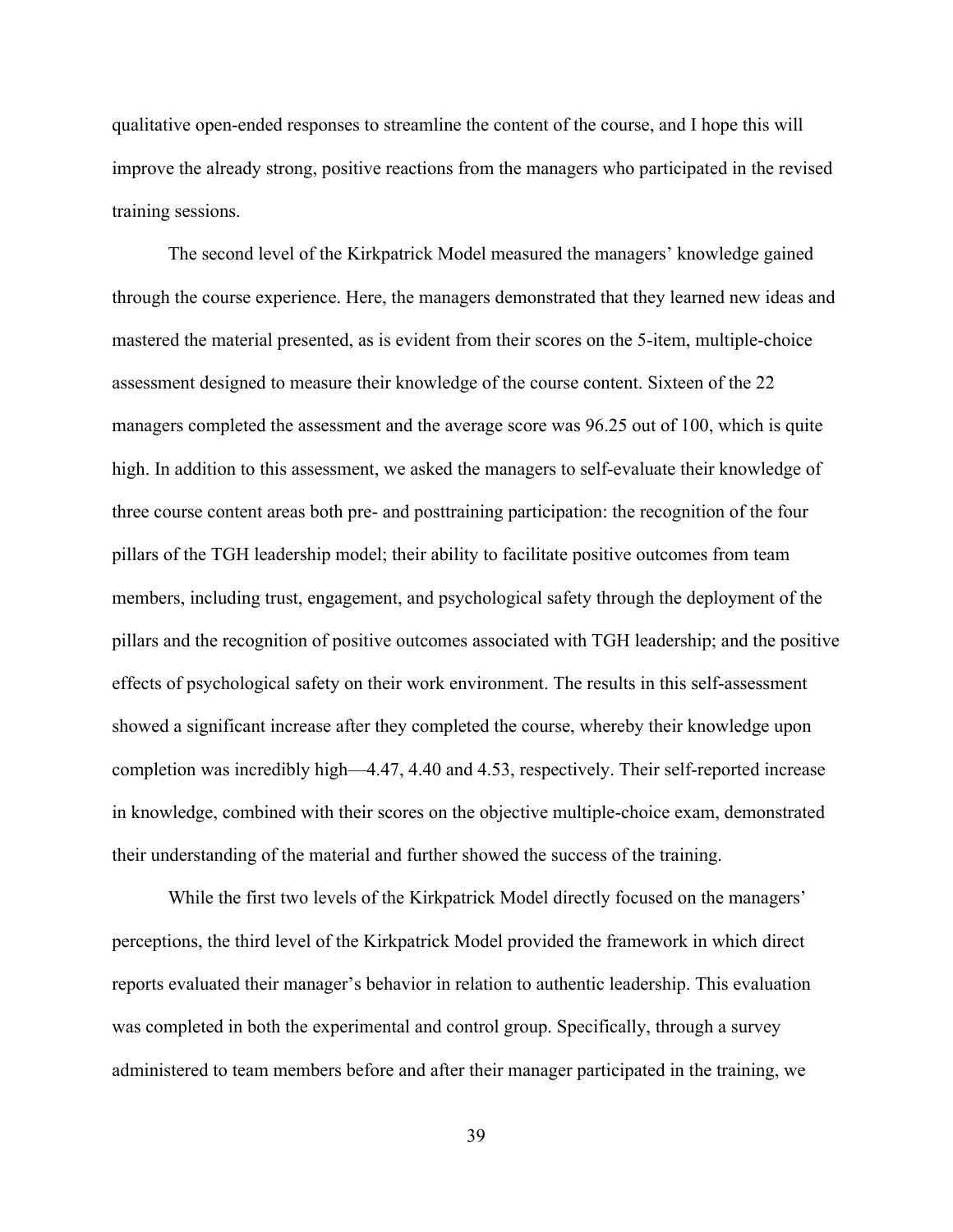evaluated their perception of their manager's change in authentic leadership and the outcome of the variables associated with the hypothesis of authentic leadership. We then measured these against the same survey completed by those team members in the control group. We aimed to examine whether the leadership training would lead to higher ratings of authentic leadership from those in the group whose managers attended the training versus those that did not. Although we did see a slight increase in positive perception of authentic leadership from the experimental group and a slight decrease in the control group, the differences were not statistically significant.

### **Support of Hypotheses**

The question then becomes, did the outcome of the intervention support the hypotheses that participation in authentic leadership training positively impacts team member trust, engagement, and psychological safety? If you look at the outcomes from a strictly statistical significance standpoint, you will conclude that all four hypotheses were not supported. That is, the data collected from this sample simply do not back up the claims. However, from an organizational and practitioner perspective, we observed trends in a positive direction. Although the data do not yet demonstrate a statistically significant change, based on the managers' reactions to the training, their perception of the knowledge they gained, and my observation and anecdotal experience, I believe that over time, the organization will see a clear and positive impact on trust, engagement, and psychological safety because of the TGH authentic leadership training.

It is important to address why I believe that the hypotheses were not supported in this initial research. Four primary reasons contributed to this outcome. The first is the time in which the intervention took place. We only measured posttraining behavior once after the training, and that was two months after the training was completed. The truth is that human behavior can often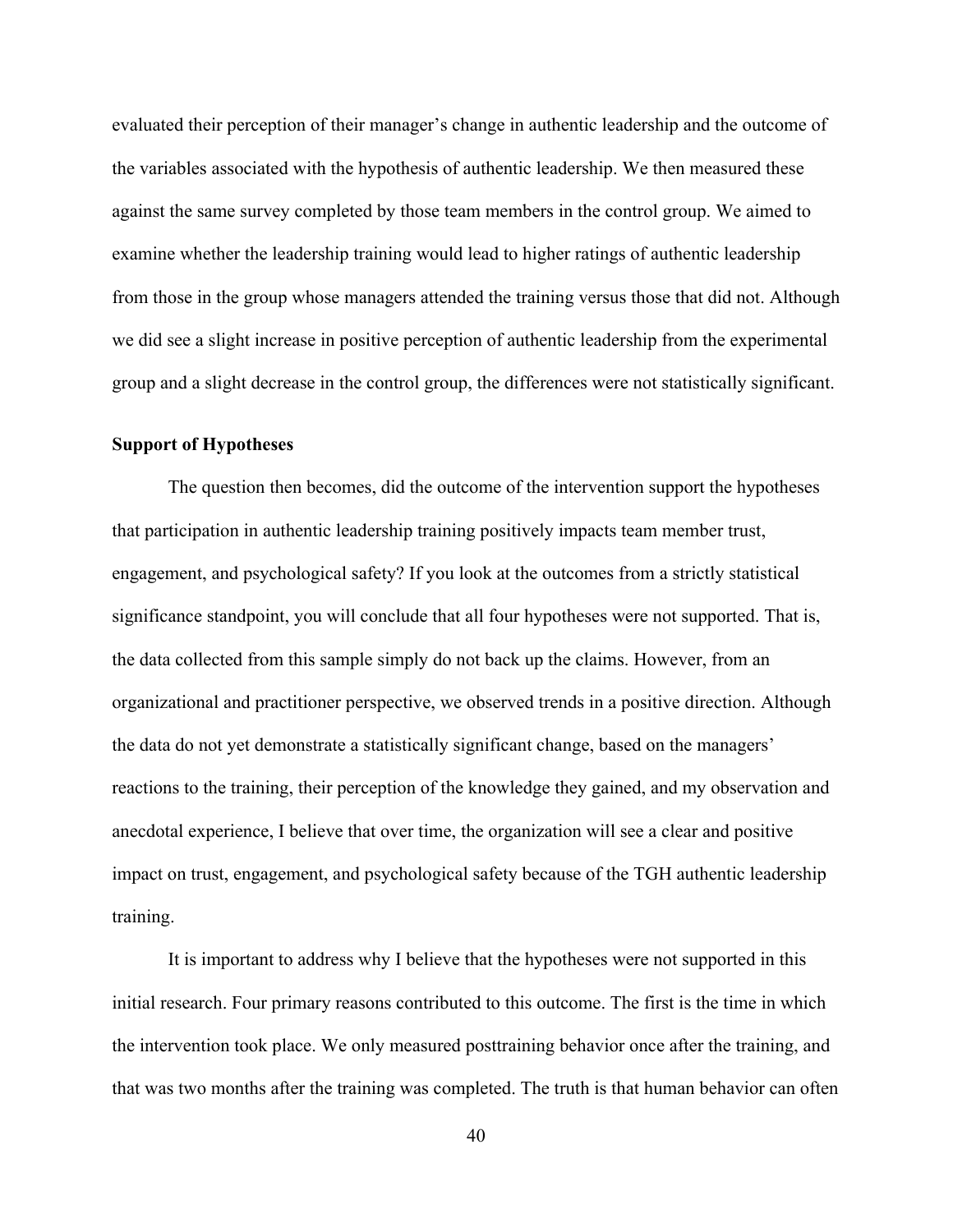take a substantial amount of time to change. It often takes multiple trainings and ongoing followups to change behavior and then even more time to accurately measure and analyze that change. Thus, this work is an ongoing and long-term process. We were forced to measure the results after two months to stay within the time frame of the DBA program and dissertation deadline and balance that requirement against what was needed to conduct the research.

Second, one cannot underestimate the impact that the COVID-19 pandemic had on the data and the results of this research. The time of this project represents the most stressful period in the careers of both team members and managers. That we saw incredibly high authentic leadership ratings, not to mention high ratings in psychological safety, engagement, and trust during a global pandemic—the likes of which we have never seen—is quite astounding. It is also worth noting that the posttraining evaluations were administered during the fourth—and deadliest—wave. Even then, we did not see significant decreases in either group. It is difficult to estimate the impact of any intervention during this period.

The third reason the hypotheses might not be clearly supported by the data is that authentic leadership and the concepts of transparency, vulnerability, and kindness (and its impact on trust, psychological safety, and engagement) should be familiar to the TGH team of managers. Through my communications with them over almost four years, my own modeling of this type of behavior, and the work we have done as an organization, they should have been already exposed to these ideas. So, simply put, this is something they already know. We are just making it more salient through this training. Thus, this training could be seen as an ongoing reinforcement of knowledge, and we are not as likely to see dramatic changes in behavior or its associated outcomes immediately.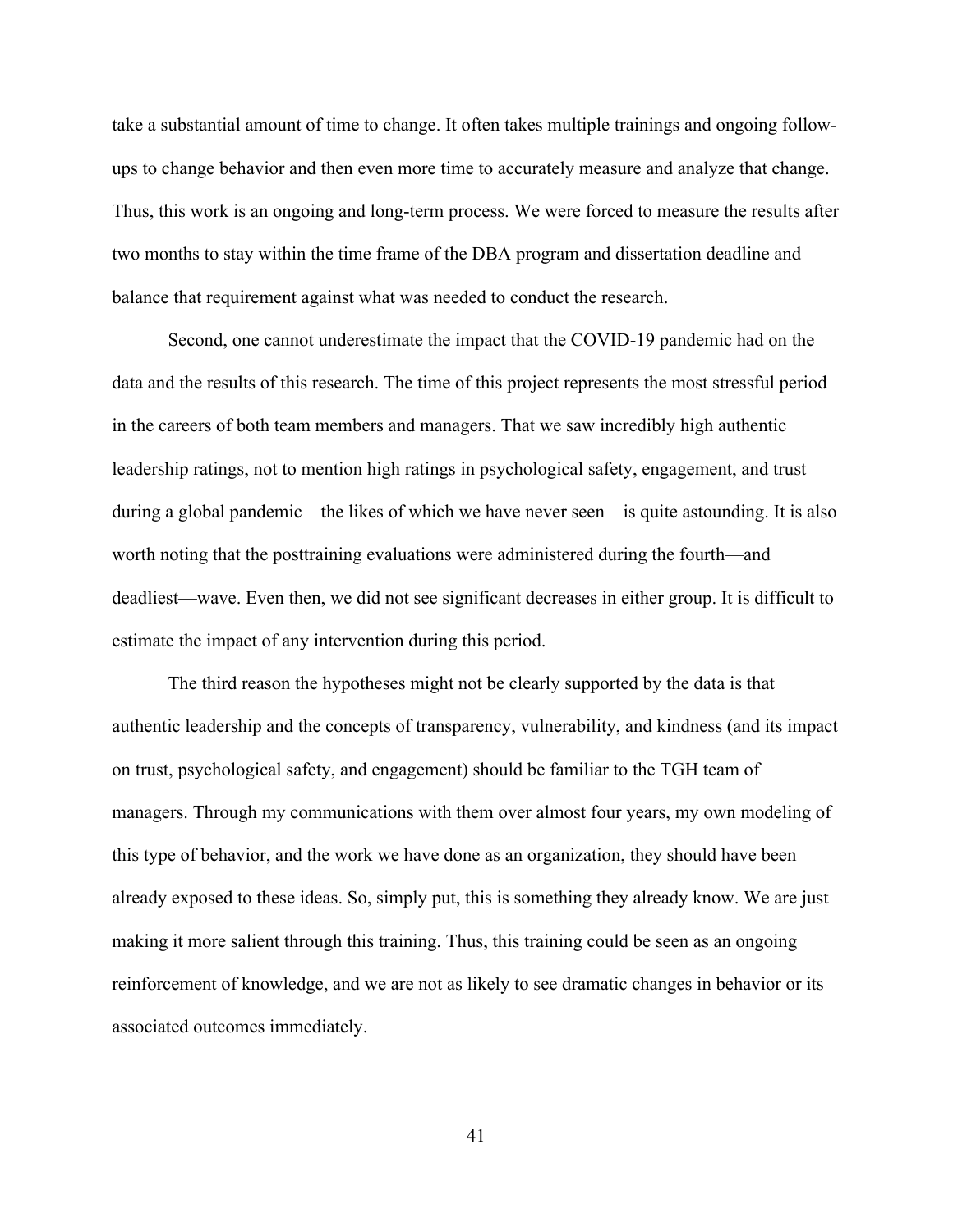The final factor that might have affected the lack of support for my hypotheses in the data was the annual Press Ganey engagement survey that we conduct at TGH. The Press Ganey survey is an extensive engagement survey that each team member is asked to complete each year. The median time it took the team members to fill out the most recently administered Press Ganey engagement survey was roughly 24 minutes, making it a fairly long survey and requiring a significant time investment from the TGH team members. This year, the Press Ganey survey was administered during the same period as when participating team members were also asked to complete the pretraining assessment, and the posttraining survey was distributed following the Press Ganey survey. Thus, participants could have been experiencing survey fatigue, with respondents being more careless with their answers and giving less thought to their responses. I knew this might be a factor when beginning this project, but the timing of this study's administration was beyond my control.

## **Research in Context**

In the existing literature, the traditional authentic leadership model has been comprised of four facets: balanced processing, internalized moral perspective, relational transparency, and self-awareness. However, kindness and vulnerability have not been considered as part of the authentic leadership model. In fact, there has been very little empirical research conducted on the impact of leadership that intentionally includes the practice of vulnerability. There has been much more work on the impact of kindness in leadership, but still relatively little compared to other facets of leadership in management academic journals. I believe that kindness and vulnerability are critical to authentic leadership and should be considered distinct model components.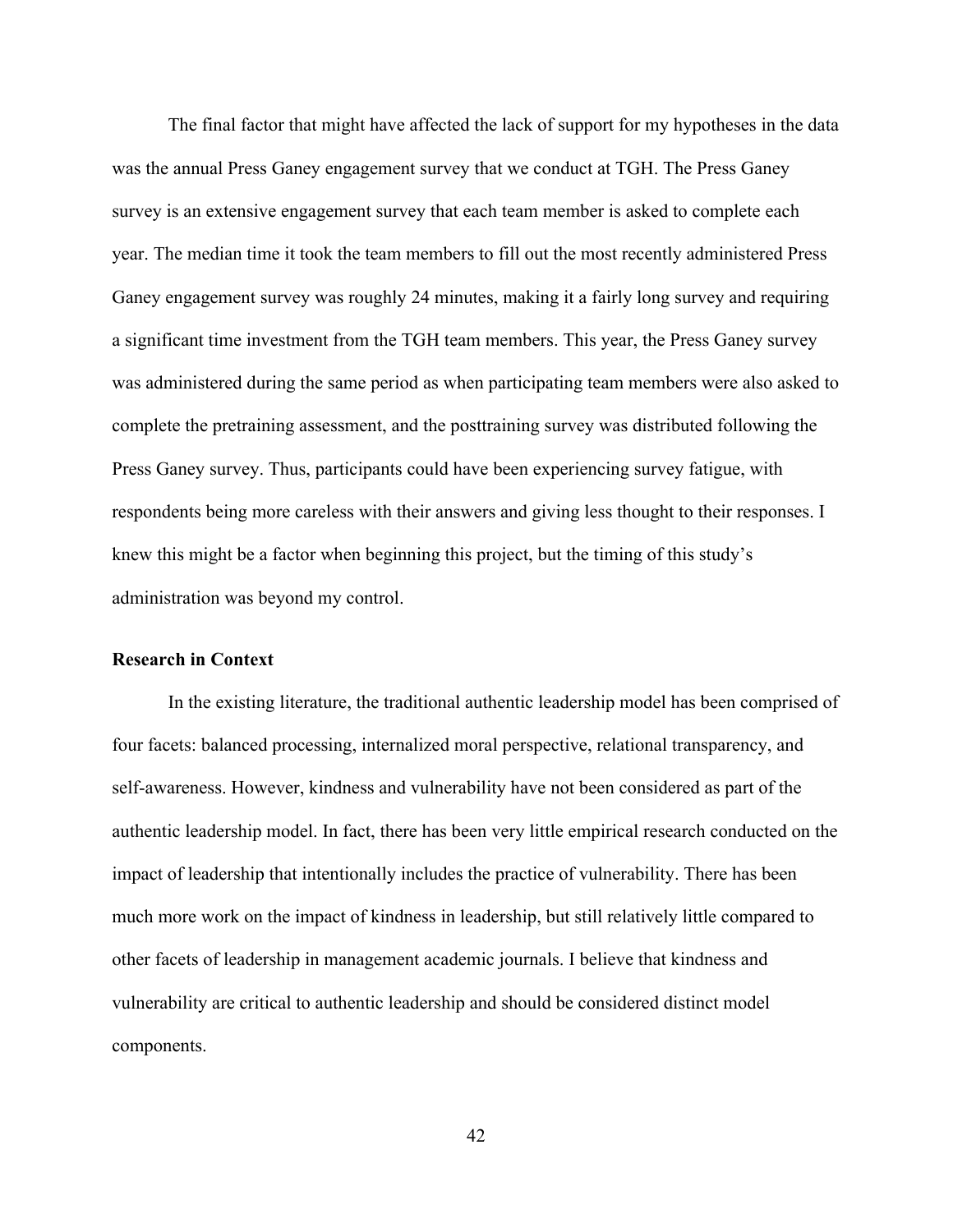Therefore, I aimed to include kindness and vulnerability as components of the leadership model in this project and to measure their impact, making this research unique in comparison to studies that have come before it. I measured kindness and vulnerability by creating two scales which could be adopted by other practitioners—that had excellent initial psychometric properties. In so doing, I found considerably high correlations between the authentic leadership variable as measured by the ALI with kindness and vulnerability.

#### **Contribution to the Field**

The heart of my contribution to the field of inquiry centers around my work with kindness and vulnerability. Although traditionally, scholars have theorized kindness as a key ingredient in servant leadership, kindness and vulnerability have not been thought of as playing a critical role in authentic leadership. And although I might not have empirically supported the effects of the training on leading authentically and leading with vulnerability and kindness, I believe that we, as an organization, are seeing its impact trend in the right direction. And we are noticing this positive movement for both the experimental and the control groups. We are witnessing kindness drive improvements in trust, engagement, and psychological safety. This project is adding to the exploration and understanding of kindness and vulnerability on a more significant level. We have achieved this by building specific Likert-type scales for both kindness and vulnerability and deploying them in our research, as well as showing that both kindness and vulnerability relate to important organizational outcomes. These relationships provide preliminary evidence for the two scales that were created for this research, and that in turn, could be used in the research of other academics and practitioners.

Another significant contribution of my project is that it has demonstrated the need for further exploration of the impact of authentic leadership on trust, engagement, and psychological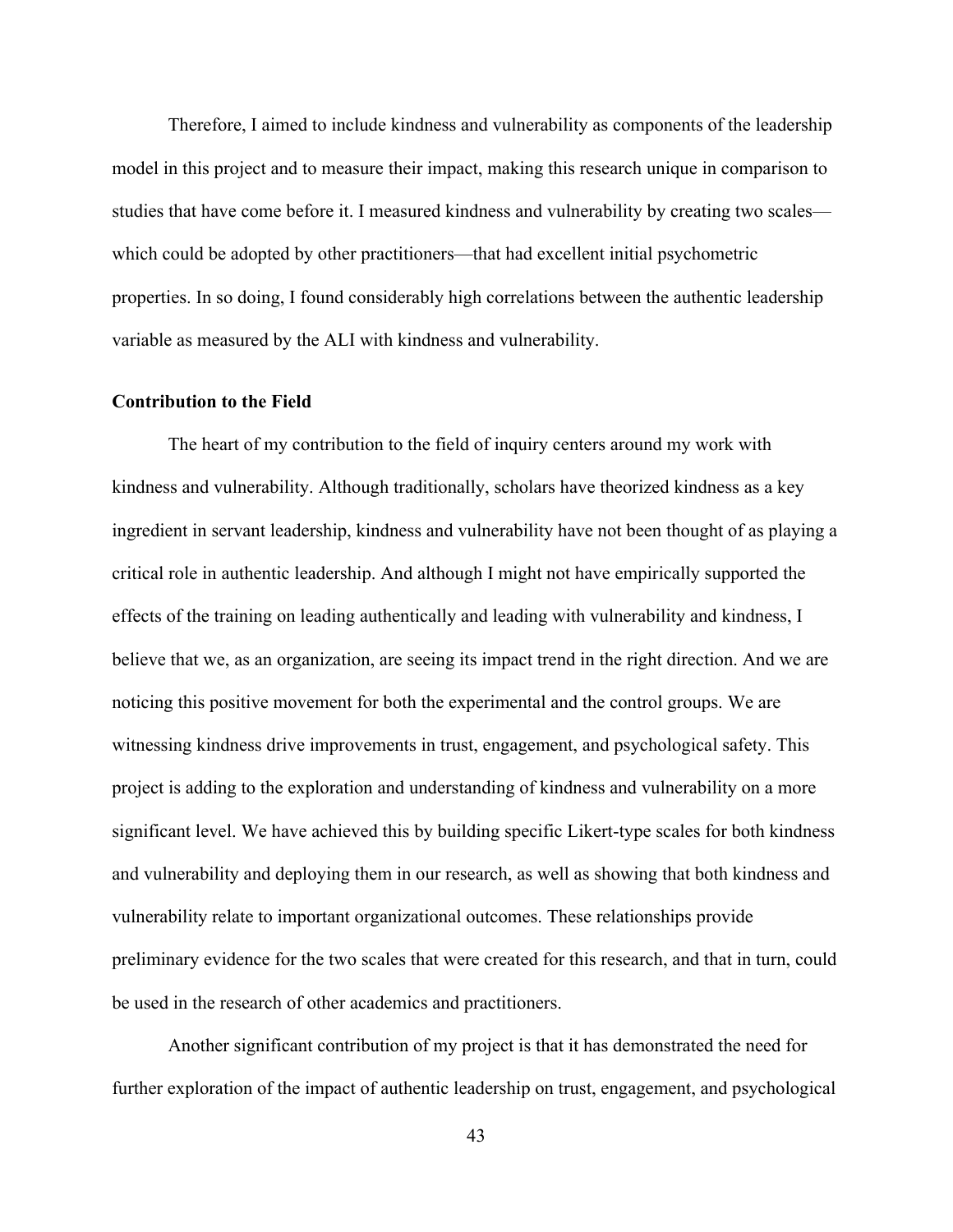safety. Given the positive trends we are seeing, particularly during COVID-19—the most difficult time in the history of American health care—our inability to produce statistically significant data in the short amount of time in which we conducted this research ultimately demonstrates that further work is needed. We have just scratched the surface on this topic, as is evident from the changes I continue to observe and the results from the Kirkpatrick Model, which supported the positive impact on the training participants' learning. A longitudinal study over two or three years would, I believe, lead to the statistically significant data required to support an academically framed study.

Finally, I think it is important to consider this research in the context of it being novel and making a significant contribution to the field. This work was not done within the theoretical or artificial construct of an academic setting (e.g., student or online-panel sample), but in real-time and in an active and vibrant workplace—with real managers and real team members—within one of the most complex industries in the world. The fact that we were able to dive into that environment while randomly selecting both managers and direct reports is uncommon in this type of research.

### **Future Research**

In discussing future research, we have several opportunities to build on work specific to this study. First, I think we can incorporate the feedback we obtained from participating managers into the content of future training iterations. We will also want to conduct follow-up interviews with managers that participated in this research and consider action plans or additional training. At the same time, we want to take the refined version of the leadership training and target additional randomly selected managers here at TGH.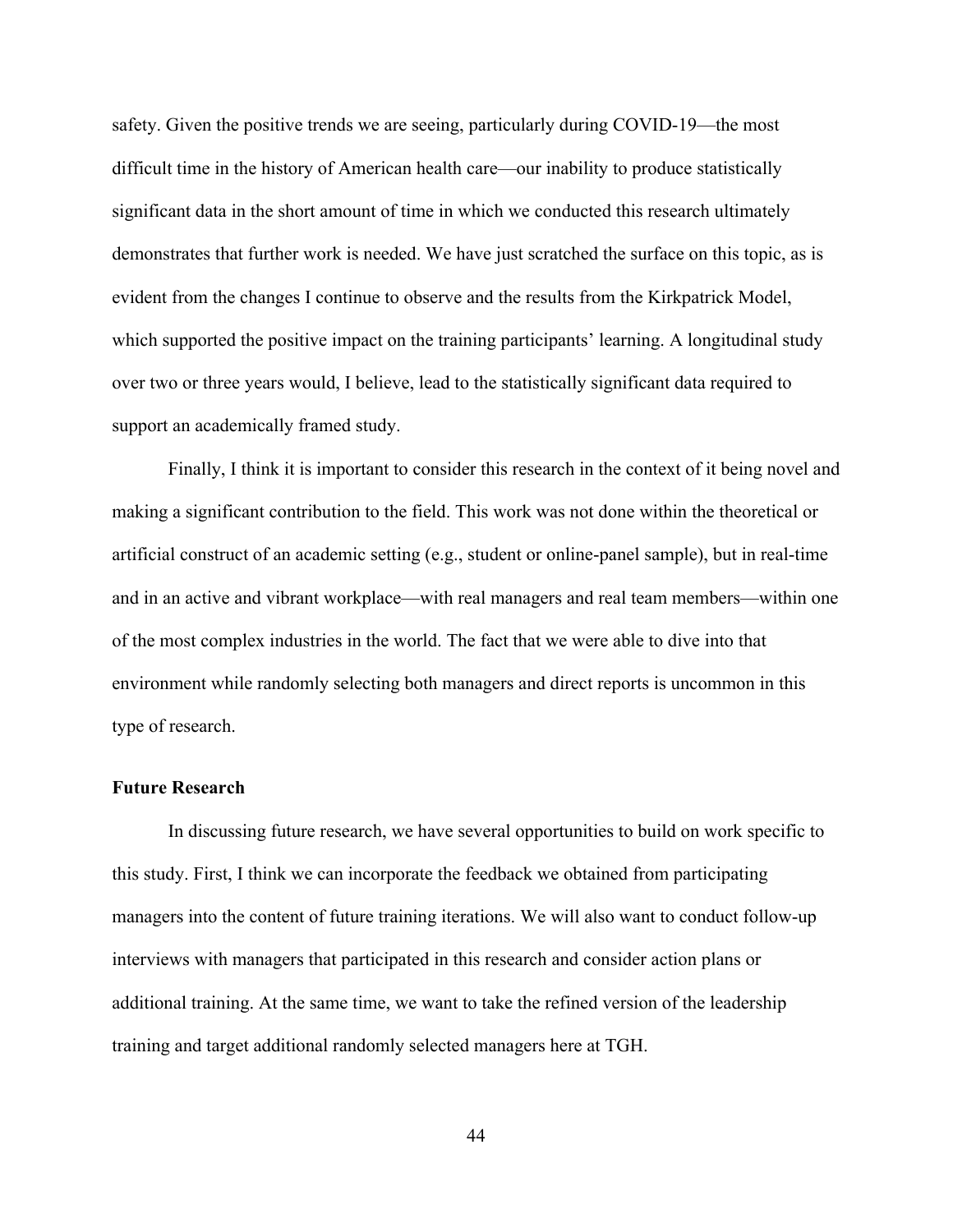Moving forward, I would like to incorporate the results from the annual Press Ganey survey into our research, where teams are broken down into Team Index 1, Team Index 2 and Team Index 3, with Team Index 3 representing the poorest performers at a group level. I would then randomly select both a control group and an experimental group of participants from the team three leaders. This method could provide more room for positive outcomes associated with putting their leaders through this training.

Additionally, we need subsequent validation of the kindness and vulnerability scales that were created for this study. While the early results gained from examining the two scales' psychometric properties are excellent, we can continue further validation of the scales in subsequent research. Finally, we need the time to conduct a more significant longitudinal study containing more data points and measurements over time.

## **Limitations**

The most significant limitation of this research is the amount of time we had to complete the project. As a result, we were only able to include two data points—pretraining and posttraining. However, the real limitation is that behaviors like the ones we considered do not change overnight or in two months. Instead, they take a significant period to change, and so we need the time to allow that to happen. Although the study was well designed, used the appropriately chosen scales, and our procedures worked well and were quite efficient, we simply need more time to measure true changes in behavior.

### **Key Takeaway**

In doing this kind of work, the questions that need to be addressed are, did the research study work and did it deliver the desired results? Were the hypotheses supported in terms of the research conducted? In terms of this project and at this moment in time, the answer is technically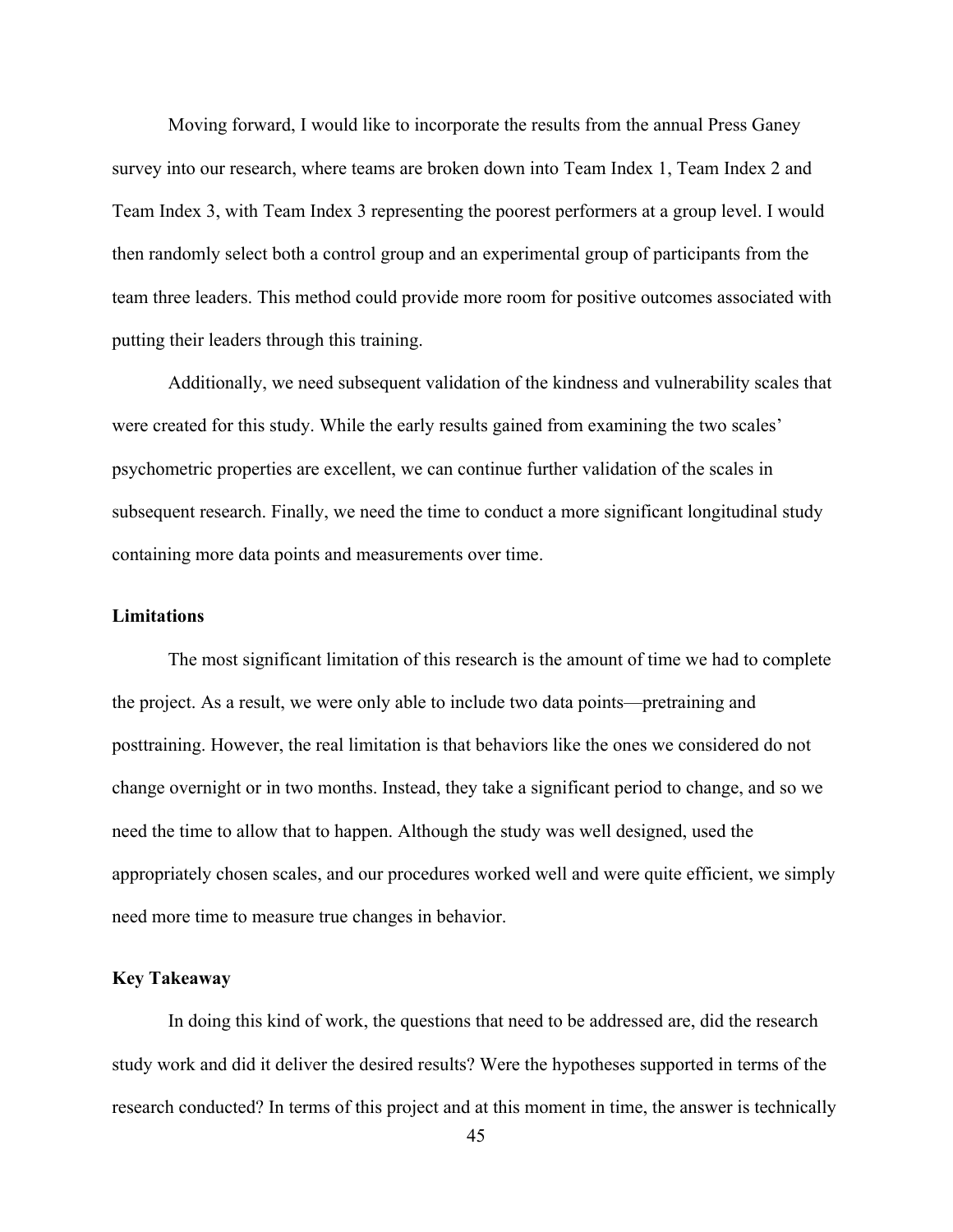no. The hypotheses were not supported because even though we saw improvement and trends moving in the direction that would support our claims, the data were not statistically significant. Even though the experimental group that participated in the intervention saw improvement, it was not enough. And so, some might argue that we have just shown that authentic leadership does not positively impact trust, engagement, and psychological safety and that leading with kindness and vulnerability do not drive results. However, these results show the expected correlation between kindness and vulnerability with the three outcomes: trust, engagement, and psychological safety.

As a practitioner in the field for nearly thirty years, I would argue the opposite. I have seen enough through this project to reinforce my belief that the practice of authentic leadership makes a positive and transformative difference. Through this work, I am more certain than ever that it is worth investing more time, energy, and money to scale up the new TGH leadership model rooted in leading authentically with kindness and vulnerability. I believe our model will represent a new way of leading, not only for the health care industry, but also for organizations across size and sector.

Over the last 19 months, the practice of authentic leadership at TGH has been "pressure tested" in every way imaginable. Seeing workplace behaviors trend in a positive direction during the greatest global health crisis our world has ever faced has made me more convinced than ever that this approach is going to transform the way we lead, perform, and sustain our performance. It will also transform those who adopt this model of leadership and the organizations they lead. The work I began with this project is not over. It is just beginning. I am on a journey that will empower and drive organizational transformation in health care and across sectors. It will be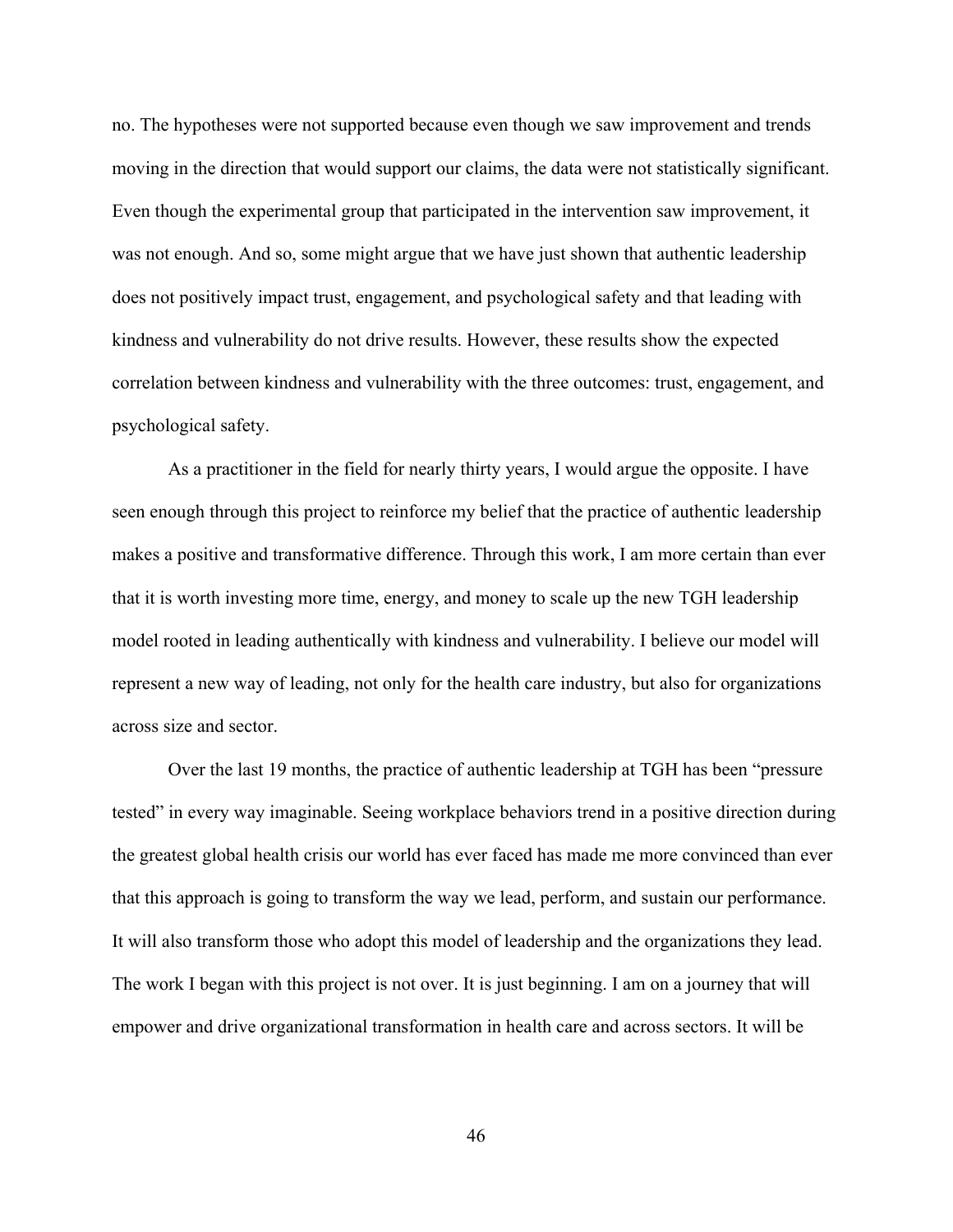accomplished and validated through activities, research studies, and further work in the coming years. That is what is next.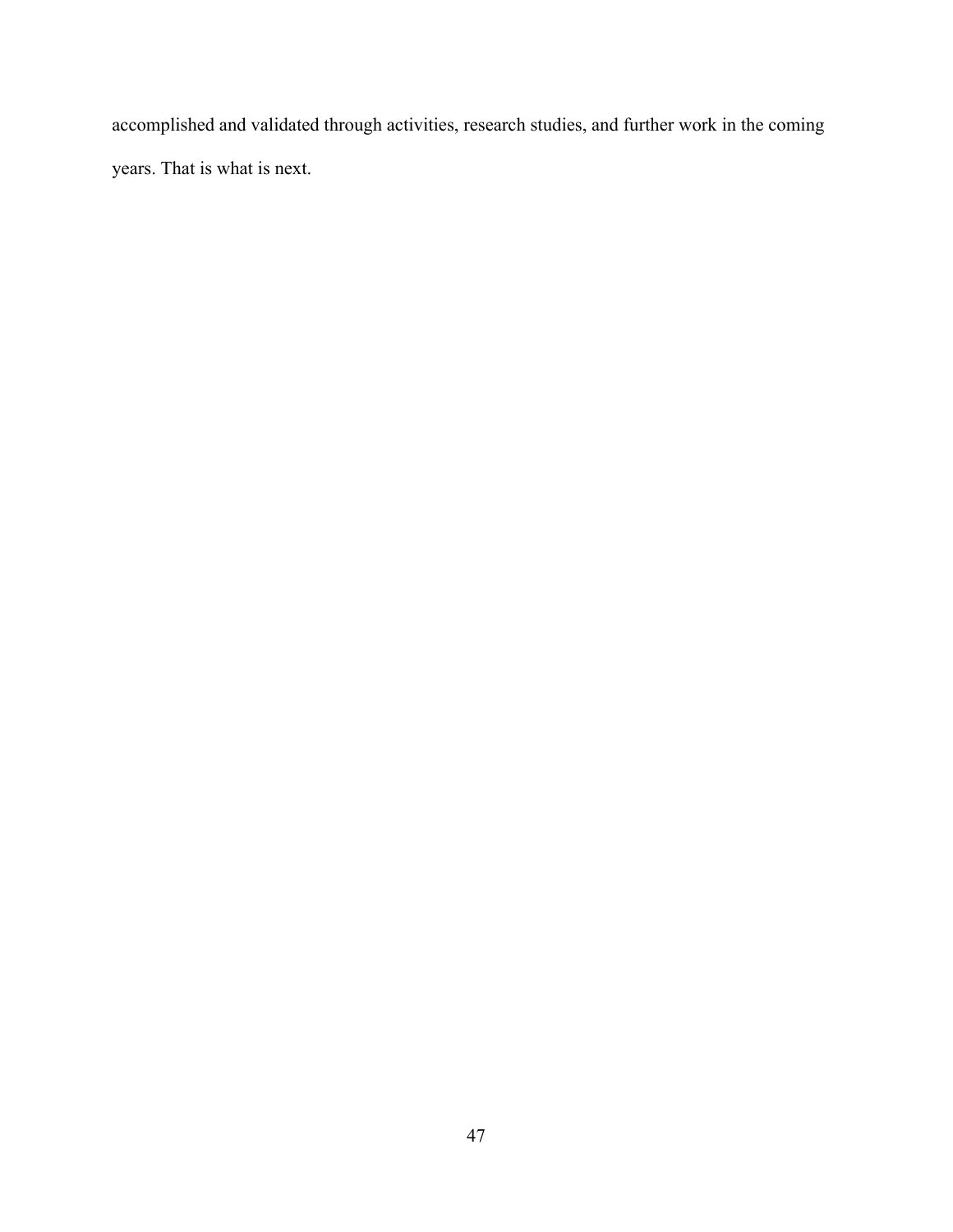#### **REFERENCES**

- Acosta, H., Salanova, M., & Llorens Gumbau, S. (2014). How organizational practices predict team work engagement: The role of organizational trust. *Ciencia & Trabajo*, *14*, 7–15.
- Alvesson, M., & Einola, K. (2019). Warning for excessive positivity: Authentic leadership and other traps in leadership studies. *The Leadership Quarterly*, *30*(4), 383–395.
- Avolio, B. J., & Gardner, W. L. (2005). Authentic leadership development: Getting to the root of positive forms of leadership. *The Leadership Quarterly*, *16*(3), 315–338. https://doi.org/10.1016/j.leaqua.2005.03.001
- Babcock-Roberson, M. E., & Strickland, O. J. (2010). The relationship between charismatic leadership, work engagement, and organizational citizenship behaviors. *The Journal of Psychology*, *144*(3), 313–326. https://doi.org/10.1080/00223981003648336
- Baer, M., & Frese, M. (2003). Innovation is not enough: Climates for initiative and psychological safety, process innovations, and firm performance. *Journal of Organizational Behavior*, *24*, 45–68. https://doi.org/10.1002/job.179
- Baker, W. F., & O'Malley, M. (2008). *Leading with kindness: How good people consistently get superior results*. American Management Association.
- Bakker, A., Albrecht, S., & Leiter, M. (2011). Key questions regarding work engagement. *European Journal of Work and Organizational Psychology*, *20*(1), 4–28. https://doi.org/10.1080/1359432X.2010.485352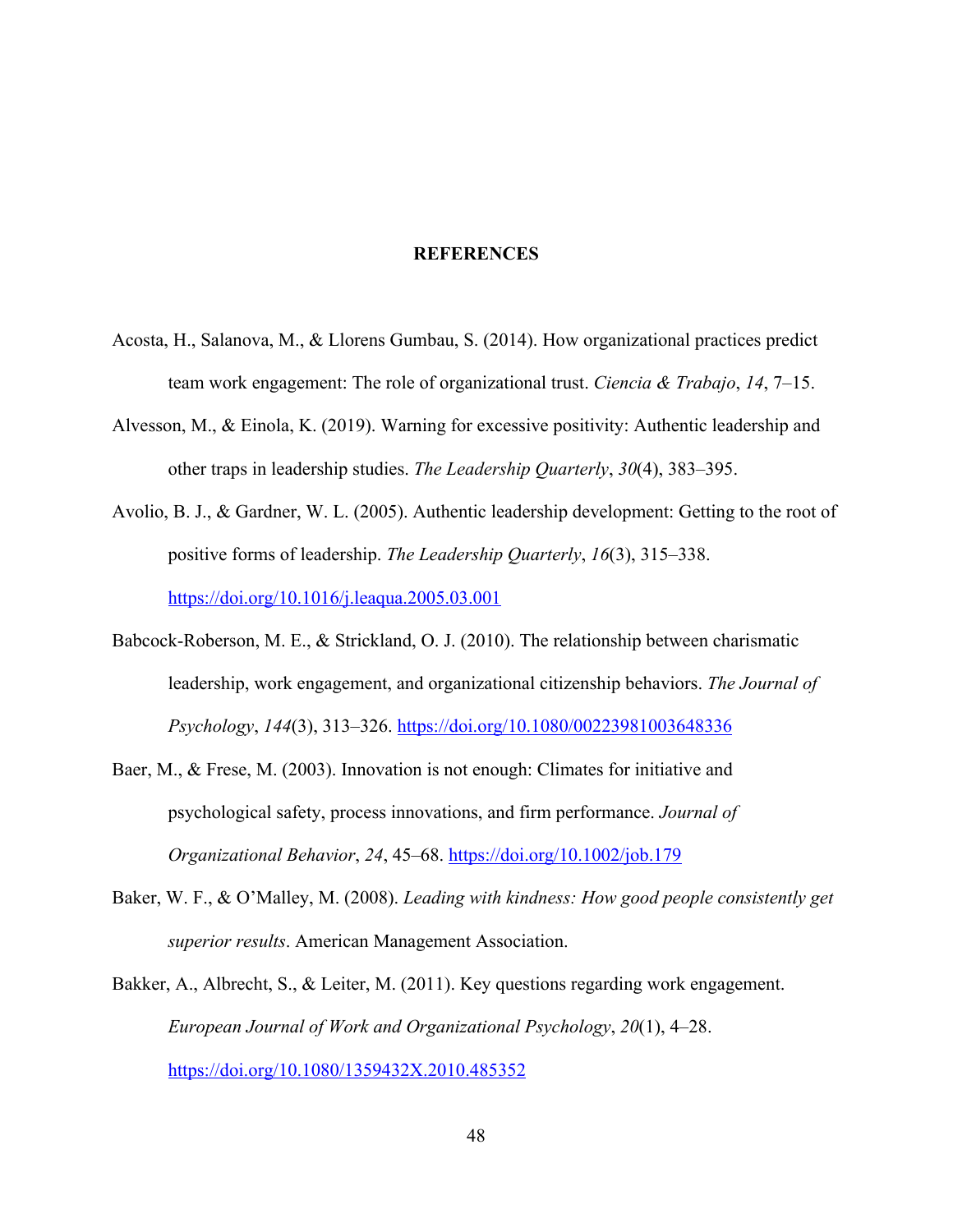Bakker, A., & Demerouti, E. (2008). Towards a model of work engagement. *Career Development International*, *13*(3), 209–223. https://doi.org/10.1108/13620430810870476

- Bakker, A. B., Schaufeli, W. B., Leiter, M. P., & Taris, T. W. (2008). Work engagement: An emerging concept in occupational health psychology. *Work & Stress*, *22*(3), 187–200. https://doi.org/10.1080/02678370802393649
- Banks, G. C., McCauley, K. D., Gardner, W. L., & Guler, C. E. (2016). A meta-analytic review of authentic and transformational leadership: A test for redundancy. *The Leadership Quarterly*, *27*(4), 634–652. https://doi.org/10.1016/j.leaqua.2016.02.006
- Beddoes-Jones, F. (2012, August). Authentic leadership is the key to building trust. *People Management*, 44–47. http://www.cognitivefitness.co.uk/documents/ Authentic%20Leadership%20-%20The%20key%20to%20building%20Trust%20- %20PM%20August%202012.pdf
- Beer, M. (2009). *High commitment high performance: How to build a resilient organization for sustained advantage.* Jossey-Bass.
- Begley, P. T. (2001). In pursuit of authentic school leadership practices. *International Journal of Leadership in Education*, *4*(4), 353–366. http://doi.org/10.1080/13603120110078043

Brown, B. (2012). *Daring greatly*. Avery Publishing.

Bunderson, S., & Boumgarden, P. (2010). Structure and learning in self-managed teams: Why "bureaucratic" teams can be better learners. *Organization Science*, *21*(3).

https://doi.org/10.1287/orsc.1090.0483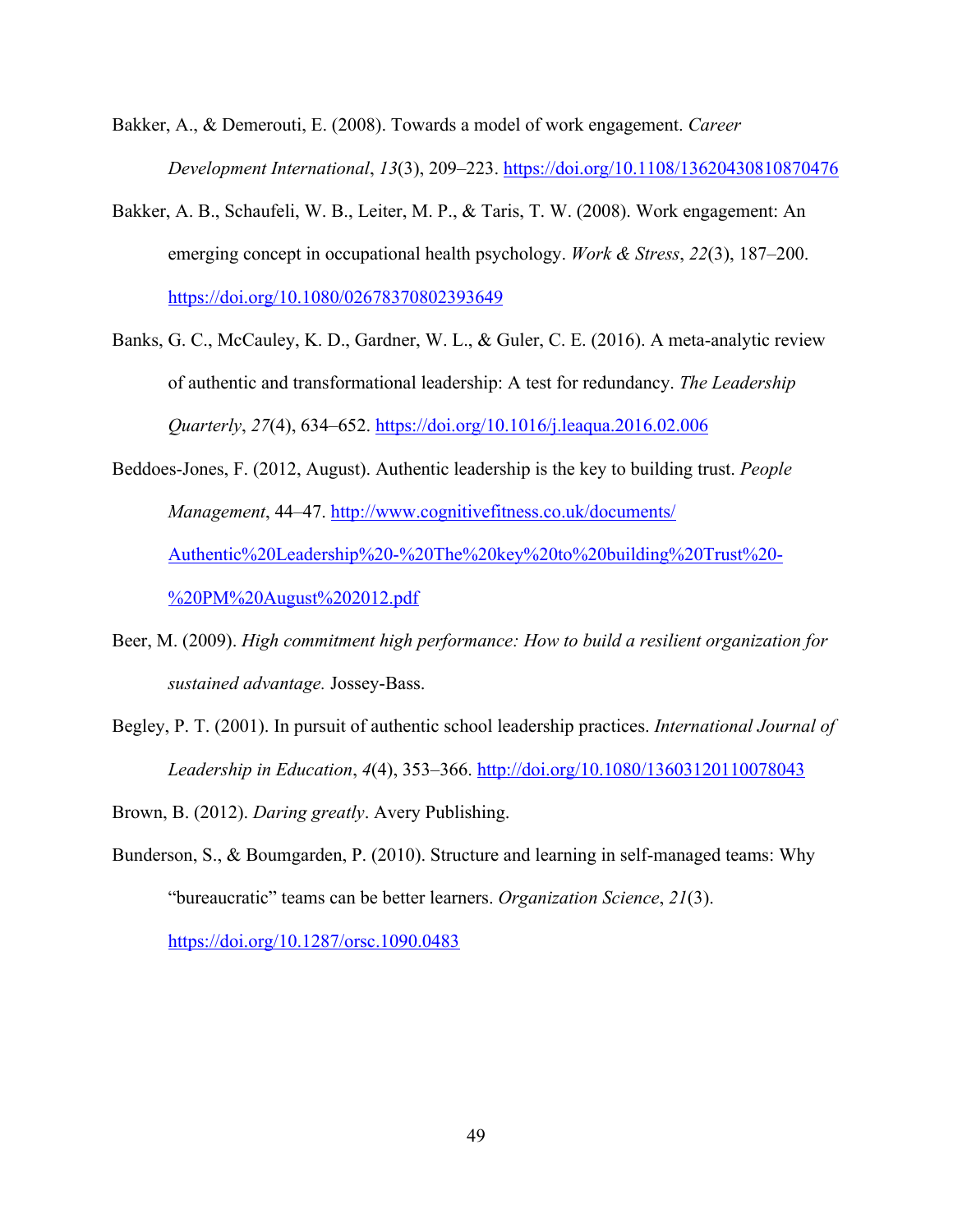- Burke, R. J., Koyuncu, M., Fiksenbaum, L., & Tekin, Y. (2013). Antecedents and consequences of work engagement among frontline employees in Turkish hotels. *Journal of Transnational Management*, *18*(3), 191–203. https://doi.org/10.1080/ 15475778.2013.817243
- Caldwell, C. (2017). Understanding kindness : A moral duty of human resource leaders. *Journal of Values Based Leadership*, *10*(2), 1–18. http://dx.doi.org/10.22543/0733.102.1188
- Caldwell, C., Hayes, L., & Long, D., (2010). Leadership, trustworthiness, and ethical stewardship. *Journal of Business Ethics*, *96*(4), 497–512.
- Carmeli, A. (2007). Social capital, psychological safety and learning behaviours from failure in organisations. *Long Range Planning*, *40*(1), 30–44. https://doi.org/10.1016/ j.lrp.2006.12.002
- Carmeli, A., & Gittell, J. (2009). High-quality relationships, psychological safety, and learning from failures in work organizations. *Journal of Organizational Behavior*, *30*(6), 709–729. https://doi.org/10.1002/job.565
- Carmeli, A., Tishler, A., & Edmondson, A. C. (2012). CEO relational leadership and strategic decision quality in top management teams: The role of team trust and learning from failure. *Strategic Organization*, *10*(1), 31–54. https://doi.org/10.1177/1476127011434797
- Caruso, D. R., & Bhardwaj, G. (2012). *Emotional intelligence: Theoretical and cultural perspectives*. Nova Science Publishers.
- Casciaro, T., & Lobo, M. S. (2008). When competence is irrelevant: The role of interpersonal affect in task-related ties. *Administrative Science Quarterly*, *53*(4), 655–684. https://doi.org/10.2189/asqu.53.4.655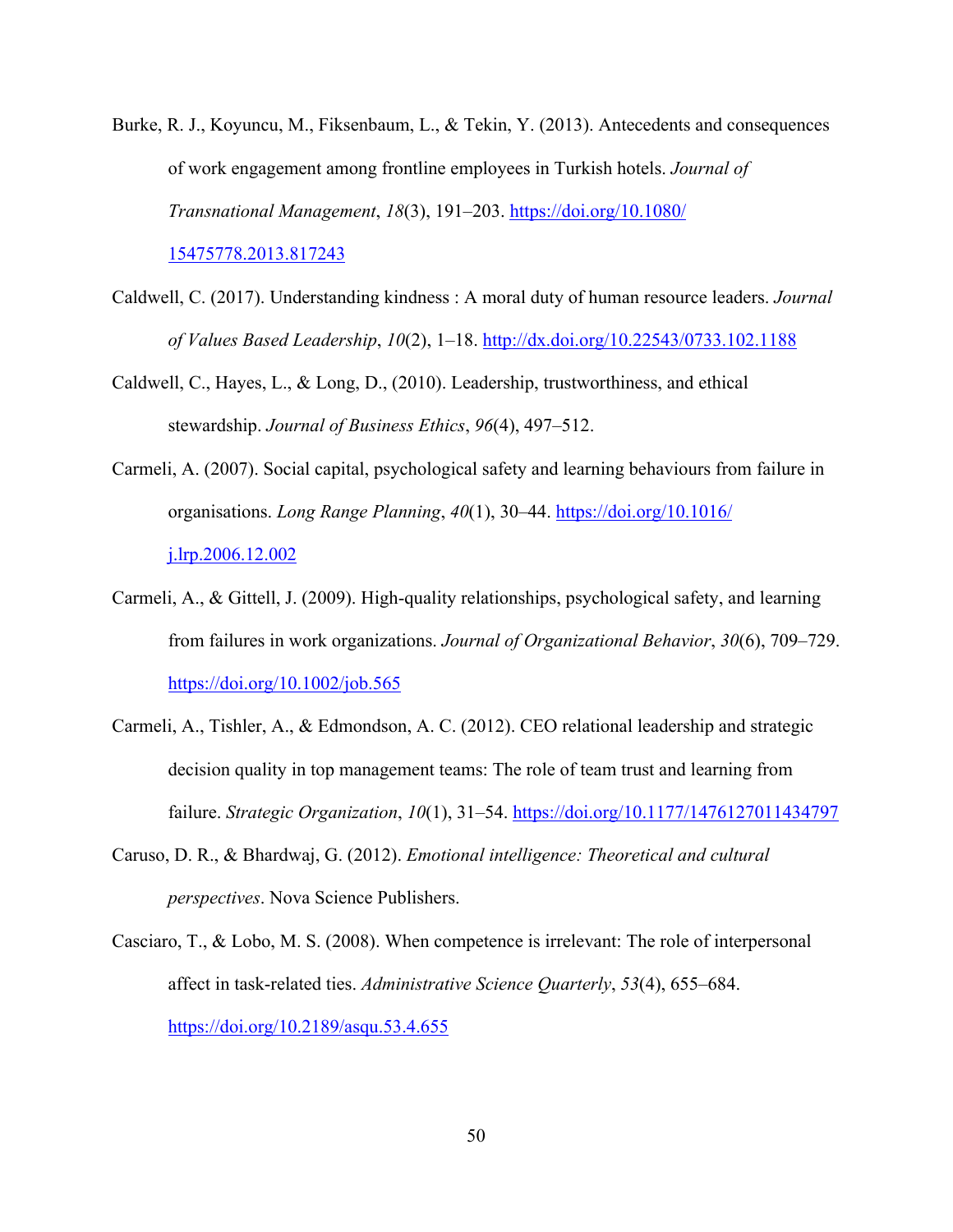- Černe, M., Jaklič, M., & Škerlavaj, M. (2013). Authentic leadership, creativity, and innovation: A multilevel perspective. *Leadership, 9*(1), 63–85. https://doi.org/10.1177/ 1742715012455130
- Collins, C. J., & Smith, K. G. (2006) Knowledge exchange and combination: The role of human resource practices in the performance of high technology firms. *Academy of Management Journal*, *49*, 544–560. https://doi.org/10.5465/AMJ.2006.21794671
- Conger, J. A., & Kanungo, R. N. (1987). Toward a behavioral theory of charismatic leadership in organizational settings. *The Academy of Management Review*, *12*(4), 637–647. https://doi.org/10.2307/258069
- Deb, M., & Chavali, K. (2010). Significance of trust and loyalty during financial crisis: A study on customer behavior of Indian banks. *South Asian Journal of Management*, *17*, 43.
- Delizonna, L. (2017). High-performing teams need psychological safety. Here's how to create it. *Harvard Business Review Digital Articles*, 2–5. https://hbr.org/2017/08/high-performingteams-need-psychological-safety-heres-how-to-create-it
- Detert, J., & Burris, E. (2007). Leadership behavior and employee voice: Is the door really open? *Academy of Management Journal*, *50*(4), 869–884. https://doi.org/10.5465/ amj.2007.26279183
- Dutton, J. E., Roberts, L. M., & Bednar, J. (2010). Pathways for positive identity construction at work: Four types of positive identity and the building of social resources. *Academy of Management Review*, *35*, 265–293. https://doi.org/10.5465/amr.35.2.zok265
- Edmondson, A. (1999). Psychological safety and learning behavior in work teams. *Administrative Science Quarterly*, *44*(2), 350–383. https://doi.org/10.2307/2666999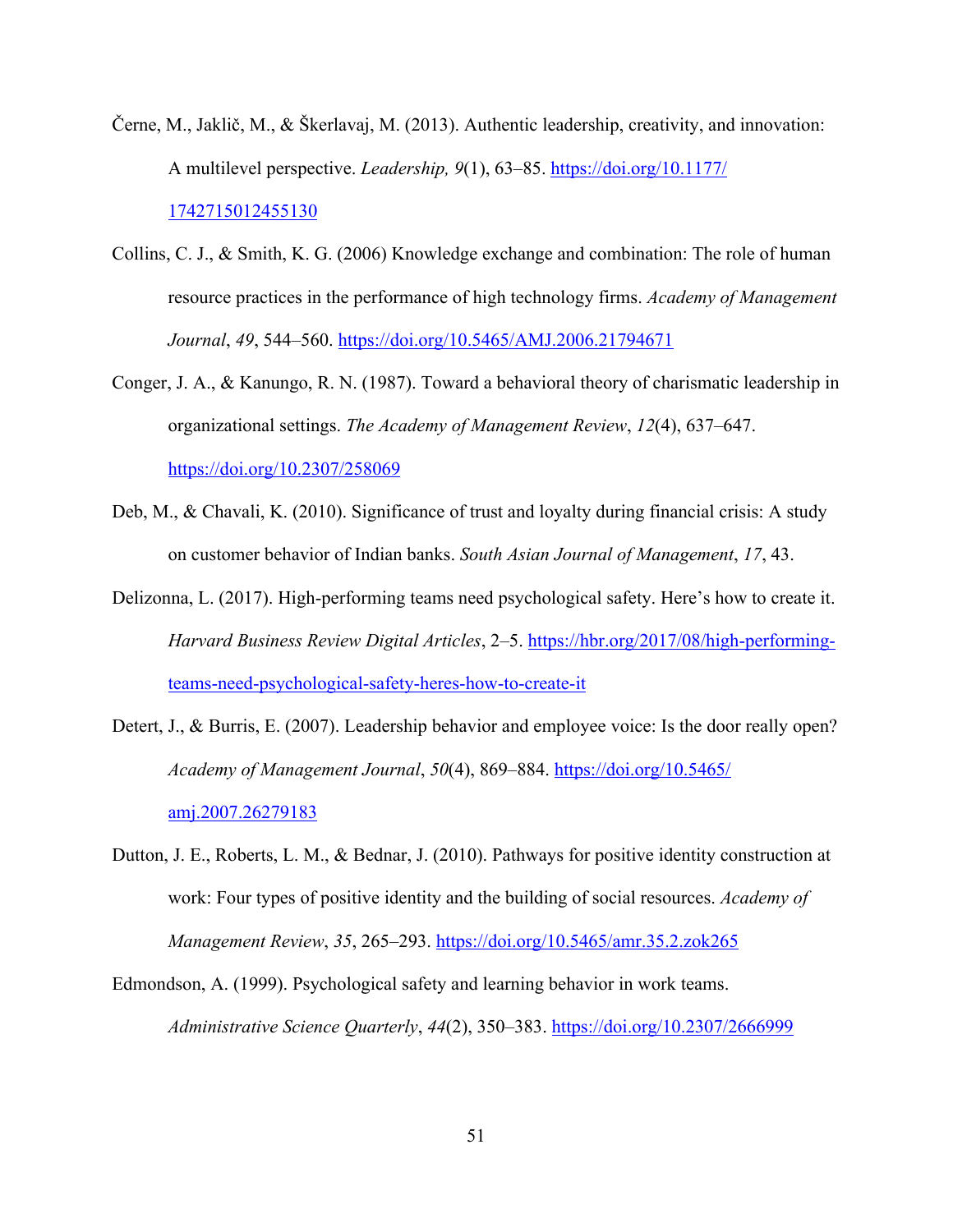- Edmondson, A., & Lei, Z. (2014). Psychological safety: The history, renaissance, and future of an interpersonal construct. *Annual Review of Organizational Psychology and Organizational Behavior*, *1*(1), 23–43. https://doi.org/10.1146/annurev-orgpsych-031413-091305
- Engelbrecht, A. S, Heine, G., & Mahembe, B. (2014). The influence of ethical leadership on trust and work engagement: An exploratory study. *SA Journal of Industrial Psychology*, *40*(1). https://doi.org/10.4102/sajip.v40i1.1210
- Frazier, M. L., Fainshmidt, S., Klinger, R. L., Pezeshkan, A., & Vracheva, V. (2017). Psychological safety: A meta‐analytic review and extension. *Personnel Psychology*, *70*(1), 113–165. https://doi.org/10.1111/peps.12183
- Gardner, W. L., Cogliser, C. C., Davis, K. M., & Dickens, M. P. (2011). Authentic leadership: A review of the literature and research agenda. *The Leadership Quarterly*, *22*(6), 1120– 1145. https://doi.org/10.1016/j.leaqua.2011.09.007
- George, B., & Sims, P. (2007). *True north: Discover your authentic leadership*. Jossey Bass.
- Hassan, A., & Ahmed, F. (2011). Authentic leadership, trust and work engagement. *International Journal of Human and Social Sciences*, *6*(3), 164–170.
- Hirak, R., Peng, A., Carmeli, A., & Schaubroeck., J. (2012). Linking leader inclusiveness to work unit performance: The importance of psychological safety and learning from failures. *The Leadership Quarterly*, *23*, 107–117. https://doi.org/10.1016/ j.leaqua.2011.11.009

Ibarra, H. (2015). The authenticity paradox. *Harvard Business Review*, *93*(1/2), 52–59.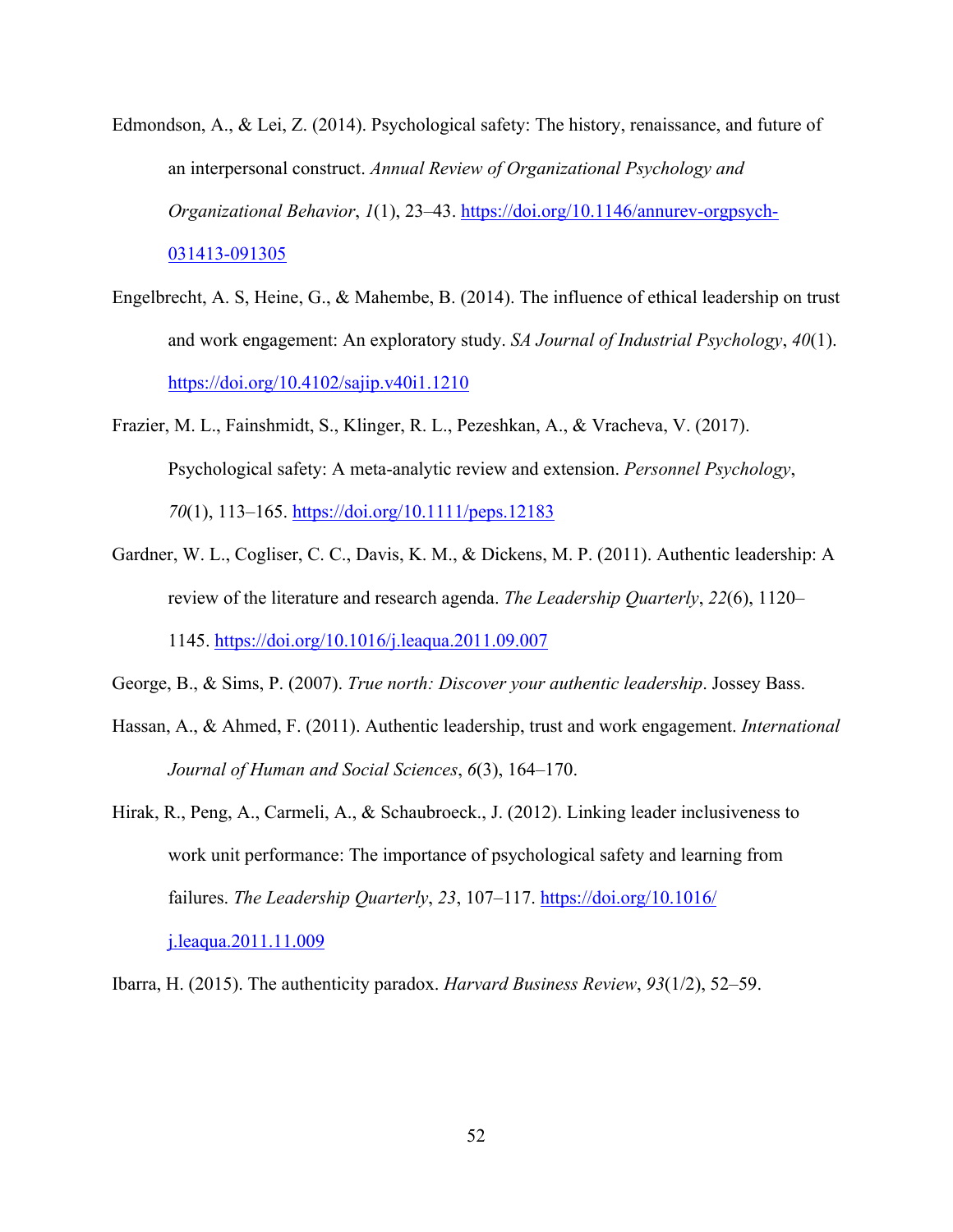- Ilies, R., Morgeson, F., & Nahrgang, J. (2005). Authentic leadership and eudaemonic well-being: Understanding leader-follower outcomes. *Leadership Quarterly*, *16*(3), 373–394. https://doi.org/10/1016/j.leaqua.2005.03.002
- Ito, A., & Bligh, M. (2016). Feeling vulnerable? Disclosure of vulnerability in the charismatic leadership relationship. *Journal of Leadership Studies*, 10, 66–70. https://doi.org/ 10.1002/jls.21492
- Jemal, K., Hailu, D., Mekonnen, M., Tesfa, B., Bekele, K., & Kinati, T. (2021). The importance of compassion and respectful care for the health workforce: A mixed-methods study. *Journal of Public Health.* https://doi.org/10.1007/s10389-021-01495-0
- Kaplan, G. S. (2020). Defining a new leadership model to stay relevant in healthcare. *Frontiers of Health Services Management*, *36*(3), 12–20. https://doi.org/10.1097/ HAP.0000000000000077
- Khalil, S., & Siddiqui, D. (2019). Authentic leadership and work engagement: The mediatory role of employees: Trust and occupational self-efficacy. *International Journal of Organizational Leadership*, 8, 17–42. https://doi.org/10.2139/ssrn.3510937
- Khazanchi, S., & Masterson, S. S. (2011). Who and what is fair matters: A multi-foci social exchange model of creativity. *Journal of Organizational Behavior*, *32*, 86–106. https://doi.org/10.1002/job.682
- Kirkpatrick, J. D., & Kirkpatrick, W. K. (2016). *Kirkpatrick's four levels of training evaluation.* ATD Press.
- Leiter, M. P., & Bakker, A. B. (2010). Work engagement: Introduction. In A. B. Bakker & M. P. Leiter (Eds.), *Work engagement: A handbook of essential theory and research* (pp. 1–9). Psychology Press.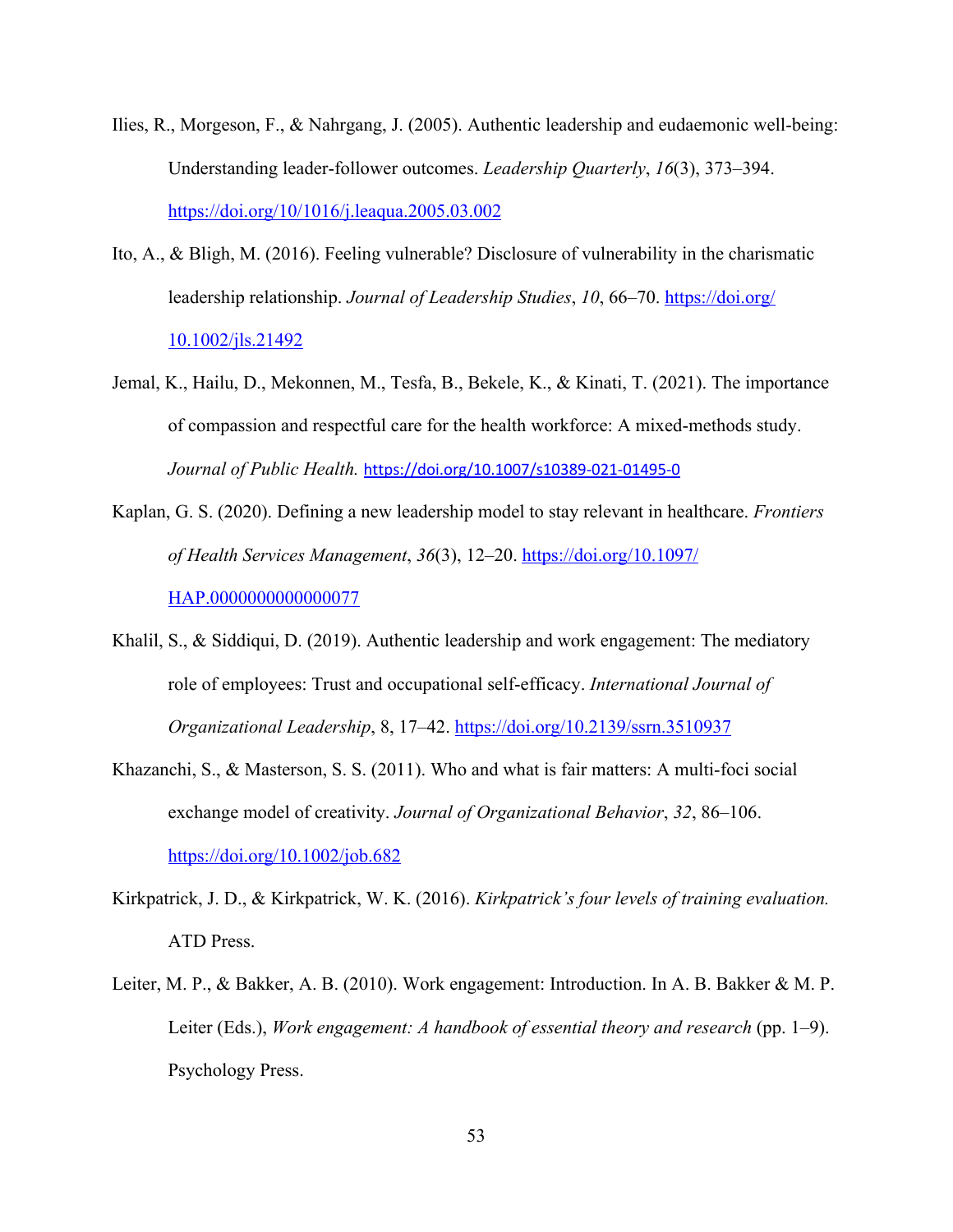- Liang, J., Farh, C., & Farh, J. (2012). Psychological antecedents of promotive and prohibitive voice: A two wave examination. *Academy of Management Journal*, *55*, 71–92. https://doi.org/10.10.5465/amj.2010.0176
- Malinen, S., Wright, S., & Cammock, P. (2013). What drives organisational engagement? A case study on trust, justice perceptions and withdrawal attitudes. *Evidence-Based HRM*, *1*(1), 96–108. https://doi.org/10.1108/20493981311318638
- Maximo, N., Stander, M. W., & Coxen, L. (2019). Authentic leadership and work engagement: The indirect effects of psychological safety and trust in supervisors. *SA Journal of Industrial Psychology*, *45*(0), a1612. https://doi.org/10.4102/sajip.v45i0.1612
- Mayer, R. C., Davis, J. H., & Schoorman, F. D. (1995). An integrative model of organizational trust. *The Academy of Management Review*, *20*(3), 709–734. https://doi.org/ 10.2307/258792
- Mezan, R., Tamir Tetroashvili, L., & Agheorghiesei, D. T. (2019). Embracing the kindness management and leadership facets in a humanitarian aid mission. The personal and professional experience of the head nurse of the Israeli Delegation to Cebu 2013. *Postmodern Openings*, *10*(2), 125–136. https://doi.org/10.18662/po/75
- Nienaber, A.-M., Hofeditz, M., & Romeike, P. D. (2015). Vulnerability and trust in leaderfollower relationships. *Personnel Review*, *44*(4), 567–591. https://doi.org/10.1108/PR-09- 2013-0162
- Onorato, M., & Zhu, J. (2014). An empirical study on the relationships between authentic leadership and organizational trust by industry segment. *SAM Advanced Management Journal*, *79*(1), 26–39.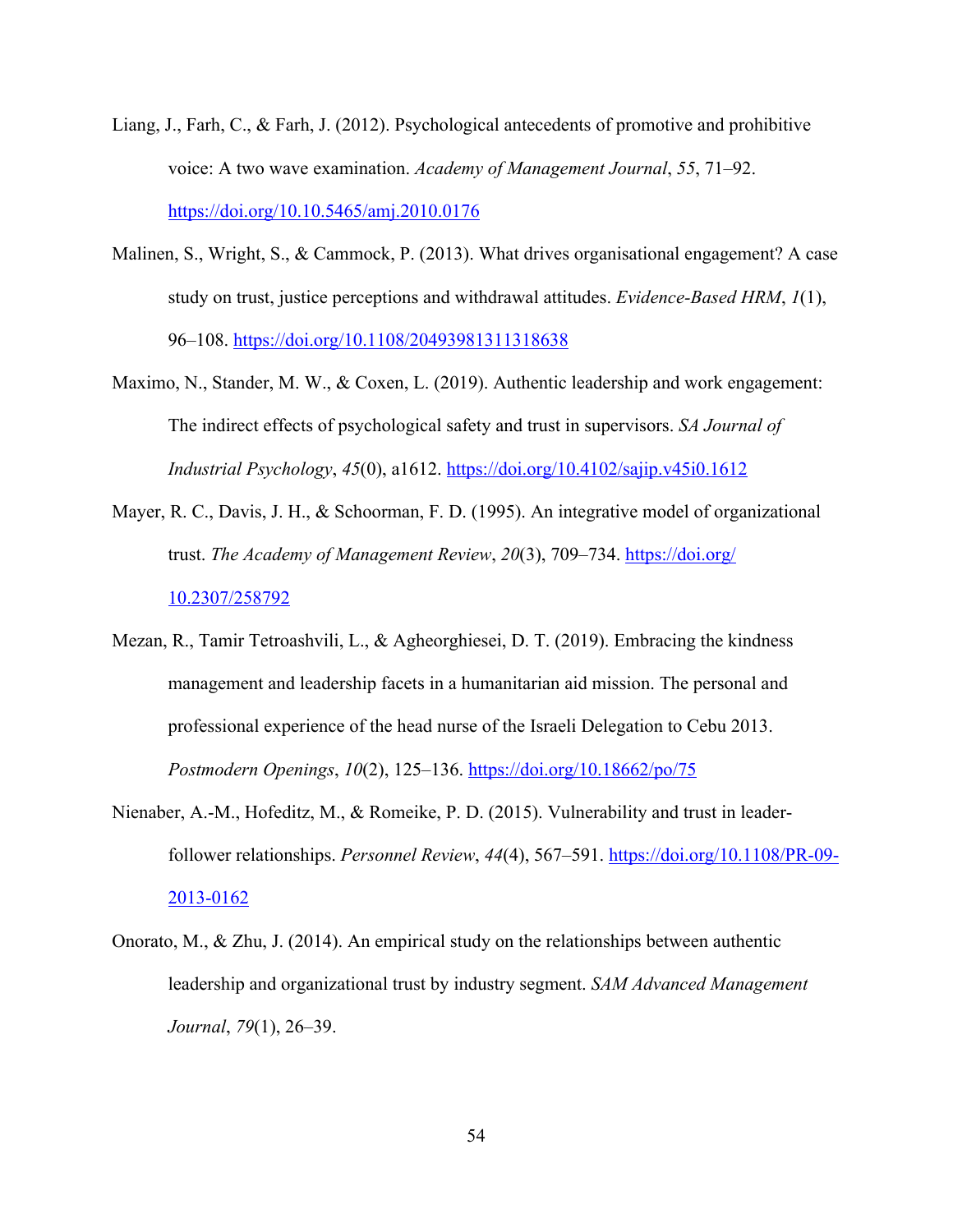- Rego, A., Sousa, F., Marques, C., & Cunha, M. P. e. (2012). Authentic leadership promoting employees' psychological capital and creativity. *Journal of Business Research*, *65*(3), 429–437. https://doi.org/10.1016/j.jbusres.2011.10.003
- Rome, B., & Rome, S. (1967). Humanistic research on large social organizations. In J. F. T. Bugental (Ed.), *Challenges of humanistic psychology* (pp. 181–193). McGraw-Hill.
- Rousseau, D. M., Sitkin, S. B., Burt, R. S., & Camerer, C. (1998). Not so different after all: A cross-discipline view of trust. *Academy of Management Review*, *23*(3), 393–303. https://doi.org/10.5465/AMR.1998.926617
- Schaubroeck, J., Lam, S. S. K., & Peng, A. C. (2011). Cognition-based and affect-based trust as mediators of leader behavior influences on team performance. *Journal of Applied Psychology*, *96*(4), 863–871. https://doi.org/10.1037/a0022625
- Schaufeli, W. B., & Bakker, A. B. (2010). Defining and measuring work engagement: Bringing clarity to the concept. In A. B. Bakker & M. P. Leiter (Eds.), *Work engagement: A handbook of essential theory and research* (pp. 10–24). Psychology Press.

Schein, E. H. (2010). *Organizational culture and leadership.* Jossey-Bass.

- Senge, P. M. (2006). *The fifth discipline: The art & practice of the learning organization*. Doubleday.
- Shamir, B., & Eilam, G. (2005). "What's your story?" A life-stories approach to authentic leadership development. *The Leadership Quarterly*, *16*(3), 395–417. https://doi.org/10.1016/j.leaqua.2005.03.005
- Shamir, B., House, R. J., & Arthur, M. B. (1993). The motivational effects of charismatic leadership: A self-concept based theory. *Organization Science*, *4*(4), 577–594. https://doi.org/10.1287/orsc.4.4.577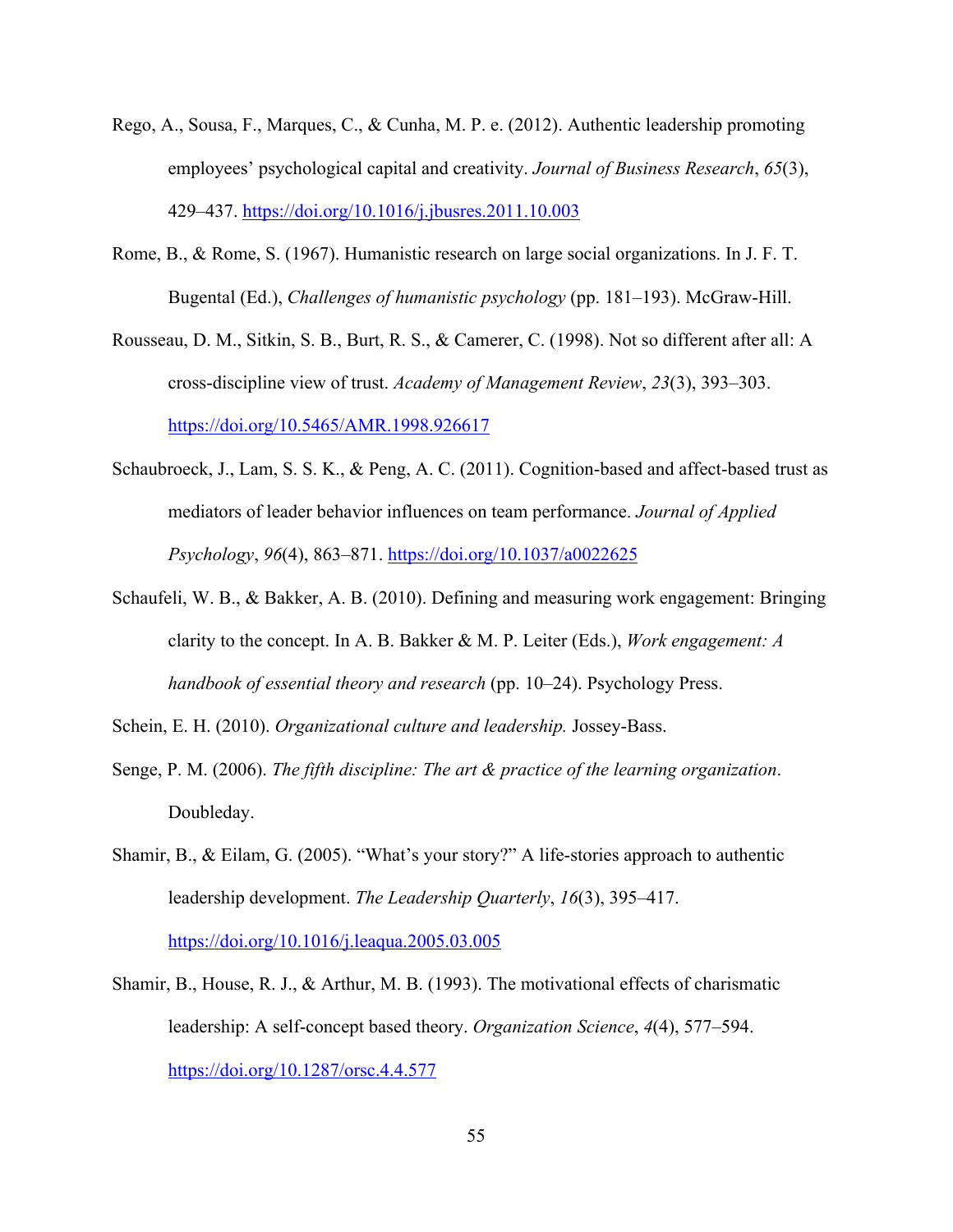- Siemsen, E., Roth, A., Balasubramanian, S., & Anand, G. (2009). The influence of psychological safety and confidence in knowledge on employee knowledge sharing. *Manufacturing & Service Operations Management*, *11*, 429–447. https://doi.org/10.1287/msom.1080.0233
- Tucker, A. (2007). An empirical study of system improvement by frontline employees in hospital units. *Manufacturing & Service Operations Management*, *9*(4), 492–505. https://doi.org/10.1287/msom.1060.0156
- Walumbwa, F. O., Avolio, B. J., Gardner, W. L., Wernsing, T. S., & Peterson, S. J. (2008). Authentic leadership: Development and validation of a theory-based measure. *Journal of Management*, *34*(1), 89–126. https://doi.org/10.1177/0149206307308913
- Wang, D. S., & Hsieh, C. C. (2013). The effect of authentic leadership on employee trust and employee engagement. *Social Behavior and Personality: An International Journal*, *41*(4), 613–624. https://doi.org/10.2224/sbp.2013.41.4.613
- Wilson, S. (2013). The authentic leader reconsidered: Integrating the marvellous, mundane and mendacious. In D. Ladkin & C. Spiller (Eds.), *Authentic leadership*, (pp. 55–64)*.* Edward Elgar.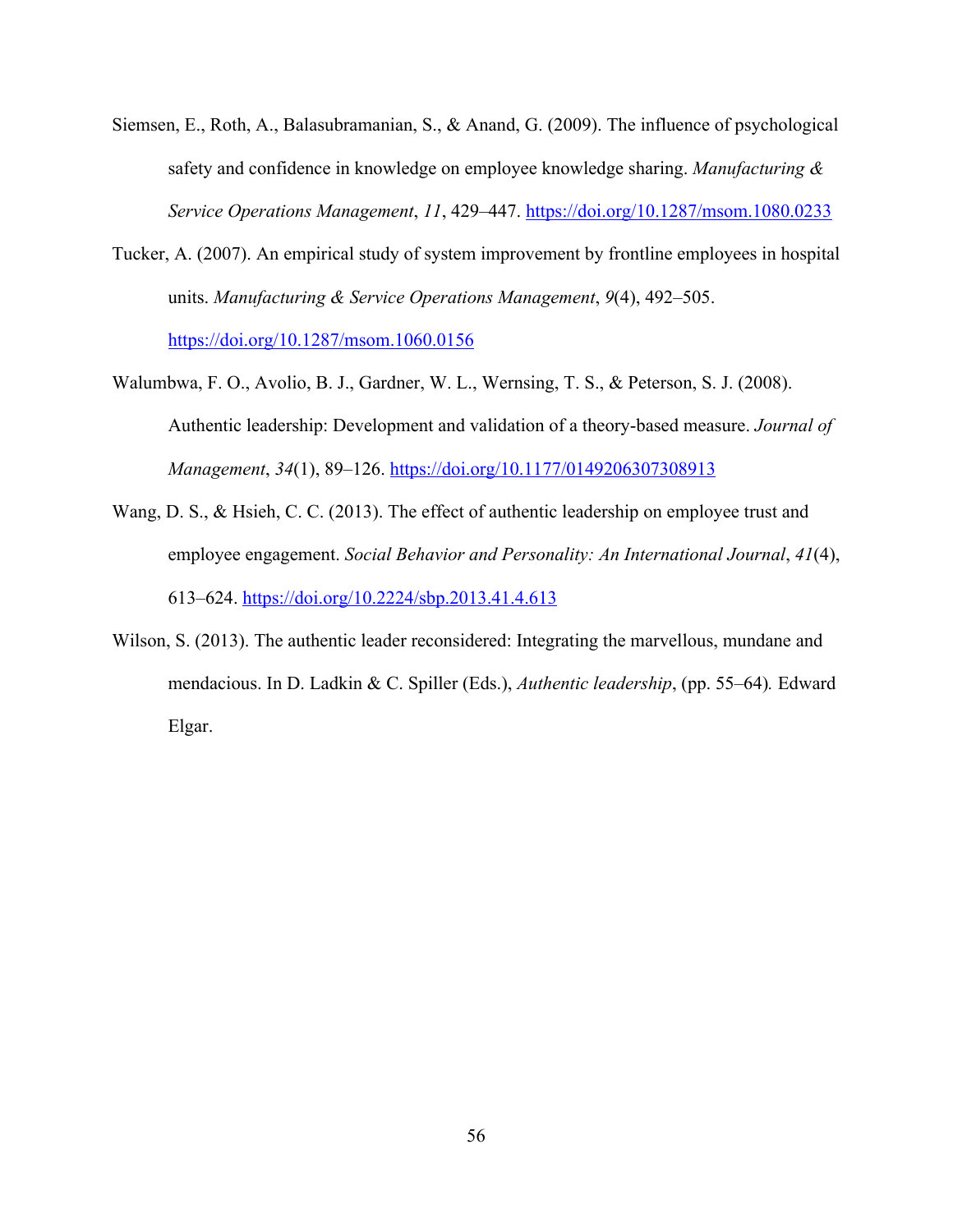### **APPENDIX A:**

#### **AUTHENTIC LEADERSHIP INVENTORY**

1. My leader clearly states what he/she means. (R)

2. My leader shows consistency between his/her beliefs and actions. (M)

3. My leader asks for ideas that challenge his/her core beliefs. (B)

4. My leader describes accurately the way that others view his/her abilities. (S)

5. My leader uses his/her core beliefs to make decisions. (M)

6. My leader carefully listens to alternative perspectives before reaching a conclusion. (B)

7. My leader shows that he/she understands his/her strengths and weaknesses. (S)

8. My leader openly shares information with others. (R)

9. My leader resists pressures on him/her to do things contrary to his/her beliefs. (M)

10. My leader objectively analyzes relevant data before making a decision. (B)

11. My leader is clearly aware of the impact he/she has on others. (S)

12. My leader expresses his/her ideas and thoughts clearly to others. (R)

13. My leader is guided in his/her actions by internal moral standards. (M)

14. My leader encourages others to voice opposing points of view. (B)

Abbreviations used are: (S)=Self-Awareness, (R)=Relational Transparency,

(M)=Internalized Moral Perspective, and (B) = Balanced Processing. Instructions given to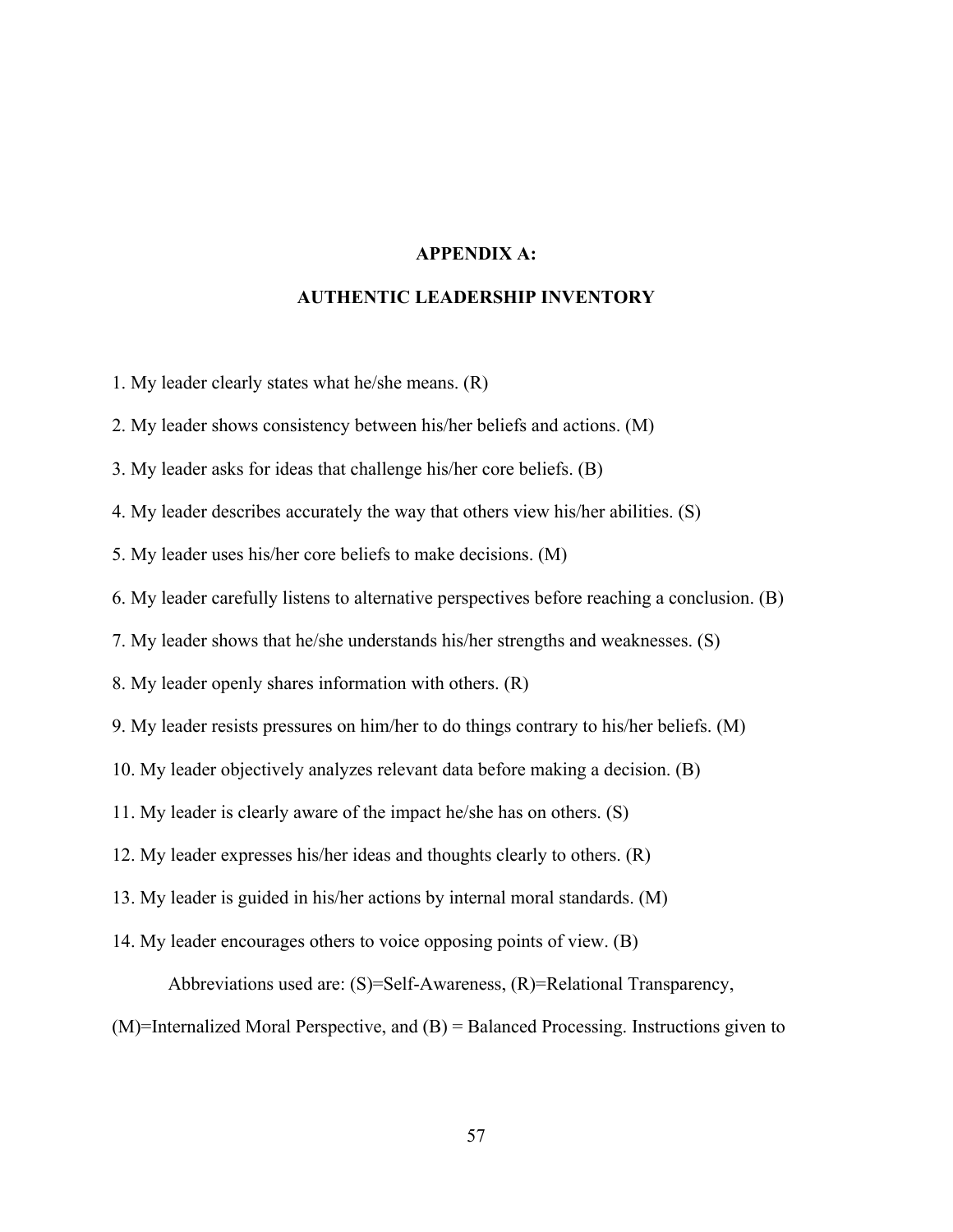respondents in organizations usually include the definitional statement, "Please note that the term 'leader' means your immediate or direct supervisor."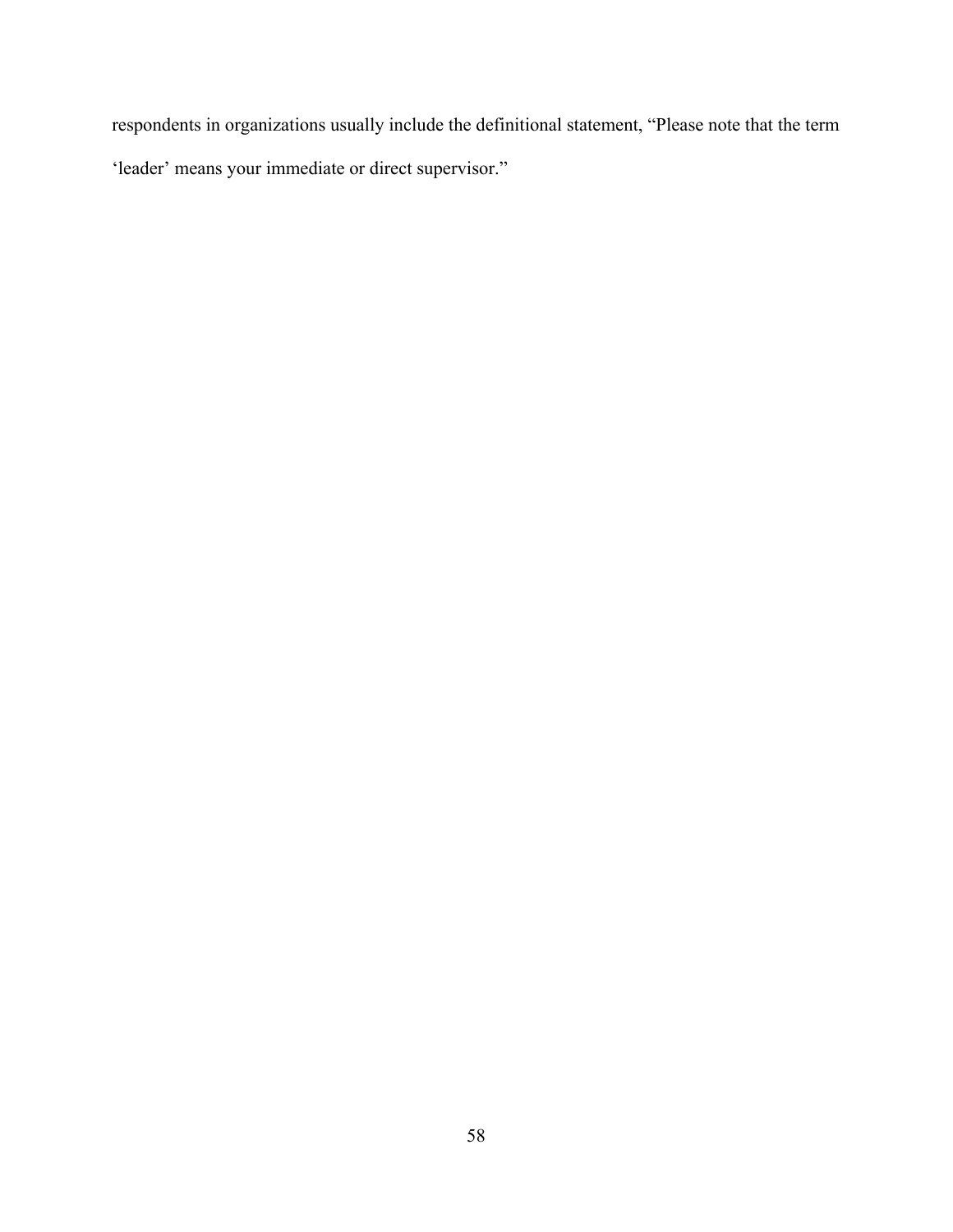### **APPENDIX B:**

### **KINDNESS IN LEADERSHIP SCALE**

- 1. My leader is concerned with my well-being.
- 2. My leader does what is in the best interest of his/her team members.
- 3. My leader is courteous to others.
- 4. My leader understands my point of view.
- 5. My leader understands the demands of my job.
- 6. My leader demonstrates concern for others.
- 7. My leader shows empathy toward others who are having problems.
- 8. My leader is kind to other team members.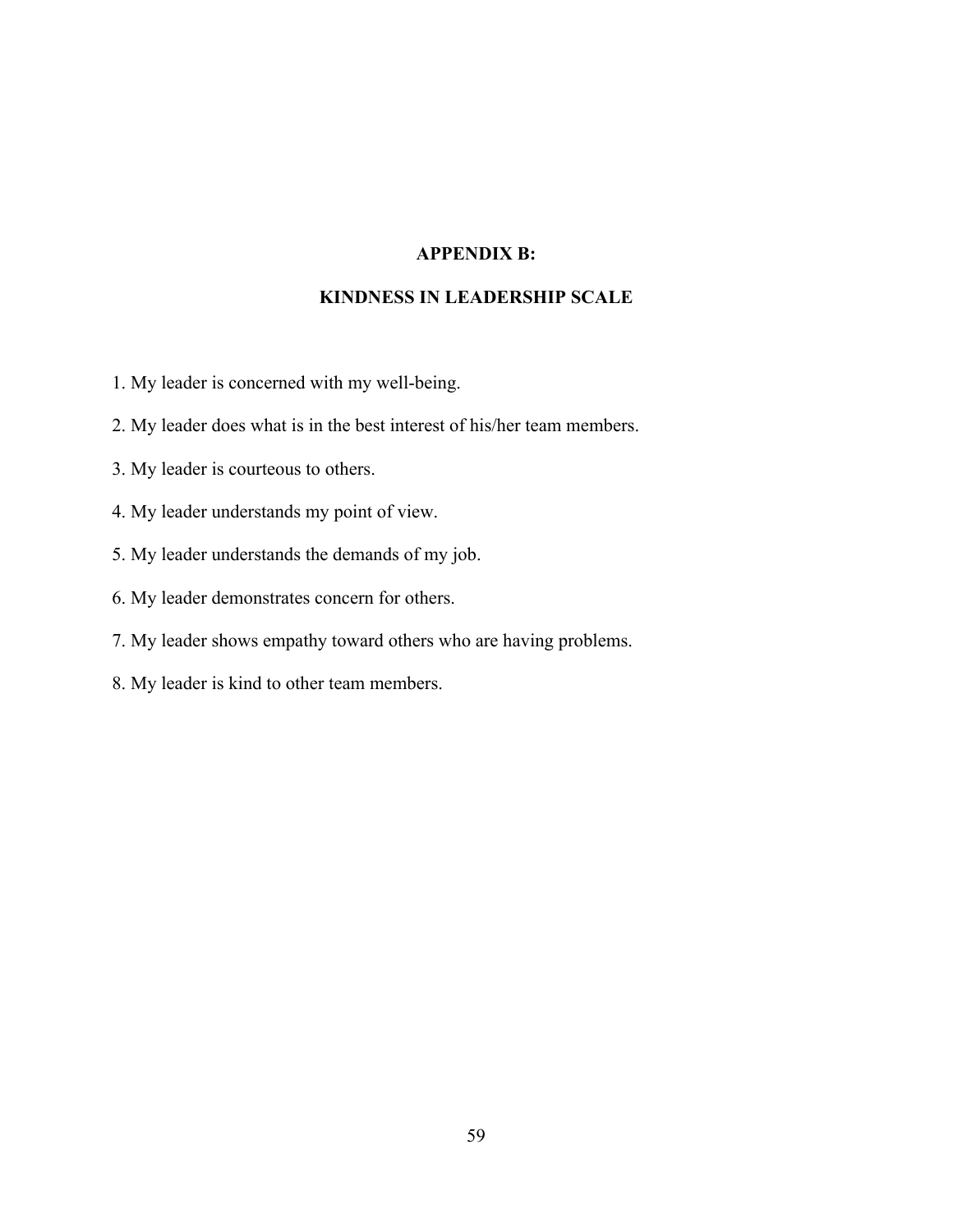# **APPENDIX C:**

## **VULNERABILITY IN LEADERSHIP SCALE**

- 1. My leader admits mistakes when he/she makes them.
- 2. My leader apologizes to team members when he/she is wrong.
- 3. My leader acknowledges his/her limitations.
- 4. My leader takes responsibility when making mistakes.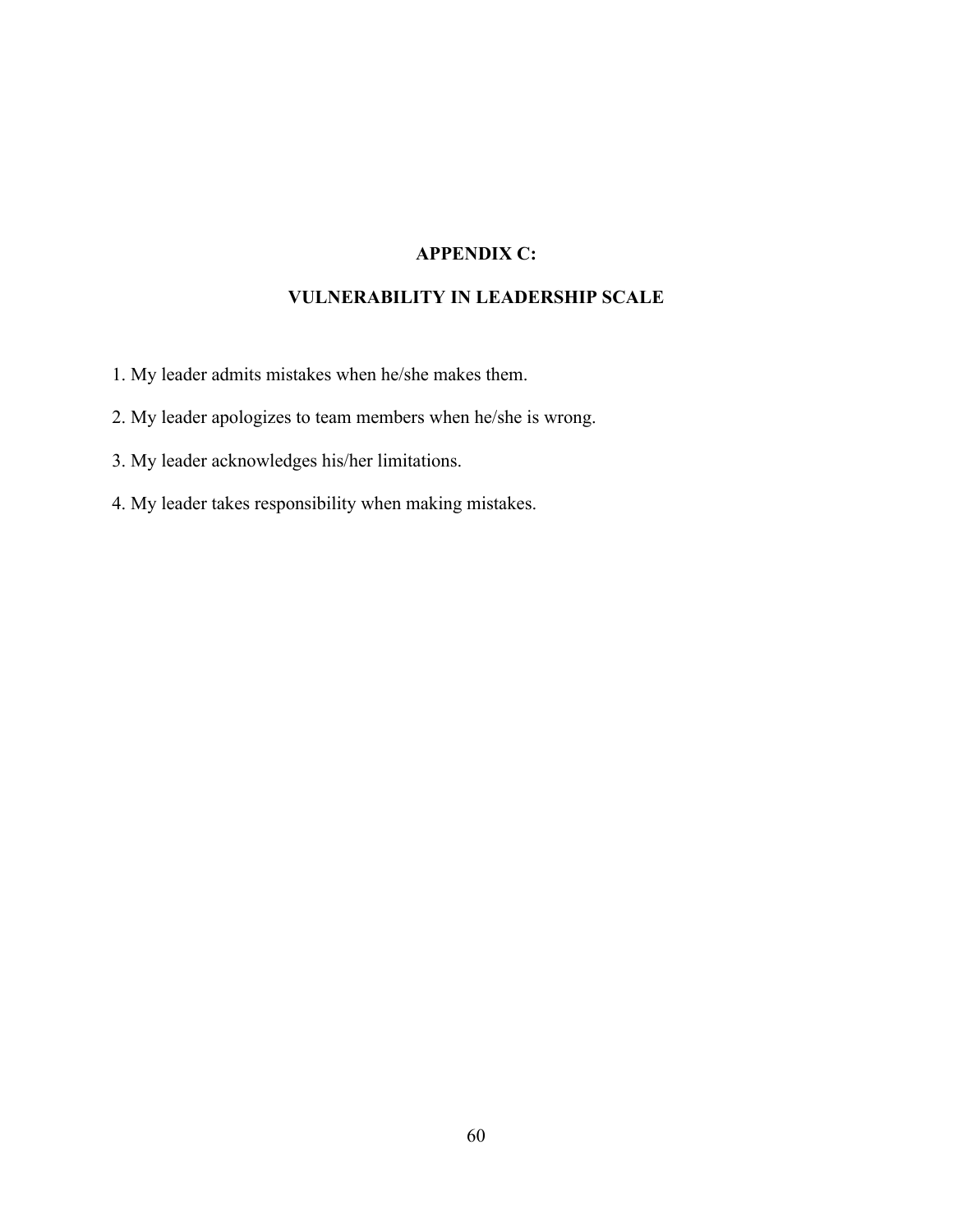## **APPENDIX D:**

## **TRUST IN/LOYALTY TO THE LEADER SCALE**

- 1. I feel quite confident that my leader will always try to treat me fairly.
- 2. My manager would never try to gain an advantage by deceiving workers.
- 3. I have complete faith in the integrity of my manager/supervisor.
- 4. I feel a strong loyalty to my leader.
- 5. I would support my leader in almost any emergency.
- 6. I have a divided sense of loyalty toward my leader. (Reverse-coded)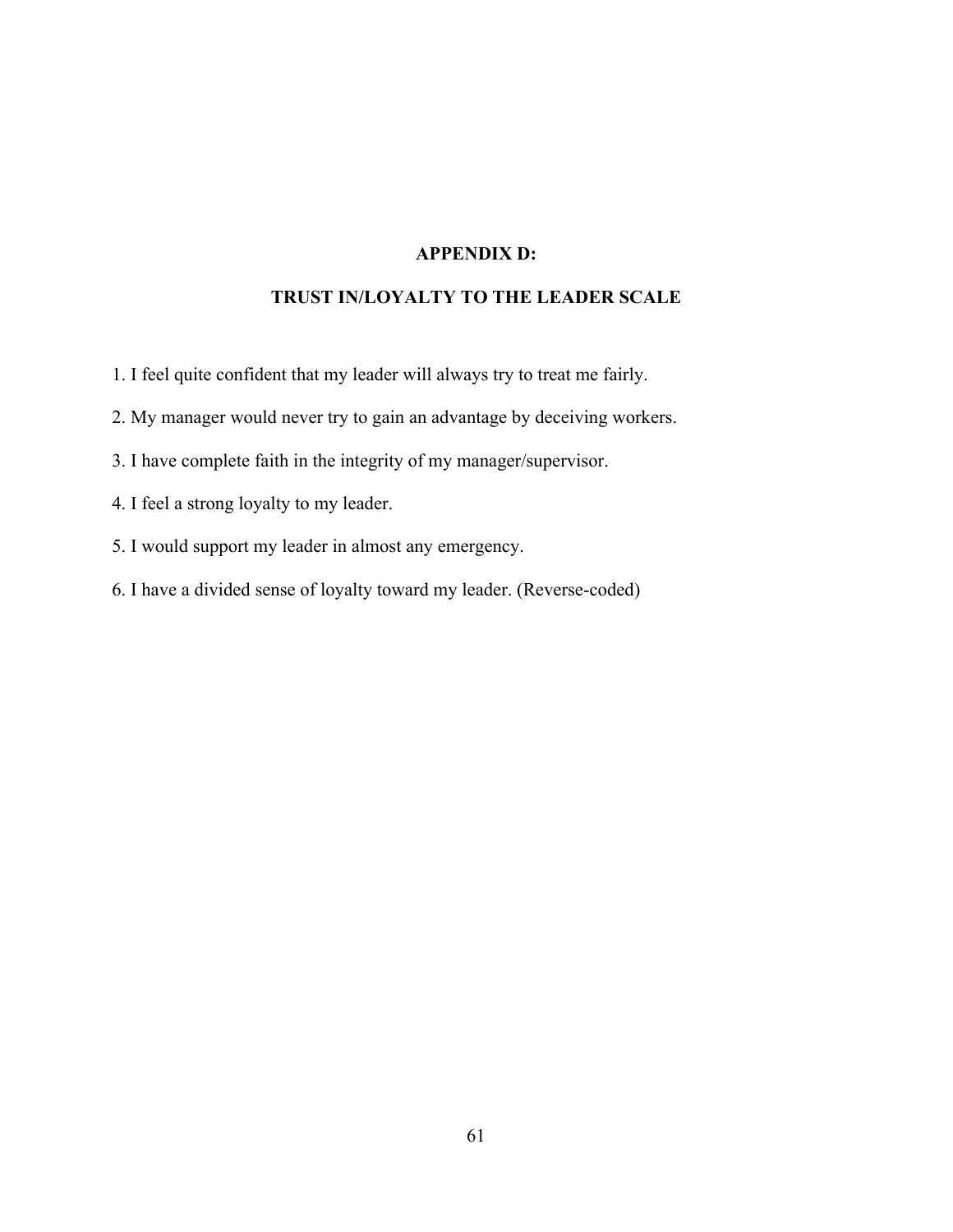## **APPENDIX E:**

## **UTRECHT WORK ENGAGEMENT SCALE**

## Vigor

- 1. At my work, I feel bursting with energy.
- 2. At my job, I feel strong and vigorous.
- 3. When I get up in the morning, I feel like going to work.
- 4. I can continue working for very long periods at a time.
- 5. At my job, I am very resilient, mentally.
- 6. At my work I always persevere, even when things do not go well.

## Dedication

- 1. I find the work that I do full of meaning and purpose.
- 2. I am enthusiastic about my job.
- 3. My job inspires me.
- 4. I am proud on the work that I do.
- 5. To me, my job is challenging.

## Absorption

- 1. Time flies when I'm working.
- 2. When I am working, I forget everything else around me.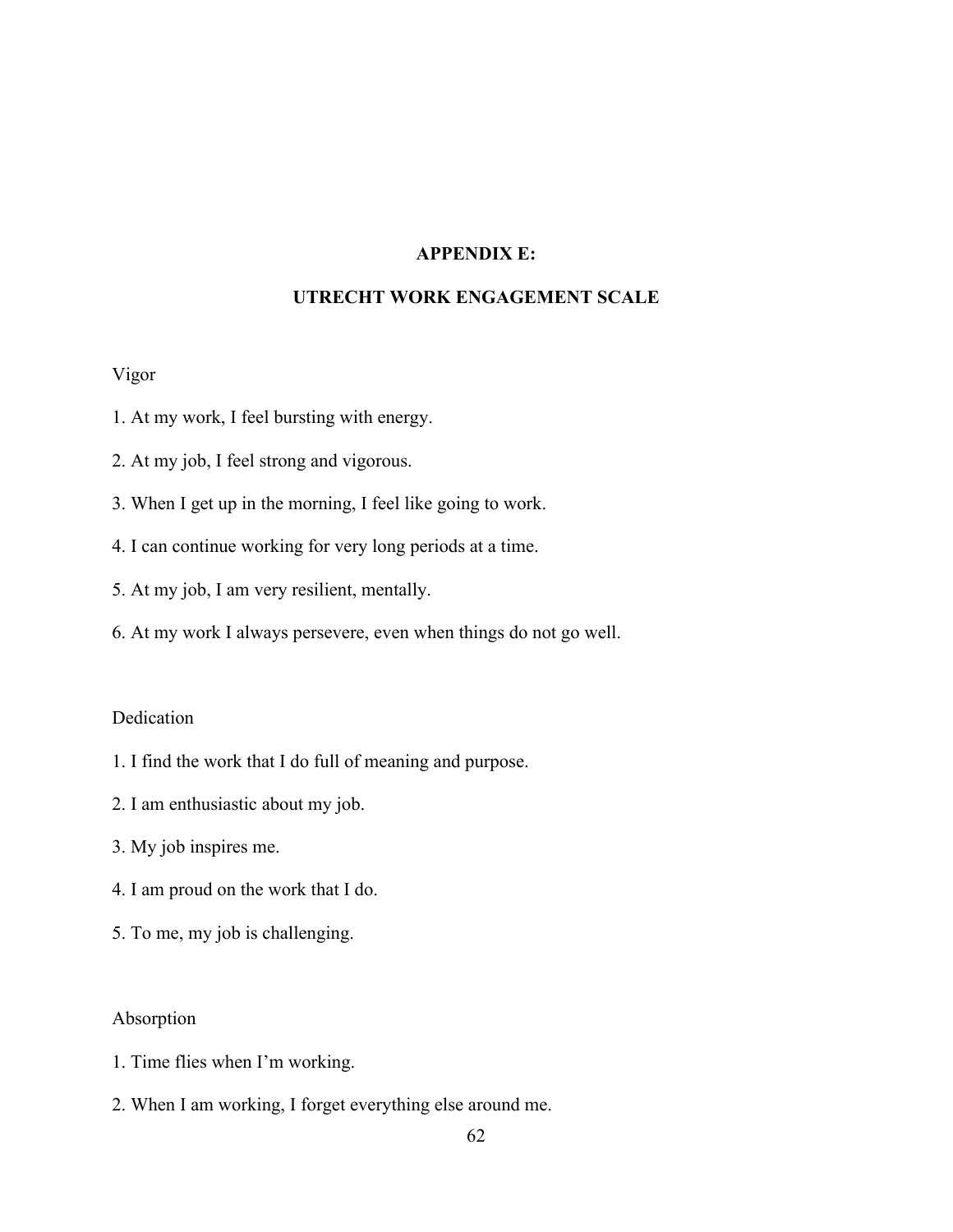- 3. I feel happy when I am working intensely.
- 4. I am immersed in my work.
- 5. I get carried away when I'm working.
- 6. It is difficult to detach myself from my job.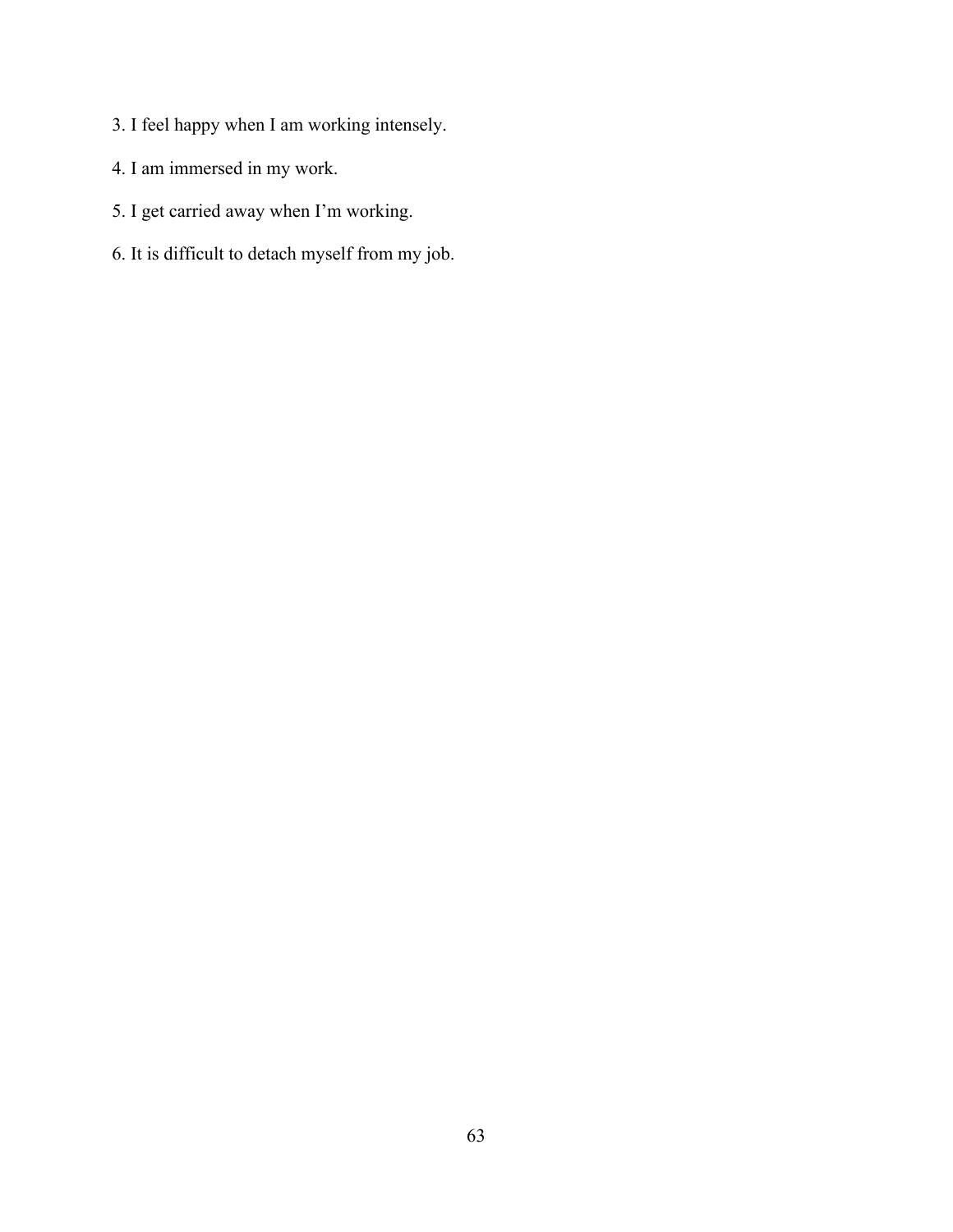## **APPENDIX F:**

## **PSYCHOLOGICAL SAFETY AND LEARNING IN WORK TEAMS**

1. If I make a mistake in this team, it is held against me. (Reverse-coded)

2. Members of this team are able to bring up problems and tough issues.

3. People on this team sometimes reject others for being different. (Reverse-coded)

4. It is safe to take a risk in this team.

5. It is difficult to ask other members of this team for help. (Reverse-coded)

6. No one on this team would deliberately act in a way that undermines my efforts.

7. Working with members of this team, my unique skills and talents are valued and utilized.